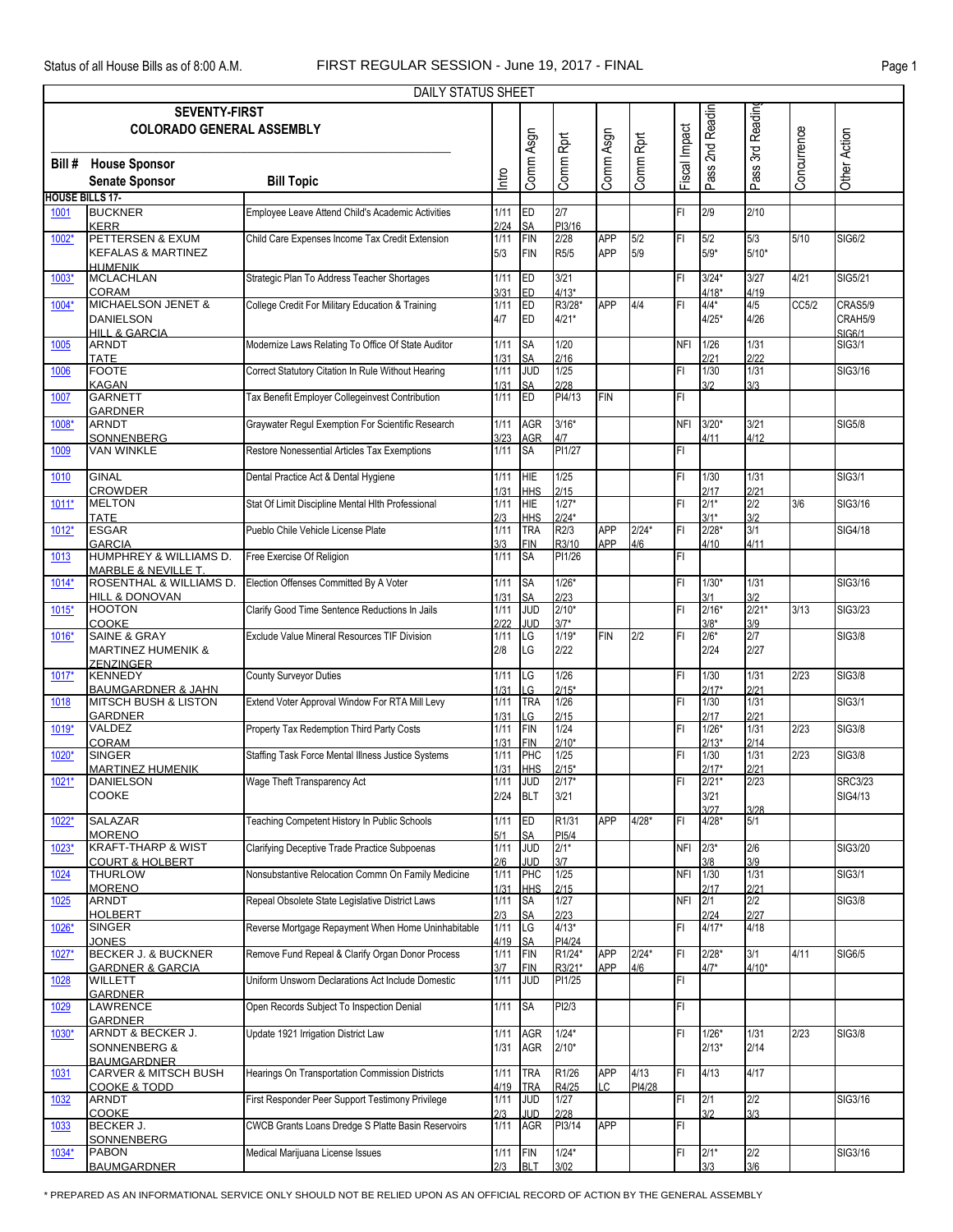|         | DAILY STATUS SHEET<br><b>SEVENTY-FIRST</b>                 |                                                    |              |                          |                   |            |           |               |                    |                  |             |                 |  |
|---------|------------------------------------------------------------|----------------------------------------------------|--------------|--------------------------|-------------------|------------|-----------|---------------|--------------------|------------------|-------------|-----------------|--|
|         |                                                            |                                                    |              |                          |                   |            |           |               |                    |                  |             |                 |  |
|         | <b>COLORADO GENERAL ASSEMBLY</b>                           |                                                    |              |                          |                   |            |           |               | Pass 2nd Readin    | Pass 3rd Reading |             |                 |  |
|         |                                                            |                                                    |              | Comm Asgn                | Comm Rprt         | Comm Asgn  | Comm Rprt | Fiscal Impact |                    |                  | Concurrence | Other Action    |  |
|         |                                                            |                                                    |              |                          |                   |            |           |               |                    |                  |             |                 |  |
| Bill #  | <b>House Sponsor</b>                                       |                                                    |              |                          |                   |            |           |               |                    |                  |             |                 |  |
|         | <b>Senate Sponsor</b>                                      | <b>Bill Topic</b>                                  | Intro        |                          |                   |            |           |               |                    |                  |             |                 |  |
| 1035*   | <b>JACKSON</b>                                             | Sex Assault & Stalking Victims May Break Leases    | 1/11         | JUD                      | $2/8*$            |            |           | FI            | LOD*               | 2/15             | CC3/29      | <b>CRAS4/19</b> |  |
|         | <b>COOKE</b>                                               |                                                    | 2/15         | <b>JUD</b>               | $3/16*$           |            |           |               | $3/20*$            | 3/21             |             | CRAH4/21        |  |
|         |                                                            |                                                    |              |                          |                   |            |           |               |                    |                  |             | SIG6/1          |  |
| 1036    | <b>NEVILLE P. &amp; RANSOM</b>                             | Concealed Carry In Public Schools                  | 1/11         | <b>SA</b>                | PI2/9             |            |           | FI            |                    |                  |             |                 |  |
| 1037    | <b>NEVILLE T.</b><br><b>EVERETT</b>                        | Deadly Force Against An Intruder At A Business     | 1/11         | <b>SA</b>                | PI <sub>2/9</sub> |            |           | FI            |                    |                  |             |                 |  |
|         | <b>MARBLE</b>                                              |                                                    |              |                          |                   |            |           |               |                    |                  |             |                 |  |
| 1038    | LONTINE                                                    | Prohibit Corporal Punishment Of Children           | 1/11         | <b>ED</b>                | 1/24              |            |           | FI            | 1/30               | 2/13             |             |                 |  |
|         | <b>ZENZINGER</b>                                           |                                                    | 2/15         | <b>JUD</b>               | PI3/14            |            |           |               |                    |                  |             |                 |  |
| 1039*   | <b>LEE</b>                                                 | Restorative Justice Communication Issues           | 1/11         | <b>JUD</b>               | $2/15*$           |            |           |               | $2/17*$            | 2/21             |             | SIG3/20         |  |
|         | <b>KAGAN</b>                                               |                                                    | 2122         | JUD                      | 3/7               |            |           |               | 3/8                | 3/9              |             |                 |  |
| 1040    | <b>LUNDEEN &amp; FOOTE</b>                                 | Interception Of Human Trafficking Communications   | 1/11         | <b>JUD</b>               | 1/25              |            |           | FI            | 2/6                | $\frac{2}{7}$    |             | SIG3/23         |  |
|         | PRIOLA & JAHN                                              |                                                    | 2/8          | JUD                      | 3/2               |            |           |               | 3/3                | 3/6              |             |                 |  |
| 1041*   | <b>COVARRUBIAS</b>                                         | Inform Students & Parents Of Ed Leading To Jobs    | 1/11         | ED                       | $2/7*$            |            |           | FI            | $2/9*$             | 2/10             | 3/6         | SIG3/20         |  |
| 1042    | <b>PRIOLA</b><br><b>WILSON</b>                             | Increasing Funding For Full-day Kindergarten       | 2/15<br>1/11 | ED<br>ED                 | 2/24<br>R1/24     | <b>APP</b> |           | FI            | $3/1*$             | 3/2              |             | DeemedLost      |  |
|         |                                                            |                                                    |              |                          |                   |            |           |               |                    |                  |             |                 |  |
| 1043*   | <b>NAVARRO &amp; GRAY</b>                                  | Continue Funding Fraud Investigators Unit          | 1/11         | FIN                      | R1/31             | APP        | 4/28      | FI            | 4/28               | 5/1              | 5/10        | SIG6/6          |  |
|         | PRIOLA & WILLIAMS A.                                       |                                                    | 5/1          | <b>FIN</b>               | $5/4*$            | APP        | 5/5       |               | $5/9*$             | 5/10             |             |                 |  |
| 1044*   | <b>MITSCH BUSH</b>                                         | Autocycle Characteristics & Safety Requirements    | $1/11$       | <b>TRA</b>               | $2/2*$            |            |           | FI            | $2/6*$             | 2/7              | 3/13        | SIG3/23         |  |
|         | <b>TODD</b>                                                |                                                    | 2/8          | <b>TRA</b>               | $3/1*$            |            |           |               | $3/3*$             | 3/6              |             |                 |  |
| 1045*   | YOUNG                                                      | Extend Home Care Allowance Grant Program           | 1/11         | PHC                      | R2/1              | <b>APP</b> | $3/31*$   | FI            | $3/31*$            | 4/3              | 4/27        | <b>SIG6/5</b>   |  |
|         | LAMBERT                                                    |                                                    | 4/5          | <b>HHS</b>               | R4/13*            | APP        | 4/18      |               | $4/20*$            | 4/21             |             |                 |  |
| 1046*   | <b>LEBSOCK</b>                                             | Update Outdated Statutes Persons With Disabilities | 1/11         | PHC                      | 1/25              |            |           | <b>NFI</b>    | $1/30*$            | 1/31             | 3/6         | SIG3/16         |  |
| 1047*   | <b>DONOVAN</b><br><b>THURLOW</b>                           | Reporting Reqmnts By DOLA To GA                    | 1/31<br>1/11 | <b>HHS</b><br>LG         | $2/17*$<br>1/26   |            |           | FI            | $2/22*$<br>$1/30*$ | 2/23<br>1/31     | 2/23        | <b>SIG3/8</b>   |  |
|         | <b>TATE</b>                                                |                                                    | 1/31         | AGR                      | $2/15*$           |            |           |               | $2/17*$            | 2/21             |             |                 |  |
| 1048*   | <b>FOOTE</b>                                               | Prosecution Of Insurance Fraud                     | 1/11         | <b>ODC</b>               | $1/27*$           |            |           | FI            | $2/9*$             | 2/10             |             | SIG3/23         |  |
|         | SMALLWOOD                                                  |                                                    | 2/15         | JUD                      | 3/9               |            |           |               | 3/13               | 3/14             |             |                 |  |
| 1049*   | <b>THURLOW &amp; GRAY</b>                                  | Eliminate Property Tax Abatement Refund Interest   | 1/11         | <b>FIN</b>               | $2/9*$            |            |           | FI            | $2/13*$            | 2/15             | 3/31        | <b>SIG4/24</b>  |  |
|         | CORAM                                                      |                                                    | 2/15         | <b>FIN</b>               | $3/23*$           |            |           |               | $3/28*$            | 3/29             |             |                 |  |
| 1050*   | <b>MCKEAN</b>                                              | Annual In-service Training For County Sheriffs     | 1/11         | <b>JUD</b>               | $1/25*$           |            |           | FI            | $1/30*$            | 1/31             |             | SIG3/16         |  |
|         | <b>KAGAN</b>                                               |                                                    | 1/31         | JUD                      | 2/28              |            |           |               | 3/2                | 3/3              |             |                 |  |
| 1051*   | <b>RANKIN &amp; GARNETT</b>                                | Procurement Code Modernization                     | 1/11         | <b>BUS</b>               | $3/1*$            |            |           | FI            | $3/3*$             | 3/6              |             | <b>SIG4/4</b>   |  |
| 1052    | <b>CORAM &amp; KERR</b><br><b>BECKMAN</b>                  | Child Welfare Allocation Formula Factors           | 3/7<br>1/11  | <b>BLT</b><br>PHC        | 3/16<br>2/1       |            |           | FI            | 3/20<br>2/3        | 3/21<br>2/6      |             | SIG3/16         |  |
|         | <b>SMALLWOOD</b>                                           |                                                    | 2/6          | <b>HHS</b>               | 2/22              |            |           |               | 3/1                | 3/2              |             |                 |  |
| 1053    | LANDGRAF                                                   | Warrant Or Order For Electronic Communications     | 1/11         | JUD                      | PI2/22            |            |           | FI            |                    |                  |             |                 |  |
|         |                                                            |                                                    |              |                          |                   |            |           |               |                    |                  |             |                 |  |
| $1054*$ | <b>CARVER &amp; NORDBERG</b>                               | Community-military Cooperation                     | 1/11         | LG                       | $2/9*$            |            |           | FI            | $2/13*$            | 2/15             |             | SIG3/16         |  |
|         | <b>TODD</b>                                                |                                                    | 2/15         | LG                       | 2/28              |            |           |               | 3/2                | 3/3              |             |                 |  |
| 1055    | <b>HEROD</b>                                               | Create New Tax Check-off For Urban Peak            | 1/11         | FIN                      | 1/31              |            |           | FI            | 2/3                | 2/6              |             | SIG3/16         |  |
|         | <b>GARDNER</b>                                             |                                                    | 216          | FIN                      | 2122              |            |           |               | 2127               | 2/28             |             |                 |  |
| 1056*   | <b>WEISSMAN</b>                                            | Crim Sentencing Community Service Veterans Orgs    | 1/11         | <b>JUD</b>               | $1/27*$           |            |           | FI            | $2/1*$             | 2/2              |             | SIG3/20         |  |
| $1057*$ | <b>KEFALAS &amp; GARDNER</b><br><b>WINTER &amp; LISTON</b> | Interstate Physical Therapy Licensure Compact      | 2/3<br>1/11  | JUD<br>HIE               | 3/2<br>R1/27      | <b>FIN</b> | R2/2      | FI            | 3/3                | 3/6              | 4/27        | SIG5/10         |  |
|         |                                                            |                                                    |              | <b>APP</b>               | $3/31*$           |            |           |               | $3/31*$            | $4/3*$           |             |                 |  |
|         | <b>KERR &amp; GARDNER</b>                                  |                                                    | 4/5          | <b>FIN</b>               | R4/17*            | APP        | 4/20      |               | $4/24*$            | 4/25             |             |                 |  |
| 1058*   | <b>THURLOW</b>                                             | Reporting Regmnts By DPA To GA                     | 1/11         | <b>BUS</b>               | $1/25*$           |            |           | FI            | $1/30*$            | 1/31             | 2/23        | <b>SRL2/14</b>  |  |
|         | <b>KERR</b>                                                |                                                    | 1/31         | <b>BLT</b>               | 2/8               |            |           |               | 2/9                | 2/10             |             | <b>SRC2/14</b>  |  |
|         |                                                            |                                                    |              |                          |                   |            |           |               |                    | $2/14*$          |             | <b>SIG3/8</b>   |  |
| 1059*   | <b>THURLOW</b>                                             | Reporting Reqmnts By DPS To GA                     | 1/11         | <b>JUD</b>               | $2/8*$            |            |           | FI            | $2/10*$            | 2/13             | 3/21        | SIG3/30         |  |
|         | <b>TATE</b>                                                | Reporting Regmnts By HCPF To GA                    | 2/15         | <b>JUD</b>               | $3/14*$           |            |           |               | $3/16*$            | 3/17             | OD.         |                 |  |
| 1060*   | <b>THURLOW</b><br><b>TATE</b>                              |                                                    | 1/11         | PHC                      | $1/25*$           |            |           | FI            | $1/30*$            | 1/31             |             | SIG3/1          |  |
| 1061    | <b>BECKER J. &amp; MELTON</b>                              | Modify Definition Of Commercial Vehicle            | 1/31<br>1/11 | <b>HHS</b><br><b>TRA</b> | 2/10<br>2/9       |            |           | FI            | 2/13<br>2/13       | 2/14<br>2/15     |             | SIG3/20         |  |
|         | <b>SCOTT &amp; TODD</b>                                    |                                                    | 2/15         | <b>TRA</b>               | 3/1               |            |           |               | 3/3                | 3/6              |             |                 |  |
| 1062    | <b>BUCK</b>                                                | Making Certain State Assessments Optional          | 1/11         | ED                       | PI2/14            |            |           | FI            |                    |                  |             |                 |  |
|         | <b>MERRIFIELD &amp; MARBLE</b>                             |                                                    |              |                          |                   |            |           |               |                    |                  |             |                 |  |
| 1063    | LEONARD                                                    | Reduce Business Personal Property Taxes            | 1/11         | <b>SA</b>                | PI2/2             | FIN        |           | FI            |                    |                  |             |                 |  |
|         | <b>NEVILLE T. &amp; CROWDER</b>                            |                                                    |              |                          |                   |            |           |               |                    |                  |             |                 |  |
| 1064    | <b>WILLETT</b>                                             | Misuse Of Electronic Images By A Juvenile          | 1/11         | <b>JUD</b>               | PI4/21            |            |           | FI.           |                    |                  |             |                 |  |
|         | <b>FIELDS</b>                                              |                                                    |              |                          |                   |            |           |               |                    |                  |             |                 |  |
| 1065    | LEWIS                                                      | Clarify Rqmnts Formation Metropolitan District     | 1/11         | LG                       | 2/2               |            |           | FI            | 2/6                | 2/7              |             | SIG3/23         |  |
| 1066    | MARBLE<br><b>BECKER J. &amp; LEWIS</b>                     | Conservation Easement Tax Credit Landowner Relief  | 2/8<br>1/11  | LG<br><b>SA</b>          | 3/8<br>PI2/2      |            |           | FI            | 3/10               | 3/13             |             |                 |  |
|         |                                                            |                                                    |              |                          |                   |            |           |               |                    |                  |             |                 |  |
| 1067*   | <b>THURLOW</b>                                             | Update Natl Standards Citations Accessible Housing | 1/11         | LG                       | $1/26*$           |            |           | NFI           | $1/30*$            | 1/31             |             | <b>SIG3/8</b>   |  |
|         | <b>KERR</b>                                                |                                                    | 1/31         | LG                       | 2/22              |            |           |               | 2/24               | 2/27             |             |                 |  |
| 1068*   | <b>BENAVIDEZ</b>                                           | Prevailing Wages For CDOT Pub-private Initiatives  | 1/11         | <b>TRA</b>               | $2/2*$            |            |           | NFI           | $2/6*$             | 2/7              |             |                 |  |
|         | <b>MORENO</b>                                              |                                                    | 2/8          | <b>TRA</b>               | PI2/22            |            |           |               |                    |                  |             |                 |  |
| 1069    | <b>CARVER &amp; MELTON</b>                                 | Subcommittee On Data Privacy                       | 1/17         | <b>SA</b>                | PI2/10            |            |           | FI            |                    |                  |             |                 |  |
|         | <b>LUNDBERG</b>                                            |                                                    |              |                          |                   |            |           |               |                    |                  |             |                 |  |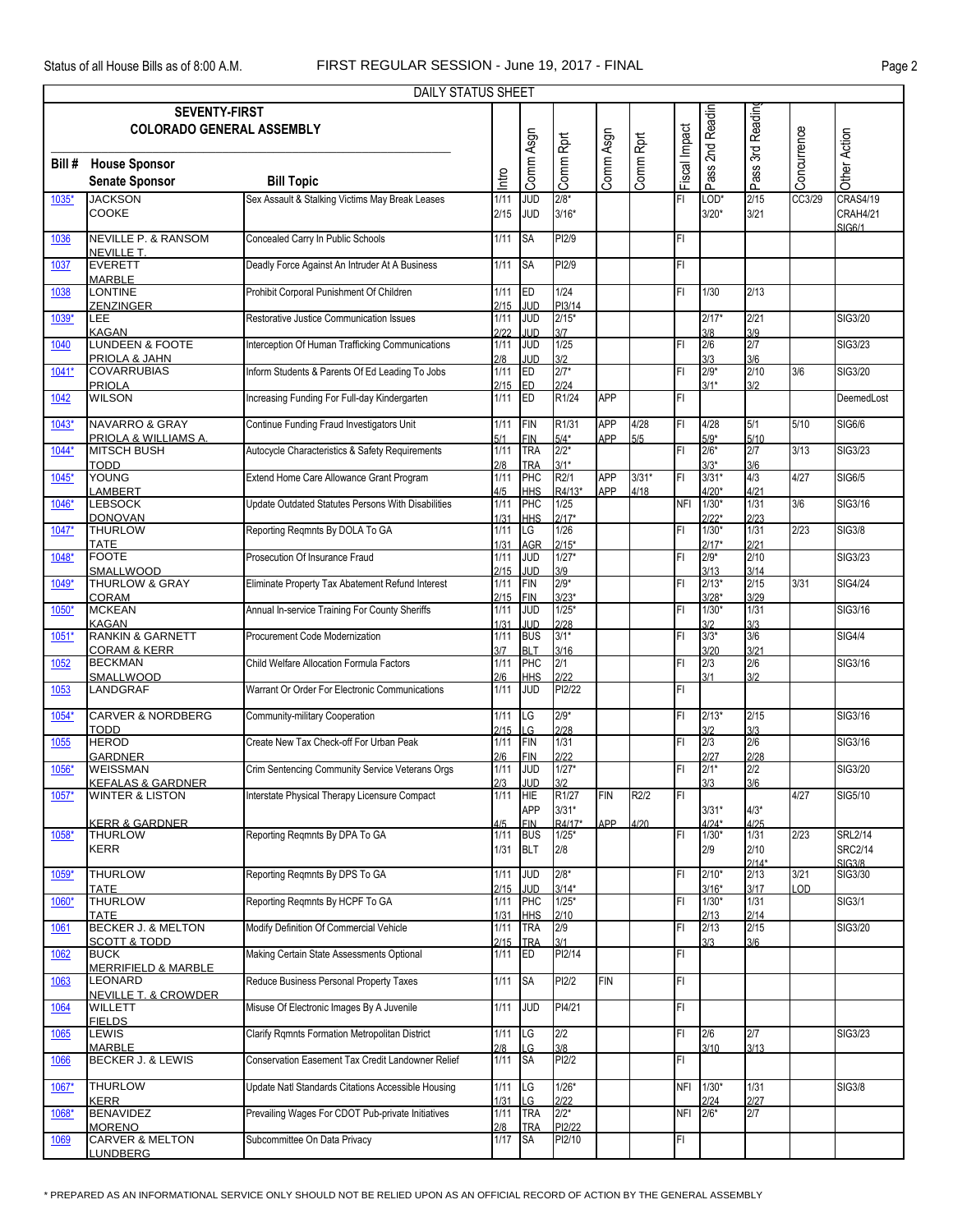|                                                                                                 | DAILY STATUS SHEET                                                              |                                                                                      |                      |                                 |                               |                          |                    |               |                        |                    |             |                           |  |
|-------------------------------------------------------------------------------------------------|---------------------------------------------------------------------------------|--------------------------------------------------------------------------------------|----------------------|---------------------------------|-------------------------------|--------------------------|--------------------|---------------|------------------------|--------------------|-------------|---------------------------|--|
| Pass 3rd Reading<br>Pass 2nd Readin<br><b>SEVENTY-FIRST</b><br><b>COLORADO GENERAL ASSEMBLY</b> |                                                                                 |                                                                                      |                      |                                 |                               |                          |                    |               |                        |                    |             |                           |  |
| Bill#                                                                                           | <b>House Sponsor</b><br><b>Senate Sponsor</b>                                   | <b>Bill Topic</b>                                                                    | Intro                | Comm Asgn                       | Comm Rprt                     | Comm Asgn                | Comm Rprt          | Fiscal Impact |                        |                    | Concurrence | Other Action              |  |
| 1070*                                                                                           | <b>WILSON</b><br><b>CORAM &amp; DONOVAN</b>                                     | Study Drone Use By Public Safety Agencies                                            | 1/17<br>3/17         | JUD<br>AGR                      | R2/15*<br>R3/24*              | <b>APP</b><br><b>APP</b> | 3/8<br>4/6         | FI            | $3/10*$<br>$4/7*$      | 3/13<br>4/10       | CC4/11      | CRAS5/1<br>CRAH5/5        |  |
| 1071*                                                                                           | WIST & LEE                                                                      | Refund Monetary Amounts After Vacated Conviction                                     | 1/17                 | <b>JUD</b>                      | $2/8*$                        |                          |                    | FL            | $2/17*$                | 2/21               |             | <b>SIG6/5</b><br>SIG3/23  |  |
| 1072*                                                                                           | <b>GARDNER &amp; KAGAN</b><br><b>LANDGRAF &amp; LAWRENCE</b>                    | Human Trafficking Sexual Servitude                                                   | 2122<br>1/17         | <b>JUD</b><br><b>JUD</b>        | 3/7<br>$3/17*$                |                          |                    | FI            | 3/8<br>$3/27*$         | 3/9<br>3/28        | 4/21        | SIG5/26                   |  |
| 1073                                                                                            | COOKE<br><b>FOOTE</b>                                                           | Enactment of CRS 2016                                                                | 3/29<br>1/17         | JUD<br><b>JUD</b>               | $4/13*$<br>1/27               |                          |                    | <b>NFI</b>    | $4/18*$<br>2/1         | 4/19<br>2/2        |             | SIG3/1                    |  |
| 1074                                                                                            | <b>SCOTT</b><br><b>ARNDT</b>                                                    | Repeal Obsolete Law CO Congressional Districts                                       | 2/3<br>1/17          | <b>JUD</b><br><b>SA</b>         | 2/14<br>1/27                  |                          |                    | <b>NFI</b>    | 2/16<br>2/1            | 2/17<br>2/2        |             | <b>SIG3/8</b>             |  |
| 1075                                                                                            | <b>HOLBERT</b><br><b>GRAY</b>                                                   | Arrest Of An Offender On A Deferred Sentence                                         | 2/3<br>1/17          | <b>SA</b><br><b>JUD</b>         | 2/23<br>PI2/17                |                          |                    | <b>NFI</b>    | 2/24                   | 2/27               |             |                           |  |
| 1076                                                                                            | <b>ARNDT</b><br><b>CORAM &amp; FENBERG</b>                                      | Artificial Recharge Nontributary Aquifer Rules                                       | 1/17<br>2/6          | <b>AGR</b><br>AGR               | 1/31<br>3/10                  |                          |                    | FI            | 2/3<br>3/14            | 2/6<br>3/15        |             | SIG3/30                   |  |
| 1077*                                                                                           | VALDEZ                                                                          | Useful Public Service Cash Fund                                                      | 1/17                 | JUD                             | R2/10*                        | <b>APP</b>               | 4/13               | FL            | $4/13*$                | 4/17               |             | SIG5/21                   |  |
| 1078*                                                                                           | <b>CORAM</b><br>LANDGRAF<br><b>CORAM</b>                                        | Transfer Funds From Family Support Loan Program                                      | 4/19<br>1/17         | JUD<br><b>HIE</b><br><b>FIN</b> | R4/26<br>$2/1*$<br>2/24       | APP                      | 5/2                | FL            | 5/2<br>$2/3*$<br>2/28  | 5/3<br>2/6<br>3/1  |             | <b>SIG3/8</b>             |  |
| 1079*                                                                                           | <b>KENNEDY</b><br>CORAM & JAHN                                                  | Continue Fees Wholesale Food Manufacture & Storage                                   | 2/6<br>1/17<br>5/1   | <b>FIN</b>                      | R1/31*                        | APP                      | $4/28*$            | FL            | $4/28*$                | 5/1<br>5/10        |             | SIG6/6                    |  |
| 1080*                                                                                           | <b>YOUNG</b><br><b>CROWDER</b>                                                  | Requirements Durable Medical Equipment Suppliers                                     | 1/17<br>4/19         | FIN<br>HIE<br><b>SA</b>         | 5/5<br>R3/31*<br>PI4/25       | <b>APP</b><br><b>APP</b> | $\frac{5/8}{4/13}$ | FI            | 5/9<br>$4/13*$         | 4/18               |             |                           |  |
| 1081                                                                                            | <b>NORDBERG</b><br><b>FENBERG</b>                                               | Olympic Athletes Colorado In-state Tuition                                           | 1/18<br>3/10         | ED<br><b>FIN</b>                | 2/16<br>3/23                  | <b>APP</b>               | 3/3                | FL            | 3/7<br>3/27            | 3/9<br>3/28        |             | SIG4/13                   |  |
| 1082*                                                                                           | <b>PABON</b><br><b>TATE</b>                                                     | <b>BEST Act Technology Grant Funding</b>                                             | 1/18<br>4/12         | ED<br>ED                        | R2/16*<br>4/20                | <b>APP</b>               | 3/31               | FL            | $3/31*$<br>$4/24*$     | 4/7<br>4/25        | 5/2         | SIG6/6                    |  |
| 1083*                                                                                           | <b>LISTON</b><br><b>GARDNER</b>                                                 | Municipal Judge Advisement For Traffic Offenses                                      | 1/18<br>2/28         | JUD<br><b>JUD</b>               | $2/22*$<br>3/21               |                          |                    | FI            | $2/24*$<br>3/21        | 2/27               |             | <b>SRC3/23</b><br>SIG4/13 |  |
| 1084                                                                                            | <b>MELTON</b>                                                                   | <b>Hotel Wine Alcohol Sales</b>                                                      | 1/18                 | <b>BUS</b>                      | PI2/10                        |                          |                    | FL            | 3/27                   | 3/28               |             |                           |  |
| 1085                                                                                            | NEVILLE P.                                                                      | Women's Health Protection Act                                                        | 1/18                 | <b>HIE</b>                      | PI2/10                        | <b>APP</b>               |                    | FI.           |                        |                    |             |                           |  |
| 1086                                                                                            | <b>EVERETT &amp; NORDBERG</b><br><b>MARBLE</b>                                  | Abortion Pill Reversal Information Act                                               | 1/18                 | HIE                             | PI2/10                        |                          |                    | FL            |                        |                    |             |                           |  |
| 1087*                                                                                           | <b>YOUNG</b><br><b>LUNDBERG</b>                                                 | Office Of Public Guardianship Pilot Program                                          | 1/18<br>4/21         | JUD<br>JUD                      | R2/24*<br>R4/27*              | <b>APP</b><br><b>APP</b> | $3/31*$<br>5/2     | FI            | $3/31*$<br>$5/2*$      | 4/3<br>5/3         | 5/5         | SIG6/5                    |  |
| 1088                                                                                            | NEVILLE P.<br>NEVILLE T.                                                        | Voter Signature Verification & Elec Petition Pilot                                   | 1/19<br>4/7          | <b>SA</b><br>SΑ                 | R3/24*<br>R4/13               | <b>APP</b><br><b>APP</b> | 3/31<br>4/18       | FL            | $4/4*$<br>4/20         | 4/5<br>4/21        |             | SIG6/8                    |  |
| 1089                                                                                            | LUNDEEN                                                                         | Parent Choice In Low-performing School Districts                                     | 1/19                 | ED                              | PI2/14                        | <b>APP</b>               |                    | FL            |                        |                    |             |                           |  |
| 1090*                                                                                           | <b>KRAFT-THARP &amp; WILSON</b>                                                 | Advanced Industry Investment Tax Credit Extension                                    | 1/19                 | <b>BUS</b><br>APP               | 2/8<br>$5/2*$                 | <b>FIN</b>               | 3/2                | FI            | $5/2*$                 | 5/3                | 5/10        | SIG6/6                    |  |
| 1091*                                                                                           | GARDNER & KEEALAS<br><b>WILSON &amp; MCLACHLAN</b>                              | Tax Credit Employer-assisted Housing Projects                                        | 5/3<br>1/19          | <b>FIN</b><br><b>BUS</b>        | $R5/5*$<br>R2/8*              | APP<br><b>FIN</b>        | 5/9<br>R3/2*       | FI            | $5/9*$                 | 5/10               |             |                           |  |
|                                                                                                 | <b>CORAM &amp; DONOVAN</b>                                                      |                                                                                      | 5/9                  | APP<br><b>FIN</b>               | $5/8^{\star}$<br>PI5/9        |                          |                    |               | $5/8*$                 | 5/9                |             |                           |  |
| 1092*                                                                                           | <b>LEBSOCK</b><br><b>TATE</b>                                                   | Retail Establishment & Performing Rights                                             | 1/19<br>2/15         | <b>BUS</b><br><b>BLT</b>        | $2/8*$<br>$2/28*$             |                          |                    | FI            | $2/10*$<br>$3/3*$      | 2/13<br>3/6        | 3/13        | <b>SIG3/23</b>            |  |
| 1093*                                                                                           | RANSOM<br><b>KAGAN</b><br><b>BUCK &amp; VALDEZ</b>                              | Increase Exemption For Life Insurance Cash Value                                     | 1/19<br>2/22         | <b>FIN</b><br><b>FIN</b>        | 2/16<br>3/1<br>$2/8*$         |                          |                    | FI            | 2/21<br>3/3<br>$2/10*$ | $2/22*$<br>3/6     |             | SIG3/20                   |  |
| 1094*                                                                                           | <b>CROWDER &amp; DONOVAN</b>                                                    | Telehealth Coverage Under Health Benefit Plans                                       | 1/19<br>2/15<br>1/19 | <b>HIE</b><br><b>HHS</b>        | 2/24                          |                          |                    | FL            | 3/1<br>$4/27*$         | 2/13<br>3/2<br>5/1 |             | SIG3/16                   |  |
| 1095*                                                                                           | <b>MELTON</b><br><b>KAGAN</b><br><b>LISTON</b>                                  | Service Of Process To Secured Dwellings                                              | 5/1                  | <b>JUD</b><br>SA                | $4/26*$<br>PI <sub>5</sub> /4 |                          |                    | FI            |                        |                    |             |                           |  |
| 1096*                                                                                           | <b>SMALLWOOD</b>                                                                | <b>Endowment Care Cemetery Authority</b>                                             | 1/19<br>2/15         | <b>FIN</b><br><b>FIN</b>        | $2/7*$<br>3/3                 |                          |                    | FI            | $2/9*$<br>3/7          | 2/10<br>3/8        |             | SIG3/20                   |  |
| 1097                                                                                            | SAINE & HUMPHREY<br><b>MARBLE &amp; NEVILLE T.</b><br><b>LISTON &amp; PABON</b> | Repeal Ammo Magazine Prohibition<br>Damages For Loss Of Use Of Rental Motor Vehicles | 1/19                 | <b>SA</b>                       | PI2/9<br>PI2/22               |                          |                    | FL<br>FL      |                        |                    |             |                           |  |
| 1098                                                                                            | <b>KEFALAS &amp; LUNDBERG</b><br>LEONARD                                        | No Funding Trafficking Aborted Human Body Parts                                      | 1/19<br>1/19         | <b>BUS</b><br><b>SA</b>         | PI2/16                        |                          |                    | FI            |                        |                    |             |                           |  |
| 1099<br>1100                                                                                    | <b>GRAY</b>                                                                     | Owner Tax Obligation For Dist Voter Eligibility                                      | 1/19                 | LG                              | PI2/17                        |                          |                    | FL            |                        |                    |             |                           |  |
| 1101*                                                                                           | <b>ROSENTHAL</b>                                                                | Div Youth Corr Monetary Incentives Award Prog                                        | 1/19                 | PHC                             | $2/8*$                        | <b>FIN</b>               | 2/14               | FI            | $2/16*$                | 2/21               |             | <b>SIG4/4</b>             |  |
| $1102*$                                                                                         | PRIOLA & TODD<br><b>GINAL</b>                                                   | Prohibit Nuisance Exhibition Motor Vehicle Exhaust                                   | 2122<br>1/19         | <b>JUD</b><br><b>TRA</b>        | 3/16<br>$2/9*$                |                          |                    | FI            | 3/20<br>$2/16*$        | 3/21<br>2/22       |             |                           |  |
| $1103*$                                                                                         | CORAM<br><b>NORDBERG &amp; PABON</b>                                            | Sales & Use Tax Exemption For Historic Aircraft                                      | 2/24<br>1/19         | <b>SA</b><br>FIN                | PI3/9<br>2/9                  | <b>APP</b>               | 2/24               | FI            | $2/28*$                | 3/1                |             | <b>SIG4/4</b>             |  |
|                                                                                                 | <b>GARDNER &amp; MORENO</b>                                                     |                                                                                      | 3/3                  | <b>FIN</b>                      | 3/15                          |                          |                    |               | 3/21                   | 3/22               |             |                           |  |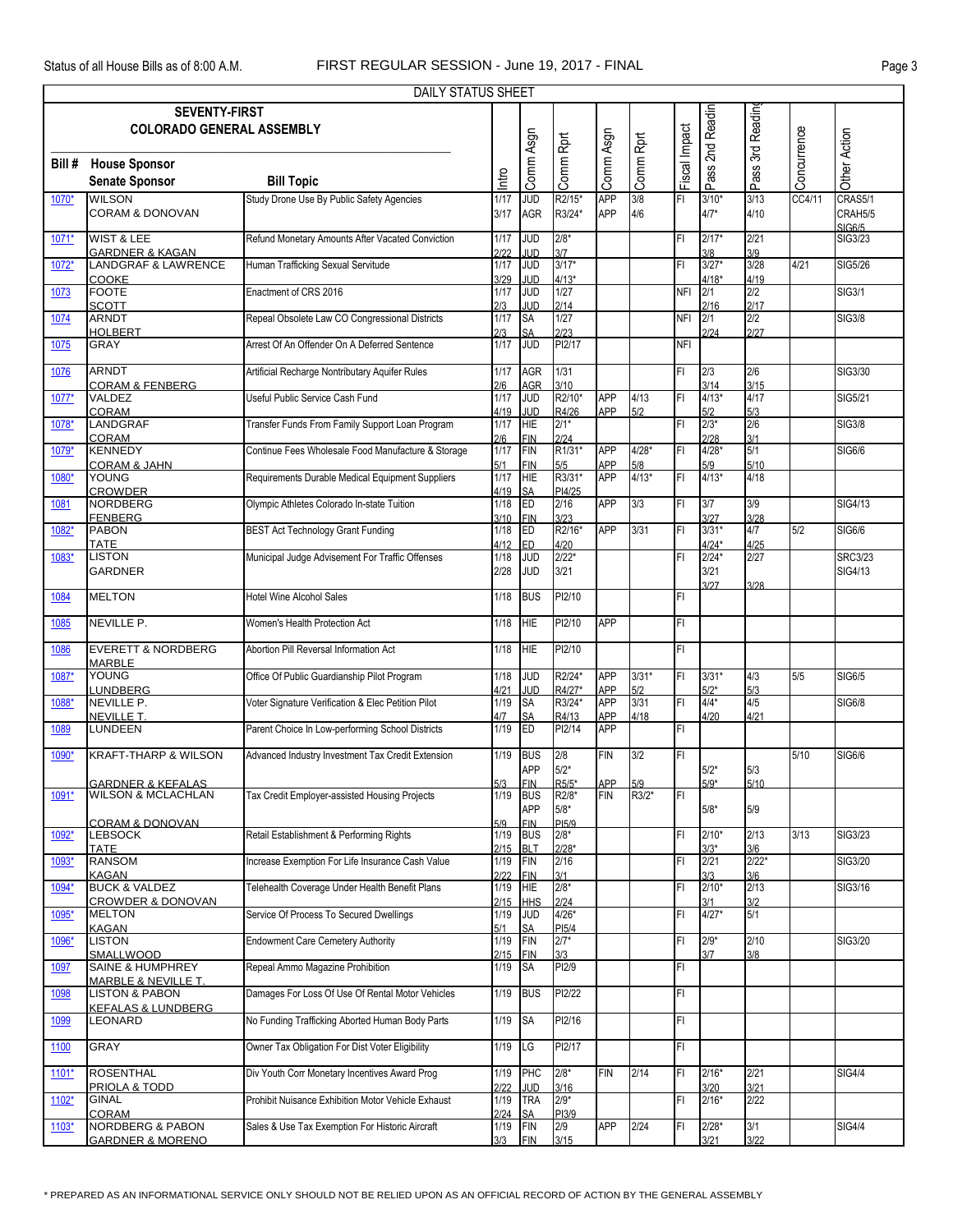|         |                                                             | <b>DAILY STATUS SHEET</b>                          |                     |                                       |                            |                   |                    |               |                           |                        |             |                                                               |
|---------|-------------------------------------------------------------|----------------------------------------------------|---------------------|---------------------------------------|----------------------------|-------------------|--------------------|---------------|---------------------------|------------------------|-------------|---------------------------------------------------------------|
|         | <b>SEVENTY-FIRST</b><br><b>COLORADO GENERAL ASSEMBLY</b>    |                                                    |                     |                                       |                            |                   |                    |               | Pass 2nd Readin           | Pass 3rd Reading       |             |                                                               |
| Bill#   | <b>House Sponsor</b><br><b>Senate Sponsor</b>               | <b>Bill Topic</b>                                  | Intro               | Comm Asgn                             | Comm Rprt                  | Comm Asgn         | Comm Rprt          | Fiscal Impact |                           |                        | Concurrence | Other Action                                                  |
| 1104*   | <b>NAVARRO</b><br><b>PRIOLA</b>                             | Exclude Olympic Medal Income From Taxable Income   | 1/19<br>3/10        | <b>FIN</b><br><b>FIN</b>              | $2/14*$<br>$3/21*$         | <b>APP</b>        | 3/3                | FI            | $3/7*$<br>3/21<br>$3/28*$ | 3/9<br>3/29<br>$4/18*$ | LO4/17      | <b>SRC3/23</b><br><b>SRL4/13</b><br><b>SRC4/18</b><br>SIG5/22 |
| 1105*   | <b>BECKER J.</b><br><b>BAUMGARDNER</b>                      | Vehicle Titling & Registration Inspection Regmnts  | 1/19<br>2/15        | <b>TRA</b><br><b>TRA</b>              | $2/9*$<br>3/1              |                   |                    | FI            | $2/13*$<br>3/3            | 2/15<br>3/6            |             | SIG3/16                                                       |
| 1106*   | PETTERSEN & WILSON<br><b>MARTINEZ HUMENIK &amp;</b><br>TODD | Extend Early Childhood Leadership Commission       | 1/19<br>3/23        | ED<br><b>HHS</b>                      | R1/31*<br>R4/6             | <b>APP</b><br>APP | $3/3*$<br>4/11     | FI            | $3/10*$<br>4/13           | 3/13<br>4/17           |             | <b>SIG6/5</b>                                                 |
| 1107*   | <b>THURLOW &amp; BRIDGES</b><br><b>MARTINEZ HUMENIK</b>     | Division Of Motor Vehicles CO DRIVES System        | 1/19<br>2/24        | <b>TRA</b><br><b>TRA</b>              | $2/10*$<br>3/8             |                   |                    | FI            | $2/22*$<br>3/10           | 2/23<br>$3/15*$        | 3/21        | <b>SIG4/4</b>                                                 |
| 1108    | <b>HUMPHREY &amp; RANSOM</b><br><b>NEVILLE T.</b>           | Protect Human Life At Conception                   | 1/19                | <b>HIE</b>                            | PI2/10                     |                   |                    | FI            |                           |                        |             |                                                               |
| 1109*   | <b>CARVER &amp; DANIELSON</b><br>FIELDS & COOKE             | Child Sex Assault Pattern Offense Place Of Trial   | 1/20<br>3/7         | <b>JUD</b><br><b>JUD</b>              | $3/1*$<br>3/21             |                   |                    | FI            | $3/3*$<br>3/23            | 3/6<br>3/27            |             | <b>SIG4/4</b>                                                 |
| 1110*   | <b>BECKMAN</b><br><b>TODD</b>                               | Jurisdiction Juv Ct Parental Responsibilities      | 1/20<br>3/17        | JUD<br>JUD                            | $3/8*$<br>3/23             |                   |                    | FI            | $3/10*$<br>4/3            | 3/13<br>4/4            |             | <b>SIG4/18</b>                                                |
| $1111*$ | <b>BECKMAN</b><br><b>FIELDS</b>                             | Dependency And Neglect Civil Protection Orders     | 1/20<br>3/3         | <b>JUD</b><br>JUD                     | $2/24*$<br>3/16            |                   |                    | FI            | $2/28*$<br>3/20           | 3/3<br>3/21            |             | <b>SIG4/4</b>                                                 |
| 1112    | <b>VAN WINKLE</b>                                           | Immunity Unauthorized Practice Of Profession       | 1/20                | <b>JUD</b>                            | PI2/22                     |                   |                    | FI.           |                           |                        |             |                                                               |
| $1113*$ | <b>WILLETT &amp; ARNDT</b><br><b>SCOTT</b>                  | Allow Electronic Cmt Participation During Interim  | 1/20<br>4/5         | <b>SA</b><br><b>SA</b>                | $2/16*$<br>R4/18           | <b>APP</b><br>IC. | 3/31<br>$4/28*$    | FL            | $3/31*$<br>$5/2*$         | 4/3<br>5/4             | 5/5         | <b>SIG5/20</b>                                                |
| 1114    | <b>EVERETT</b><br>TATE                                      | State Treasurer's Auth To Access PERA Information  | 1/20                | <b>SA</b>                             | PI3/2                      |                   |                    | FI            |                           |                        |             |                                                               |
| $1115*$ | <b>BUCK &amp; GINAL</b><br><b>KEFALAS &amp; TATE</b>        | Direct Primary Health Care Services                | 1/20<br>3/10        | <b>HIE</b><br><b>BLT</b>              | $3/3*$<br>$3/28*$          |                   |                    | FI            | $3/8*$<br>$3/29*$         | 3/9<br>$4/3*$          | 4/11        | SIG4/24                                                       |
| 1116*   | <b>HAMNER &amp; EXUM</b><br><b>MARTINEZ HUMENIK</b>         | Continue Low-income Household Energy Assistance    | 1/20<br>3/10        | <b>TRA</b><br><b>AGR</b>              | R2/17*<br>R3/23            | APP<br>APP        | 3/3<br>5/5         | FI            | $3/7*$<br>5/9             | 3/9<br>5/10            |             | SIG6/6                                                        |
| 1117    | LEONARD<br><b>NEVILLE T.</b>                                | Repeal Assessments In 9th Grade & Social Studies   | 1/20                | <b>ED</b>                             | PI2/14                     |                   |                    | FI.           |                           |                        |             |                                                               |
| 1118    | <b>COVARRUBIAS &amp; PABON</b>                              | Exempt State From Daylight Saving Time             | 1/20                | AGR                                   | PI2/9                      |                   |                    | <b>NFI</b>    |                           |                        |             |                                                               |
| 1119*   | <b>KRAFT-THARP</b><br><b>JAHN &amp; TATE</b>                | Payment Of Workers' Compensation Benefits          | 1/20<br>5/1         | <b>BUS</b><br><b>APP</b><br><b>SA</b> | R3/29*<br>$4/28*$<br>R5/4* | FIN<br><b>FIN</b> | R4/13<br>R5/5      | FL            | $4/28*$                   | 5/1                    | 5/10        | <b>SIG6/5</b>                                                 |
| 1120*   | <b>WILLETT</b>                                              | Alcohol Beverage License Higher Education Campus   | 1/20                | <b>ADD</b><br>PHC                     | 510<br>R2/8*               | APP               | $2/24*$            | FL            | $5/0*$<br>$2/28*$         | 5110<br>3/1            |             | SIG4/24                                                       |
| 1121*   | CORAM<br><b>BUCKNER</b>                                     | Patient Safety Act                                 | 3/3<br>1/20         | <b>BLT</b><br><b>HIE</b>              | R3/16<br>R3/6*             | APP<br><b>FIN</b> | 4/6<br>R3/14       | FL            | 4/7                       | 4/10                   |             |                                                               |
|         | TODD                                                        |                                                    | 5/3                 | <b>APP</b><br><b>SA</b>               | $5/2*$<br>PI5/4            |                   |                    |               | $5/2*$                    | 5/3                    |             |                                                               |
| 1122    | <b>ESGAR</b><br><b>MORENO</b>                               | Gender Identification On Birth Certificates        | 1/24<br>3/17        | JUD<br><b>SA</b>                      | 3/10<br>PI3/28             |                   |                    | FI            | 3/14                      | 3/15                   |             |                                                               |
| 1123    | <b>LEBSOCK &amp; THURLOW</b><br><b>MARBLE</b>               | Extend On-premises Retail Alcohol Bev Sales Hours  | 1/24 LG<br>2/15 BLT |                                       | 2/9<br>3/14                |                   |                    | FI            | 2/13<br>.05/11            | 2/15                   |             | DeemedLost                                                    |
| 1124    | <b>BUCK</b><br>NEVILLE T.                                   | Local Gov Liable Fracking Ban Oil & Gas Moratorium | 1/26                | <b>SA</b>                             | PI2/23                     |                   |                    | CFI           |                           |                        |             |                                                               |
| 1125    | <b>NORDBERG &amp; WINTER</b><br>JAHN & SMALLWOOD            | Services In Correctional Facilities                | 1/26<br>2/28        | <b>JUD</b><br><b>JUD</b>              | 2/22<br>3/21               |                   |                    | NFI 2/24      | 3/21<br>3/27              | 2/28<br>3/28           |             | <b>SRC3/23</b><br>SIG4/13                                     |
| 1126    | DANIELSON & MICHAELSON<br><b>JENET</b><br><b>CROWDER</b>    | Medicaid Appeal Review Legal Notice Requirements   | 1/26<br>2/28        | PHC<br><b>HHS</b>                     | 2/15<br>3/23               |                   |                    | FI            | 2/17<br>3/28              | 2/21<br>3/29           |             | <b>SIG4/6</b>                                                 |
| 1127    | <b>LONTINE</b><br>MARTINEZ HUMENIK                          | Exempt Feminine Hygiene Products From Sales Tax    | 1/26                | <b>FIN</b>                            | 2/14                       | APP               | PI <sub>5</sub> /5 | FI            |                           |                        |             |                                                               |
| 1128    | <b>HAMNER</b><br><b>DONOVAN</b>                             | Salary Adjustment For Lake County Officials        | 1/27<br>2/15        | LG<br>LG                              | 2/9<br>2/22                |                   |                    | FI            | 2/13<br>2/24              | 2/15<br>2/27           |             | <b>SIG3/8</b>                                                 |
| 1129    | <b>DANIELSON</b><br><b>CROWDER</b>                          | <b>Technical Issues Filing Medicaid Appeals</b>    | 1/30                | PHC                                   | PI2/15                     |                   |                    | FI            |                           |                        |             |                                                               |
| 1130    | <b>ARNDT</b><br><b>KAGAN</b>                                | Reimburse Expenses Restorative Justice Council     | 1/30<br>3/3         | <b>BUS</b><br><b>FIN</b>              | R2/10<br>PI3/10            | APP               | 2/24               | FI.           | 2/28                      | 3/1                    |             |                                                               |
| 1131    | <b>KRAFT-THARP &amp; SAINE</b><br>SMALLWOOD & DONOVAN       | Auth To Contract Admin College Opportunity Fund    | 1/30<br>2/15        | ED<br><b>ED</b>                       | 2/7<br>2/24                |                   |                    | NFI 2/9       | 2/28                      | 2/10<br>3/1            |             | <b>SIG3/8</b>                                                 |
| $1132*$ | <b>LUNDEEN</b><br><b>GARDNER</b>                            | Judicial Disqualification In Civil Actions         | 1/30<br>4/21        | <b>JUD</b><br><b>JUD</b>              | 4/17<br>PI <sub>5</sub> /1 |                   |                    | FI            | $4/19*$                   | 4/20                   |             |                                                               |
| 1133    | NORDBERG & HOOTON<br><u>TATE &amp; MORENO</u>               | Repeal SOS Annual Report UCC Filing-office Rules   | 1/30<br>2/22        | <b>SA</b><br><b>SA</b>                | 2/16<br>3/7                |                   |                    | FI            | 2/21<br>3/9               | 2/22<br>3/10           |             | SIG3/23                                                       |
| 1134    | WILLIAMS D.<br><b>MARBLE</b>                                | Hold CO Gov Accountable Sanctuary Jurisdictions    | 1/30                | <b>SA</b>                             | PI2/23                     | <b>JUD</b>        |                    | FI            |                           |                        |             |                                                               |
| 1135    | <b>BRIDGES</b><br><b>PRIOLA</b>                             | Portability Background Checks Child Care Workers   | 1/30<br>2122        | PHC<br><b>HHS</b>                     | 2/15<br>3/2                |                   |                    | FI            | 2/17                      | 2/21<br>3/6            |             | <b>SIG3/20</b>                                                |
| 1136    | <b>FOOTE</b><br><b>GARDNER</b>                              | Consistent Statutes For Electronic Filing Of Taxes | 1/31<br>2/22        | FIN<br><b>FIN</b>                     | 2/16<br>3/8                |                   |                    | FI            | 2/21<br>3/10              | 2/22<br>3/13           |             | <b>SIG3/23</b>                                                |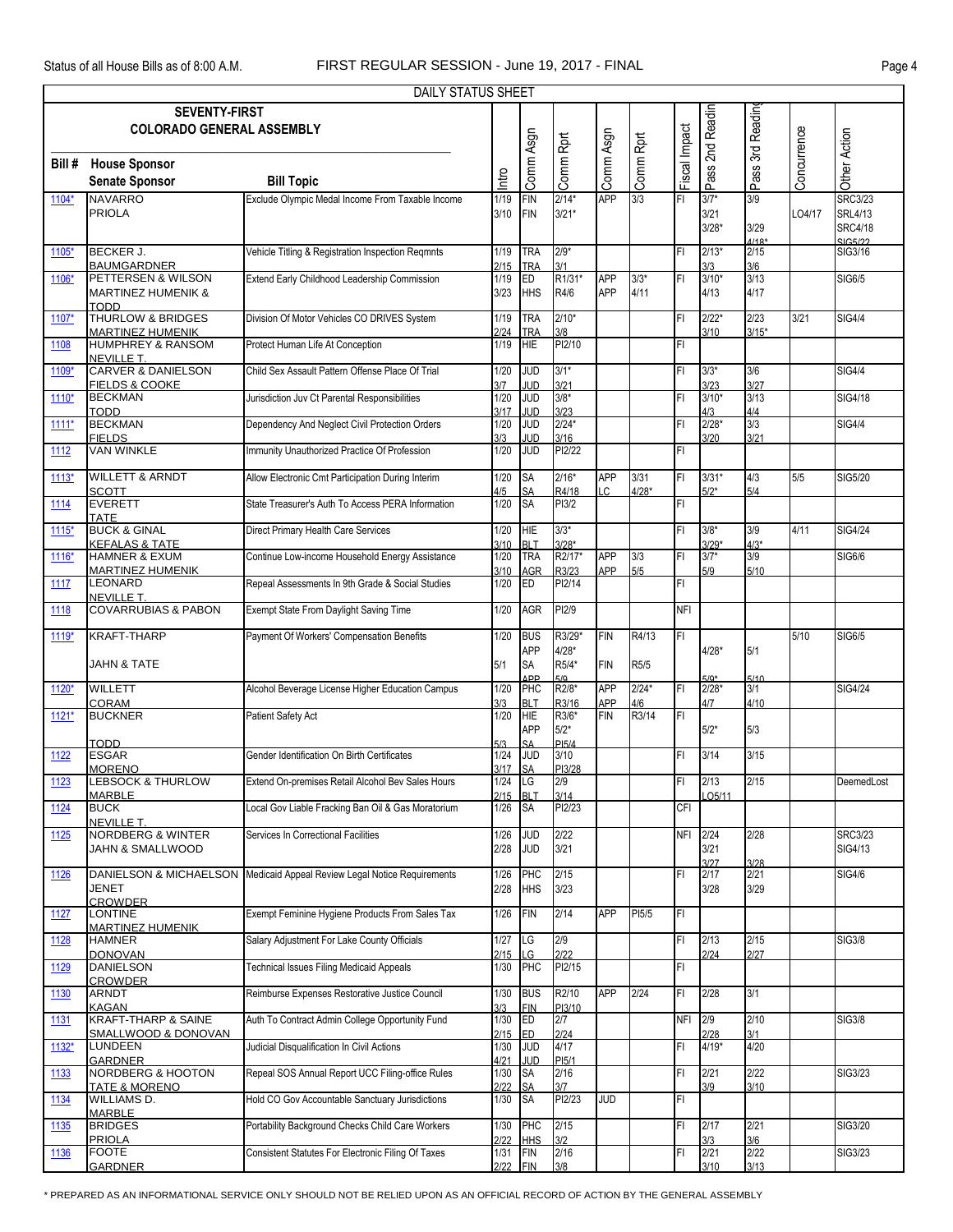|             | DAILY STATUS SHEET                                                                              |                                                    |             |                          |                |            |           |               |                     |              |             |                |  |  |
|-------------|-------------------------------------------------------------------------------------------------|----------------------------------------------------|-------------|--------------------------|----------------|------------|-----------|---------------|---------------------|--------------|-------------|----------------|--|--|
|             | Pass 3rd Reading<br>Pass 2nd Readin<br><b>SEVENTY-FIRST</b><br><b>COLORADO GENERAL ASSEMBLY</b> |                                                    |             |                          |                |            |           |               |                     |              |             |                |  |  |
|             |                                                                                                 |                                                    |             |                          |                |            |           |               |                     |              |             |                |  |  |
|             |                                                                                                 |                                                    |             | Comm Asgn                |                | Comm Asgn  |           | Fiscal Impact |                     |              | Concurrence | Other Action   |  |  |
|             |                                                                                                 |                                                    |             |                          |                |            |           |               |                     |              |             |                |  |  |
| Bill#       | <b>House Sponsor</b>                                                                            |                                                    |             |                          |                |            |           |               |                     |              |             |                |  |  |
|             | <b>Senate Sponsor</b>                                                                           | <b>Bill Topic</b>                                  | Intro       |                          | Comm Rprt      |            | Comm Rprt |               |                     |              |             |                |  |  |
| 1137*       | THURLOW & HOOTON                                                                                | Reporting Regmnts By DOR To GA                     | 1/31        | SA                       | 2/16           |            |           | <b>NFI</b>    | $2/22$ <sup>*</sup> | 2/23         |             | SIG3/16        |  |  |
|             | <b>TATE &amp; MORENO</b>                                                                        |                                                    | 2/24        | <b>FIN</b>               | 3/1            |            |           |               | 3/3                 | 3/6          |             |                |  |  |
| 1138*       | <b>SALAZAR</b>                                                                                  | Hate Crime Reporting By Law Enforcement            | 2/1         | g                        | $3/8*$         |            |           | FL            | $3/10*$             | 3/13         |             | <b>SIG4/18</b> |  |  |
|             | <b>WILLIAMS A.</b>                                                                              |                                                    | 3/17        | JUD                      |                |            |           |               | 3/30                | 3/31         |             |                |  |  |
| 1139*       | <b>LANDGRAF &amp; MICHAELSON</b>                                                                | Medicaid Provider Compliance Billing Safety Rules  | 2/1         | PHC                      | 3/28<br>4/24*  |            |           | FL            | $4/26*$             | 4/27         |             | SIG6/6         |  |  |
|             | JENET                                                                                           |                                                    | 4/27        | <b>SA</b>                | 5/1            |            |           |               | 5/3                 | 5/4          |             |                |  |  |
|             | <b>MARTINEZ HUMENIK &amp;</b>                                                                   |                                                    |             |                          |                |            |           |               |                     |              |             |                |  |  |
|             | <b>KEFALAS</b>                                                                                  |                                                    |             |                          |                |            |           |               |                     |              |             |                |  |  |
| 1140        | <b>DANIELSON</b>                                                                                | Enhance Student Support CSM Fee-for-service Funds  | 2/1         | ED                       | 2/16           |            |           | FL            | 2/21                | 2/22         |             | SIG3/16        |  |  |
|             | NEVILLE T.                                                                                      |                                                    | 2/22        | ED                       | 3/3            |            |           |               | 3/7                 | 3/8          |             |                |  |  |
| 1141        | LEWIS                                                                                           | Equal Protection From Fed Employee Personal Attack | 2/1         | SA                       | PI2/23         |            |           | FI            |                     |              |             |                |  |  |
|             |                                                                                                 |                                                    |             |                          |                |            |           |               |                     |              |             |                |  |  |
| $1142*$     | <b>JACKSON</b>                                                                                  | <b>Electronic Court Hearing Notices</b>            | 2/1         | <b>JUD</b>               | $2/15*$        |            |           | FL            | $2/17*$             | 2/22         |             | SIG3/20        |  |  |
| $1143*$     | <b>GARDNER</b><br>LANDGRAF                                                                      | Audits of Medicaid Client Correspondence           | 2/22<br>2/1 | <b>JUD</b><br>PHC        | 3/7<br>$2/15*$ |            |           | FL            | 3/8<br>$2/17*$      | 3/9<br>2/21  |             | SIG3/20        |  |  |
|             | <b>CROWDER</b>                                                                                  |                                                    | 2/22        | <b>HHS</b>               | 3/2            |            |           |               | 3/6                 | 3/7          |             |                |  |  |
| 1144        | <b>ESGAR</b>                                                                                    | Amend Cap Constr Automatic Funding Mechanism       | 2/2         | <b>FIN</b>               | 3/2            |            |           | FL            | 3/6                 | 3/7          |             | <b>SRC3/23</b> |  |  |
|             | <b>BAUMGARDNER</b>                                                                              |                                                    | 3/10        | <b>FIN</b>               | 3/21           |            |           |               | 3/21                |              |             | SIG4/13        |  |  |
|             |                                                                                                 |                                                    |             |                          |                |            |           |               | 3/27                | 3/28         |             |                |  |  |
| 1145        | <b>HEROD</b>                                                                                    | Amateur Winemaker Tastings Contests & Judgings     | 2/2         | <b>BUS</b>               | 2/24           |            |           | <b>NFI</b>    | 2/28                | 3/1          |             | <b>SRC3/23</b> |  |  |
|             | <b>GARDNER</b>                                                                                  |                                                    | 3/3         | <b>BLT</b>               | 3/21           |            |           |               | 3/21                |              |             | SIG4/13        |  |  |
|             |                                                                                                 |                                                    |             |                          |                |            |           |               | 3/27                | 3/28         |             |                |  |  |
| 1146        | NEVILLE P.                                                                                      | Parents' Rights Related To Minors                  | 2/2         | HIE                      | PI2/24         | <b>APP</b> |           | FI            |                     |              |             |                |  |  |
|             |                                                                                                 |                                                    |             |                          |                |            |           |               |                     |              |             |                |  |  |
| 1147        | <b>SIAS</b>                                                                                     | <b>Purpose Of Community Corrections</b>            | 2/2         | <b>JUD</b>               | 3/1            |            |           | <b>NFI</b>    | 3/3                 | 3/6          |             | SIG3/30        |  |  |
|             | <b>KAGAN</b>                                                                                    |                                                    | 3/7         | JUD                      | 3/14           |            |           |               | 3/16                | 3/17         |             |                |  |  |
| 1148        | <b>ARNDT</b>                                                                                    | Registration Of Industrial Hemp Cultivators        | 2/2         | AGR                      | 2/14           |            |           | FL            | 2/16                | 2/21         |             | SIG3/23        |  |  |
|             | COOKE<br><b>EXUM &amp; MICHAELSON</b>                                                           | Army Special Forces License Plate                  | 2/22<br>2/2 | <b>AGR</b><br><b>TRA</b> | 3/10<br>2/23   |            |           | FL            | 3/14<br>2/27        | 3/15<br>2/28 |             | <b>SIG4/4</b>  |  |  |
| 1149        |                                                                                                 |                                                    | 2/28        | <b>TRA</b>               | 3/15           |            |           |               | 3/17                | 3/20         |             |                |  |  |
|             | <b>JENET</b><br><b>GARDNER</b>                                                                  |                                                    |             |                          |                |            |           |               |                     |              |             |                |  |  |
| 1150*       | <b>NAVARRO</b>                                                                                  | No Bail For Stalking & Domestic Violence Offenders | 2/2         | <b>JUD</b>               | $3/10*$        | <b>APP</b> | 3/31      | FL            | $3/31*$             | 4/3          |             | <b>SIG5/3</b>  |  |  |
|             | <b>HILL</b>                                                                                     |                                                    | 4/5         | <b>SA</b>                | 4/11           |            |           |               | 4/13                | 4/17         |             |                |  |  |
| $1151*$     | <b>HANSEN &amp; WILLETT</b>                                                                     | Electrical Assisted Bicycles Regulation Operation  | 2/6         | <b>TRA</b>               | 2/16           |            |           | FL            | 2/22                | 2/23         | 3/27        | <b>SIG4/4</b>  |  |  |
|             | <b>KERR &amp; HILL</b>                                                                          |                                                    | 2/24        | <b>TRA</b>               | $3/15*$        |            |           |               | $3/21*$             | 3/22         |             |                |  |  |
| $1152*$     | <b>WILLETT &amp; MITSCH BUSH</b>                                                                | Federal Mineral Lease District Investment Auth     | 2/6         | TRA                      | $2/16*$        |            |           | FL            | $2/21*$             | 2/23         |             | <b>SIG4/4</b>  |  |  |
|             | <b>SCOTT</b>                                                                                    |                                                    | 2/24        | AGR                      | 3/16           |            |           |               | 3/20                | 3/21         |             |                |  |  |
| 1153        | <b>WILLIAMS D. &amp; MCKEAN</b>                                                                 | <b>Highway Congestion Mitigation</b>               | 2/6         | <b>TRA</b>               | PI3/9          |            |           | FL            |                     |              |             |                |  |  |
|             | <b>GARDNER</b>                                                                                  |                                                    |             |                          |                |            |           |               |                     |              |             |                |  |  |
| 1154        | <b>ROSENTHAL</b>                                                                                | Creation Of A Sister-state Relationship Program    | 2/6         | <b>BUS</b>               | 2/17           |            |           | FL            | 2/21                | 2/22         |             |                |  |  |
|             | <b>TODD</b>                                                                                     |                                                    | 2/22        | SA                       | PI3/2          |            |           |               |                     |              |             |                |  |  |
| $1155*$     | <b>THURLOW</b>                                                                                  | Cure Campaign Fin Reporting Deficiencies           | 2/6         | SA                       | $3/10*$        |            |           | FI            | $3/23*$             | 3/24         | CC5/2       | CRAS5/9        |  |  |
|             | <b>GARDNER</b>                                                                                  |                                                    | 3/29        | <b>SA</b>                | 4/11           |            |           |               | $4/13*$             | $4/17*$      |             | CRAH5/9        |  |  |
| 1156        | <b>ROSENTHAL</b>                                                                                | Prohibits Conversion Therapy Mental Hlth Provider  | 2/6         | PHC                      | 3/1            |            |           | FL            | 3/6                 | 3/7          |             | SIG5/24        |  |  |
|             | <b>FENBERG</b>                                                                                  |                                                    | 3/10 SA     |                          | PI3/23         |            |           |               |                     |              |             |                |  |  |
| 1157        | <b>KRAFT-THARP &amp;</b>                                                                        | Bank & Credit Union Reliance On A Cert Of Trust    | 2/6         | <b>BUS</b>               | 2/17           |            |           | FL.           | 2/21                | 2/22         |             | SIG3/23        |  |  |
|             | <b>NORDBERG</b>                                                                                 |                                                    | 2/22        | FIN                      | 3/8            |            |           |               | 3/10                | 3/13         |             |                |  |  |
|             | PRIOLA                                                                                          |                                                    |             |                          |                |            |           |               |                     |              |             |                |  |  |
| 1158*       | <b>MCKEAN</b>                                                                                   | Charitable Solicitations Regulation                | 2/6         | SA                       | R2/24*         | APP        | $3/8*$    | FI            | $3/10*$             | 3/13         |             | <b>SIG4/28</b> |  |  |
|             | SMALLWOOD & MARTINEZ                                                                            |                                                    | 3/17        | <b>SA</b>                | R3/23          | <b>APP</b> | 4/11      |               | 4/13                | 4/18         |             |                |  |  |
|             | <b>HUMENIK</b>                                                                                  |                                                    |             |                          |                |            |           |               |                     |              |             |                |  |  |
| 1159        | BECKER J.                                                                                       | Remedies For Forcible Entry And Detainer           | 2/6         | <b>JUD</b>               | PI4/27         | <b>APP</b> |           | FL            |                     |              |             |                |  |  |
| 1160*       | <b>COOKE</b><br><b>HAMNER &amp; WILSON</b>                                                      | K-3 English Learner Reading Assessment Language    | 2/6         | ED                       | $2/28*$        |            |           | <b>NFI</b>    | $3/2*$              | 3/3          | 4/21        | SIG6/6         |  |  |
|             | PRIOLA & FIELDS                                                                                 |                                                    | 3/3         | ED.                      | $4/7*$         |            |           |               | $4/11*$             | 4/19         |             |                |  |  |
| 1161        | <b>BECKMAN</b>                                                                                  | <b>TIF Transparency</b>                            | 2/6         | <b>BUS</b>               | PI2/22         |            |           | FL.           |                     |              |             |                |  |  |
|             |                                                                                                 |                                                    |             |                          |                |            |           |               |                     |              |             |                |  |  |
| 1162*       | GRAY                                                                                            | Outstanding Judgments & Driver's Licenses          | 2/6         | JUD                      | R3/22*         | <b>APP</b> | $4/28*$   | FL.           | $4/28*$             | 5/1          |             | SIG5/18        |  |  |
|             | <b>GARDNER</b>                                                                                  |                                                    | 5/1         | <b>FIN</b>               | 5/5            | APP        | 5/8       |               | 5/9                 | 5/10         |             |                |  |  |
| 1163        | <b>EVERETT</b>                                                                                  | Candidate Petition Filing Deadlines & Signatures   | 2/6         | <b>SA</b>                | PI3/3          |            |           |               |                     |              |             |                |  |  |
|             | <b>NEVILLE T. &amp; MARBLE</b>                                                                  |                                                    |             |                          |                |            |           |               |                     |              |             |                |  |  |
| 1164        | <b>EVERETT</b>                                                                                  | Higher Ed Review Degree Program Costs & Outcomes   | 2/6         | <b>ED</b>                | PI3/7          | <b>APP</b> |           | FL.           |                     |              |             |                |  |  |
|             | <b>MARBLE</b>                                                                                   |                                                    |             |                          |                |            |           |               |                     |              |             |                |  |  |
| $1165*$     | <b>LEBSOCK</b>                                                                                  | DORA Boards Disciplinary Action Resolution Process | 2/6         | <b>BUS</b>               | $3/22*$        | APP        | 3/31      | FL            | $3/31*$             | 4/4          | 5/2         | SIG6/6         |  |  |
|             | AGUILAR                                                                                         |                                                    | 4/5         | <b>BLT</b>               | $4/13*$        |            |           |               | R4/19               |              |             |                |  |  |
|             |                                                                                                 |                                                    |             | APP                      | $4/20*$        |            |           |               | $4/24*$             | 4/25         |             |                |  |  |
| 1166        | <b>NAVARRO</b><br><b>GRANTHAM</b>                                                               | Access Between Highways & Adjoining Businesses     | 2/6         | TRA                      | PI2/23         | <b>APP</b> |           | FL            |                     |              |             |                |  |  |
| 1167        | <b>LEONARD</b>                                                                                  | Existing Businesses In Business Improvement Dist   | 2/6         | <b>BUS</b>               | PI2/22         | <b>APP</b> |           | <b>NFI</b>    |                     |              |             |                |  |  |
|             | NEVILLE T.                                                                                      |                                                    |             |                          |                |            |           |               |                     |              |             |                |  |  |
| <u>1168</u> | <b>LANDGRAF &amp; LEE</b>                                                                       | Criminal Court Procedures For Military Defendants  | 2/6         | <b>JUD</b>               | PI3/15         |            |           | FL            |                     |              |             |                |  |  |
|             |                                                                                                 |                                                    |             |                          |                |            |           |               |                     |              |             |                |  |  |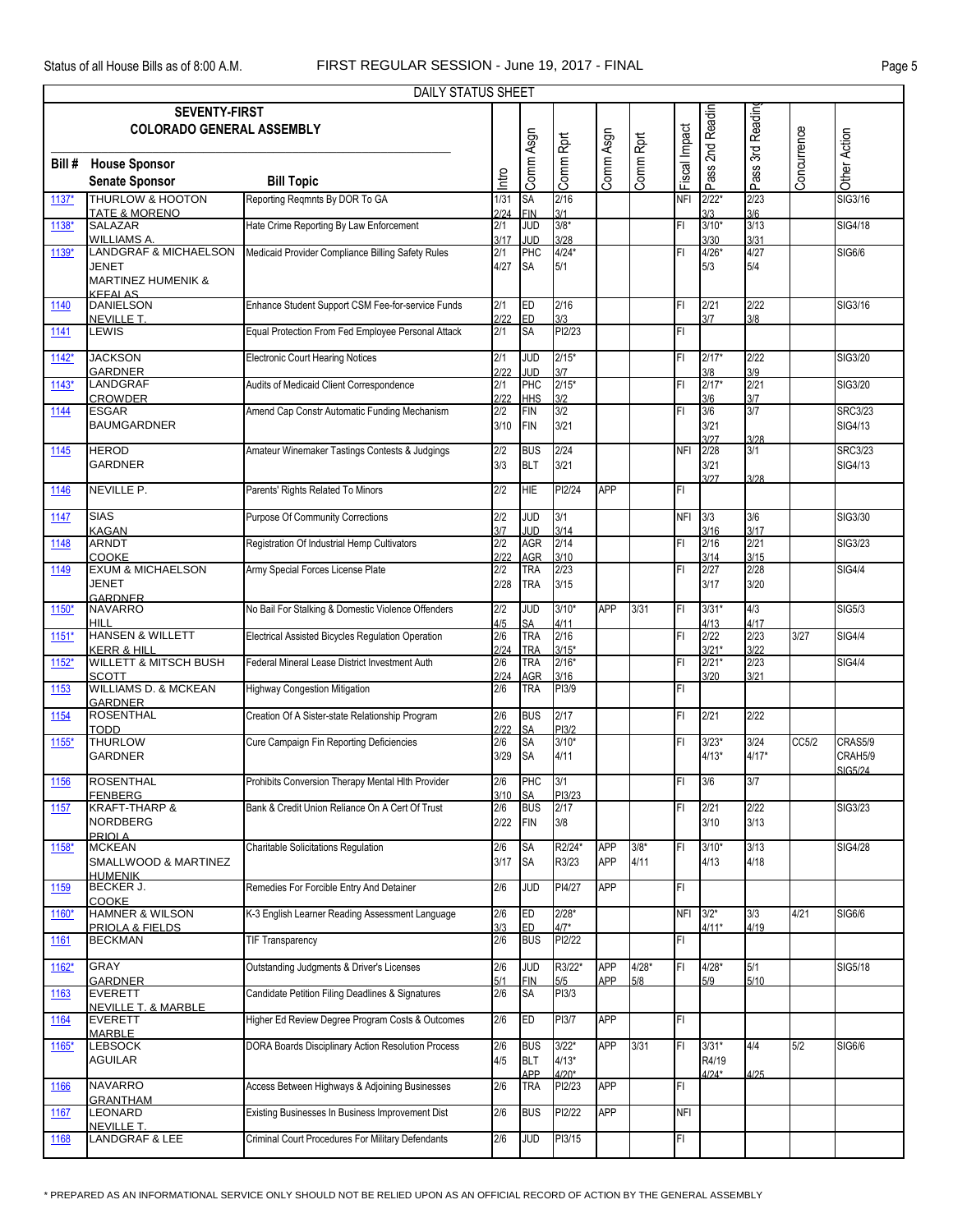|         | DAILY STATUS SHEET<br><b>SEVENTY-FIRST</b>                      |                                                       |              |                          |                             |            |           |               |                    |                  |             |                |  |
|---------|-----------------------------------------------------------------|-------------------------------------------------------|--------------|--------------------------|-----------------------------|------------|-----------|---------------|--------------------|------------------|-------------|----------------|--|
|         |                                                                 |                                                       |              |                          |                             |            |           |               |                    |                  |             |                |  |
|         | <b>COLORADO GENERAL ASSEMBLY</b>                                |                                                       |              |                          |                             |            |           |               | Pass 2nd Readin    | Pass 3rd Reading |             |                |  |
|         |                                                                 |                                                       |              |                          |                             |            |           |               |                    |                  |             |                |  |
|         |                                                                 |                                                       |              | Comm Asgn                | Comm Rprt                   | Comm Asgn  | Comm Rprt | Fiscal Impact |                    |                  | Concurrence | Other Action   |  |
|         | <b>Bill # House Sponsor</b>                                     |                                                       |              |                          |                             |            |           |               |                    |                  |             |                |  |
|         | <b>Senate Sponsor</b>                                           | <b>Bill Topic</b>                                     | Intro        |                          |                             |            |           |               |                    |                  |             |                |  |
| 1169    | LEONARD                                                         | Constr Defect Litigation Builder's Right To Repair    | 2/6          | SA                       | PI3/2                       |            |           | FI            |                    |                  |             |                |  |
|         | <b>TATE</b>                                                     |                                                       |              |                          |                             |            |           |               |                    |                  |             |                |  |
| 1170    | <b>KENNEDY</b>                                                  | State Hous Bd Rules Eliminate Double Inspections      | 2/6          | LG                       | PI3/16                      |            |           | N/A           |                    |                  |             |                |  |
|         |                                                                 |                                                       |              |                          |                             |            |           |               |                    |                  |             |                |  |
| 1171    | <b>BUCK &amp; CARVER</b>                                        | Authorize New Transp Revenue Anticipation Notes       | 2/6          | SA                       | PI3/30                      | <b>FIN</b> |           | <b>CFI</b>    |                    |                  |             |                |  |
|         |                                                                 |                                                       |              | <b>APP</b>               |                             |            |           |               |                    |                  |             |                |  |
| 1172    | <b>CARVER &amp; NAVARRO</b>                                     | Penalties For Child Sex Traffickers                   | 2/6          | <b>JUD</b>               | 3/8                         | <b>APP</b> | 3/31      | FL            | 3/31               | 4/3              |             | <b>SIG4/28</b> |  |
|         | <b>COOKE</b>                                                    |                                                       | 4/5          | <b>JUD</b>               | 4/13                        |            |           |               | 4/17               | 4/18             |             |                |  |
| $1173*$ | <b>HANSEN</b>                                                   | <b>Health Care Providers &amp; Carriers Contracts</b> | 2/6          | <b>HIE</b>               | $2/22*$                     |            |           | FL            | $2/27*$            | 2/28             |             | <b>SIG4/6</b>  |  |
|         | <b>NEVILLE T.</b>                                               |                                                       | 2/28         | <b>BLT</b>               | 3/21                        |            |           |               | 3/28               | 3/29             |             |                |  |
| 1174*   | <b>WILSON</b>                                                   | Exempt Rural Telecom Loc Improvement Dist Regmnts     | 2/6          | <b>BUS</b>               | $3/10*$                     |            |           | FL            | $3/14*$            | 3/15             | 3/31        | <b>SIG4/18</b> |  |
|         | <b>CROWDER &amp; GUZMAN</b>                                     |                                                       | 3/17         | LG                       | $3/23*$                     |            |           |               | $3/28*$            | 3/29             |             |                |  |
| 1175*   | <b>HOOTON</b>                                                   | Domestic Violence Awareness Barbers Cosmetologists    | 2/6          | PHC                      | $2/22*$                     |            |           | FL            | $3/31*$            | 4/4              |             |                |  |
|         | <b>FIELDS</b><br><b>BECKER J. &amp; MCLACHLAN</b>               |                                                       | 4/5<br>2/6   | SΑ                       | PI4/13<br>$3/16*$           | APP        |           |               |                    |                  | 4/27        |                |  |
| 1176*   |                                                                 | PERA Retirees Employed By Rural School Districts      |              | <b>FIN</b>               |                             |            | 3/31      | FL            | $3/31*$<br>$4/24*$ | 4/3<br>4/25      |             | <b>SIG6/6</b>  |  |
| $1177*$ | SONNENBERG<br><b>WIST &amp; GARNETT</b>                         | Mediation For Disputes Arising Under CORA             | 4/5<br>2/6   | ED<br>SA                 | $4/20*$<br>$3/17*$          |            |           | FL            | $3/21*$            | 3/22             |             | SIG5/4         |  |
|         | COOKE                                                           |                                                       | 3/23         | SA                       | 4/6                         |            |           |               | 4/7                | 4/10             |             |                |  |
| 1178    | <b>WILSON</b>                                                   | Administrative Flexibility For School Districts       | 2/6          | ED                       | PI3/21                      | <b>APP</b> |           | FL            |                    |                  |             |                |  |
|         |                                                                 |                                                       |              |                          |                             |            |           |               |                    |                  |             |                |  |
| 1179*   | <b>SAINE &amp; GINAL</b>                                        | Immunity For Emer Rescue From Locked Vehicle          | 2/7          | <b>HIE</b>               | $2/24*$                     |            |           | FL            | $2/28*$            | 3/1              |             | <b>SIG4/13</b> |  |
|         | <b>MARBLE &amp; COURT</b>                                       |                                                       | 3/3          | <b>BLT</b>               | 3/23                        |            |           |               | 3/27               | 3/28             |             |                |  |
| 1180    | <b>WINTER &amp; LAWRENCE</b>                                    | Tuition Assistance For Certificate Programs           | 2/7          | Ē                        | 2/23                        |            |           | FL            | 2/28               | 3/1              |             | SIG3/30        |  |
|         | <b>NEVILLE T. &amp; KERR</b>                                    |                                                       | 3/3          | ED.                      | 3/10                        |            |           |               | 3/14               | 3/15             |             |                |  |
| 1181*   | PETTERSEN & LUNDEEN                                             | Required State Assessment For Ninth-grade Students    | 2/10         | ED                       | R2/14                       | <b>APP</b> | $3/3*$    | FL            | $3/7*$             | 3/9              |             | SIG6/6         |  |
| 1182    | PRIOLA & TODD<br><b>BENAVIDEZ</b>                               | Charter School & District Student Revenue True Up     | 3/10<br>2/10 | ED<br>ED                 | R3/27<br>PI3/28             | APP        | 4/11      | FL            | 4/13               | 4/17             |             |                |  |
|         |                                                                 |                                                       |              |                          |                             |            |           |               |                    |                  |             |                |  |
| 1183    | <b>FOOTE</b>                                                    | Mental Hith Profi Disclosures Repeal Effect Clause    | 2/13         | ED                       | 3/2                         |            |           | <b>NFI</b>    | 3/6                | 3/7              |             | <b>SRC3/23</b> |  |
|         | <b>GARDNER</b>                                                  |                                                       | 3/10         | <b>JUD</b>               | 3/21                        |            |           |               | 3/21               |                  |             | <b>SIG4/6</b>  |  |
|         |                                                                 |                                                       |              |                          |                             |            |           |               | 3/27               | 3/28             |             |                |  |
| 1184*   | <b>DURAN</b>                                                    | Modern Technology Education In Public Schools         | 2/13         | ED                       | R2/28*                      | <b>APP</b> | $3/3*$    | FI            | $3/7*$             | 3/9              |             | SIG4/24        |  |
|         | <b>GRANTHAM</b>                                                 |                                                       | 3/10         | ED                       | 3/27                        |            |           |               | 3/29               | 3/31             |             |                |  |
| 1185*   | <b>SINGER</b>                                                   | Reports Of Suspected Child Abuse Or Neglect           | 2/14         | PHC                      | 3/8                         |            |           | FL            | $3/24*$            | 3/27             |             | <b>SIG5/3</b>  |  |
|         | SMALLWOOD                                                       |                                                       | 3/29         | <b>HHS</b>               | 4/7                         |            |           |               | 4/11               | 4/12             |             |                |  |
| 1186*   | PETTERSEN & LANDGRAF<br>CORAM                                   | Health Coverage Prescription Contraceptives Supply    | 2/14         | <b>HIE</b>               | $3/10*$                     |            |           | FI            | $3/16*$            | 3/21             |             | <b>SIG6/5</b>  |  |
| 1187*   | <b>THURLOW</b>                                                  | Change Excess State Revenues Cap Growth Factor        | 3/23<br>2/14 | SA<br><b>FIN</b>         | 4/6<br>R2/28                | <b>APP</b> | 3/3       | CFI           | 4/11<br>$3/7*$     | 4/17<br>3/9      |             |                |  |
|         | <b>CROWDER</b>                                                  |                                                       | 3/10         | SA                       | PI3/21                      |            |           |               |                    |                  |             |                |  |
| 1188*   | <b>FOOTE</b>                                                    | Harassment Sexual Orientation Or Disability           | 2/17         | g                        | $3/10*$                     |            |           | FL            | $3/14*$            | 3/15             |             | <b>SIG5/3</b>  |  |
|         | <b>CORAM &amp; MORENO</b>                                       |                                                       | 3/23         | SA                       | 4/6                         |            |           |               | 4/10               | 4/11             |             |                |  |
| 1189*   | <b>DANIELSON &amp; THURLOW</b>                                  | Colorado Wine Development Board Term Limits           | 2/17         | <b>BUS</b>               | $3/17*$                     |            |           | FL            | $3/21*$            | 3/22             |             | <b>SIG4/28</b> |  |
|         | <b>SCOTT</b>                                                    |                                                       | 3/23         | <b>BLT</b>               | 4/6                         |            |           |               | 4/7                | 4/10             |             |                |  |
| 1190*   | BECKER K.                                                       | Limited Applicability Of St. Jude's Co. Water Case    |              | 2/17 AGR                 | $3/14*$                     |            |           | FI            | $4/4*$             | 4/5              | 4/27        | SIG5/25        |  |
|         | SONNENBERG                                                      |                                                       | 4/7          | AGR                      | $4/21*$                     |            |           |               | $4/25*$            | 4/26             |             |                |  |
| 1191*   | BECKER K. & HEROD                                               | Demographic Notes For Certain Leg Bills               | 2/17         | FIN                      | R3/14                       | <b>APP</b> | $4/28*$   | FI.           | $4/28*$            | 5/1              |             |                |  |
| 1192*   | <b>DONOVAN</b><br><b>DURAN &amp; MCLACHLAN</b>                  | Colorado Food Systems Advisory Council                | 5/1<br>2/17  | FIN<br><b>AGR</b>        | PI <sub>5</sub> /5<br>R3/7* | <b>APP</b> | $4/28*$   | FL            | $4/28*$            | 5/1              |             |                |  |
|         | <b>CORAM &amp; FIELDS</b>                                       |                                                       | 5/1          | SA                       | PI <sub>5</sub> /4          |            |           |               |                    |                  |             |                |  |
| 1193*   | KRAFT-THARP & BECKER J.                                         | Small Cell Facilities Permitting And Installation     | 2/21         | <b>BUS</b>               | $3/1*$                      |            |           | FI            | $3/3*$             | 3/7              | 3/31        | SIG4/18        |  |
|         | <u>TATE &amp; KERR</u>                                          |                                                       | 3/10         | LG                       | $3/22*$                     |            |           |               | $3/28*$            | 3/29             |             |                |  |
| 1194    | <b>FOOTE</b>                                                    | Technical Changes For P-tech Schools                  | 2/21         | <b>ED</b>                | 3/2                         |            |           | <b>NFI</b>    | 3/6                | 3/7              |             | SIG4/13        |  |
|         | <b>COOKE</b>                                                    |                                                       | 3/10         | ED                       | 3/27                        |            |           |               | 3/29               | 3/30             |             |                |  |
| 1195    | <b>WINTER</b>                                                   | Create State Sales Tax Exemption For Diapers          | 2/21         | FIN                      | 3/9                         | APP        | PI5/5     | FI            |                    |                  |             |                |  |
|         | <b>MARTINEZ HUMENIK</b>                                         | Credit Hours Required For Barbers Cosmetologists      |              |                          |                             |            |           |               |                    |                  |             |                |  |
| 1196*   | <b>ARNDT</b>                                                    |                                                       | 2/22<br>3/17 | <b>BUS</b><br><b>BLT</b> | $3/10*$                     |            |           | FI            | $3/14*$            | 3/15<br>3/28     |             | SIG4/13        |  |
| 1197*   | <b>PRIOLA</b><br><b>GINAL</b>                                   | Exclude Marijuana From Farm Products Definition       | 2/22         | <b>AGR</b>               | 3/23<br>$3/7*$              |            |           | <b>NFI</b>    | 3/27<br>$3/9*$     | 3/10             |             | <b>SIG4/6</b>  |  |
|         | <b>CORAM</b>                                                    |                                                       | 3/10         | AGR                      | 3/23                        |            |           |               | 3/27               | 3/28             |             |                |  |
| 1198*   | GRAY                                                            | Increasing Special District Board To Seven Members    | 2/22         | LG                       | $3/2*$                      |            |           | FL            | $3/6*$             | 3/7              |             | SIG4/6         |  |
|         | <b>GARDNER</b>                                                  |                                                       | 3/10         | LG.                      | 3/21                        |            |           |               | 3/23               | 3/27             |             |                |  |
| 1199    | <b>ROSENTHAL</b>                                                | Foreclosure Sale Processes                            | 2/22         | LG                       | PI3/9                       |            |           | FL            |                    |                  |             |                |  |
|         | <b>COOKE</b>                                                    |                                                       |              |                          |                             |            |           |               |                    |                  |             |                |  |
| 1200*   | <b>WIST &amp; GRAY</b>                                          | Update Public Benefit Corporation Requirements        | 2/22         | <b>BUS</b>               | R3/10                       | <b>APP</b> | $3/31*$   | FL            | $3/31*$            | 4/3              |             | <b>SIG6/6</b>  |  |
|         | TATE & KEFALAS                                                  |                                                       | 4/5          | <b>BLT</b>               | R4/11                       | <b>APP</b> | 4/13      |               | 4/18               | 4/19             |             |                |  |
| 1201*   | <b>COLEMAN</b>                                                  | Science Tech Engineering Math Diploma Endorsement     | 2/22         | <b>ED</b>                | $3/16*$                     |            |           | FL            | $3/20*$            | 3/21             | 4/21        | SIG5/18        |  |
| 1202    | <b>ZENZINGER &amp; PRIOLA</b><br><b>HEROD &amp; COVARRUBIAS</b> | Plumber Qualifications Supervision                    | 3/23<br>2/23 | ED.<br><b>BUS</b>        | 4/6*<br>PI4/26              |            |           | FL            | $4/10*$            | 4/17             |             |                |  |
|         | SMALLWOOD                                                       |                                                       |              |                          |                             |            |           |               |                    |                  |             |                |  |
| 1203*   | <b>LEBSOCK</b>                                                  | Local Gov Special Sales Tax On Retail Marijuana       | 2/23         | LG                       | $3/9*$                      |            |           | FI            | $3/23*$            | 3/24             | 4/17        | SRC4/11        |  |
|         | <b>MARTINEZ HUMENIK &amp;</b>                                   |                                                       | 3/31         | LG                       | $4/5*$                      |            |           |               | $4/10*$            | 4/11             |             | <b>SIG5/4</b>  |  |
|         | <b>CROWDER</b>                                                  |                                                       |              |                          |                             |            |           |               |                    | 4/11             |             |                |  |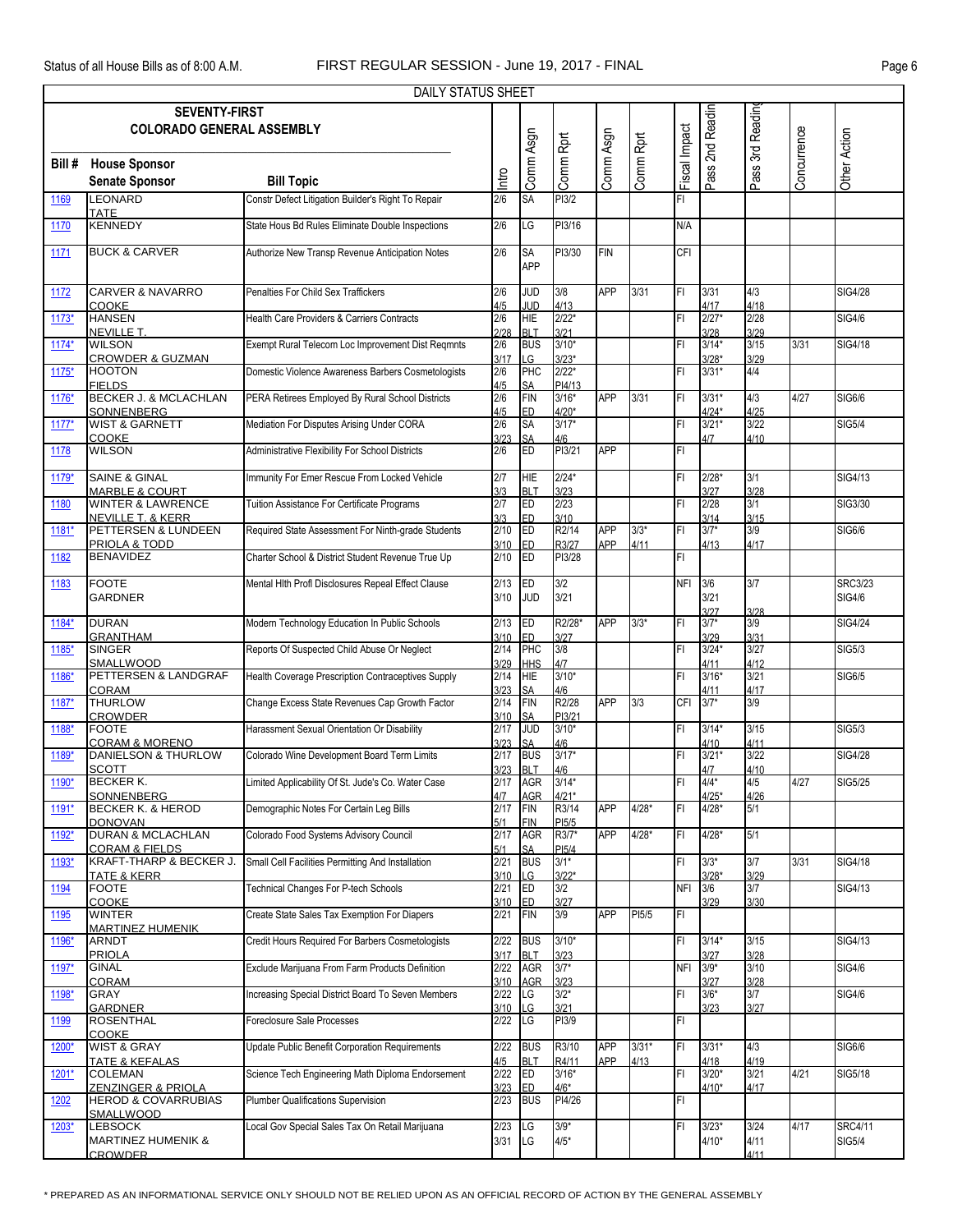|             | <b>DAILY STATUS SHEET</b><br><b>SEVENTY-FIRST</b>           |                                                    |              |                          |                    |                          |                |                         |                   |                 |             |                |  |
|-------------|-------------------------------------------------------------|----------------------------------------------------|--------------|--------------------------|--------------------|--------------------------|----------------|-------------------------|-------------------|-----------------|-------------|----------------|--|
|             |                                                             |                                                    |              |                          |                    |                          |                |                         | 2nd Readin        |                 |             |                |  |
|             | <b>COLORADO GENERAL ASSEMBLY</b>                            |                                                    |              |                          |                    |                          |                |                         |                   | 3rd Reading     |             |                |  |
|             |                                                             |                                                    |              |                          |                    |                          |                |                         |                   |                 |             |                |  |
| Bill #      | <b>House Sponsor</b>                                        |                                                    |              | Comm Asgn                | Comm Rprt          | Comm Asgn                | Comm Rprt      | Fiscal Impact           |                   |                 | Concurrence | Other Action   |  |
|             | <b>Senate Sponsor</b>                                       | <b>Bill Topic</b>                                  | lntro        |                          |                    |                          |                |                         | Pass:             | Pass            |             |                |  |
|             | LEE                                                         | Juvenile Delinquency Record Expungement            | 2/23         | JUD                      | R3/29*             | <b>APP</b>               | $4/28*$        | FI                      | $4/28*$           | 5/1             | 5/10        | <b>SIG5/18</b> |  |
| 1204*       | COOKE                                                       |                                                    | 5/1          | JUD                      | R5/3*              | APP                      | 5/5            |                         | $5/9*$            | 5/10            |             |                |  |
| 1205*       | <b>MELTON</b>                                               | Motor Vehicle Total Loss Title Insurance           | 2/23         | <b>BUS</b>               | $3/15*$            |                          |                | FI                      | $3/20*$           | 3/21            |             | <b>SIG4/28</b> |  |
|             | <b>MARTINEZ HUMENIK</b>                                     |                                                    | 3/23         | <b>TRA</b>               | 4/12               |                          |                |                         | 4/17              | 4/18            |             |                |  |
| 1206*       | <b>SINGER &amp; ARNDT</b>                                   | Eligibility CO Road & Community Safety Act         | 2/24         | LG                       | R3/16*             | <b>APP</b>               | $3/31*$        | FI                      | $3/31*$           | 4/3             |             |                |  |
|             | <b>MORENO &amp; CORAM</b>                                   |                                                    | 4/5          | <b>TRA</b>               | R4/25              | <b>TRA</b><br><b>APP</b> | PI4/26         |                         |                   |                 |             |                |  |
| 1207*       | <b>LEE</b><br>PRIOLA                                        | No Detention Facility Requirement Youth Ages 10-12 | 2/24<br>4/7  | <b>JUD</b><br><b>HHS</b> | R3/8*<br>R4/20*    | APP                      | $4/4*$<br>4/25 | FI                      | $4/4*$<br>$4/27*$ | 4/5<br>4/28     | 5/2         | SIG5/30        |  |
| 1208*       | <b>WEISSMAN</b>                                             | <b>Record Sealing Clarifications</b>               | 2/24         | <b>JUD</b>               | R3/29*             | <b>FIN</b>               | R4/13          | FI                      |                   |                 | 5/10        | <b>SIG6/5</b>  |  |
|             |                                                             |                                                    |              | APP                      | 4/28               |                          |                |                         | $4/28*$           | 5/1             |             |                |  |
|             | GARDNER                                                     |                                                    | 5/1          | <b>FIN</b>               | 5/5                | APP                      | 5/8            |                         | $5/9*$            | $5/10*$         |             |                |  |
| 1209        | <b>MELTON &amp; CARVER</b>                                  | Peace Officer Status Head Of Ofc Prevention & Sec  | 2/24         | JUD                      | 3/22               |                          |                | IF۱                     | 3/24              | 3/27            |             | SIG5/25        |  |
| 1210*       | <b>COOKE &amp; FIELDS</b><br>LONTINE & BUCKNER              |                                                    | 3/29<br>2/27 | JUD<br><b>ED</b>         | 4/11<br>$3/14*$    |                          |                | FI                      | 4/13<br>$3/17*$   | 4/17<br>3/21    |             |                |  |
|             | PRIOLA & FIELDS                                             | School Discipline For Preschool Through 2nd Grade  | 3/23         | SA                       | PI4/18             |                          |                |                         |                   |                 |             |                |  |
| 1211        | <b>COLEMAN</b>                                              | Educators Profl Development Discipline Strategies  | 2/27         | ED                       | 3/14               |                          |                | CFI                     | 3/20              | 3/22            |             | SIG5/18        |  |
|             | <b>PRIOLA</b>                                               |                                                    | 3/23         | SA                       | R4/18              | <b>ED</b>                | 4/27           |                         | 5/1               | 5/2             |             |                |  |
| 1212*       | <b>ROSENTHAL &amp; SIAS</b>                                 | Colorado Aviation Special License Plate            | 2/27         | <b>TRA</b>               | R3/24*             | <b>APP</b>               | 4/4            | l۴۱                     | $4/4*$            | 4/7             |             | SIG6/6         |  |
|             | <b>GARDNER &amp; KAGAN</b>                                  |                                                    | 4/12         | <b>TRA</b>               | R4/25<br>3/17      | APP                      | 5/2            | FI                      | 5/2               | 5/3<br>3/22     |             |                |  |
| 1213        | <b>VAN WINKLE</b><br><b>HOLBERT</b>                         | Transfers Of Auto Titles Upon Death                | 2/27<br>3/23 | TRA<br><b>TRA</b>        | 4/12               |                          |                |                         | 3/21<br>4/17      | 4/18            |             | <b>SIG5/3</b>  |  |
| 1214*       | <b>COLEMAN</b>                                              | Encourage Employee Ownership Of Existing Small Bus | 2/27         | <b>BUS</b>               | $3/17*$            |                          |                | FI                      | $3/21*$           | 3/22            |             | SIG5/18        |  |
|             | <b>TATE</b>                                                 |                                                    | 3/23         | SA                       | 4/6                |                          |                |                         | R4/10             |                 |             |                |  |
|             |                                                             |                                                    |              | <b>RIT</b>               | 4/13               |                          |                |                         | 4/19              | 4/21            |             |                |  |
| 1215*       | <b>COLEMAN</b>                                              | Mental Health Support For Peace Officers           | 2/27         | JUD                      | $3/15*$            |                          |                | l۴۱                     | $3/20*$           | 3/21            | 4/11        | <b>SIG4/24</b> |  |
|             | <b>GARDNER &amp; KAGAN</b><br><b>KRAFT-THARP &amp; SIAS</b> | Sales & Use Tax Simplification Task Force          | 3/23<br>2/28 | G<br><b>BUS</b>          | $4/5*$<br>R3/22*   | <b>APP</b>               | $4/13*$        | FI                      | $4/7*$<br>$4/13*$ | 4/10<br>4/17    |             | <b>SIG6/5</b>  |  |
| 1216*       | <b>NEVILLE T. &amp; JAHN</b>                                |                                                    | 4/19         | <b>FIN</b>               | R4/25              | LC                       | R4/28          |                         |                   |                 |             |                |  |
|             |                                                             |                                                    |              | APP                      | 5/5                |                          |                |                         | 5/9               | 5/10            |             |                |  |
| 1217        | <b>WINTER &amp; SAINE</b>                                   | <b>State Historical Society Governance</b>         | 2/28         | SA                       | 3/24               |                          |                | <b>NFI</b>              | 3/31              | 4/3             |             | <b>SIG5/3</b>  |  |
|             | DONOVAN & SMALLWOOD                                         |                                                    | 4/5          | ED                       | 4/17               |                          |                |                         | 4/19              | 4/20            |             |                |  |
| 1218*       | <b>GARNETT</b><br><b>PRIOLA</b>                             | Share Fin Institution Info Other Regulators        | 3/2          | <b>BUS</b>               | $3/17*$            |                          |                | IF۱                     | $3/21*$           | 3/22            |             | <b>SIG4/28</b> |  |
| 1219        | <b>ARNDT &amp; MCLACHLAN</b>                                | Extend CWCB Fallowing & Leasing Pilot Program      | 3/23<br>3/2  | FIN<br><b>AGR</b>        | 4/5<br>3/21        |                          |                | FI                      | 4/7<br>3/28       | 4/10<br>3/29    |             | <b>SIG5/3</b>  |  |
|             | <b>CROWDER &amp; DONOVAN</b>                                |                                                    | 3/29         | AGR                      | 4/7                |                          |                |                         | 4/11              | 4/12            |             |                |  |
| 1220*       | BECKER K. & WIST                                            | Prevent Marijuana Diversion To Illegal Market      | 3/2          | <b>FIN</b>               | $3/7*$             |                          |                | FI                      | $3/10*$           | 3/13            | 3/31        | <b>SIG6/8</b>  |  |
|             | <u>GARDNER &amp; FIELDS</u>                                 |                                                    | 3/21         | <b>JUD</b>               | $3/23*$            |                          |                |                         | $3/28*$           | 3/29            |             |                |  |
| 1221*       | <b>WILLETT &amp; PABON</b><br><u>AGUILAR &amp; COOKE</u>    | Grey And Black Market MJ Enforcement Efforts       | 3/2<br>3/21  | <b>FIN</b><br>JUD        | $3/7*$<br>R3/23    | <b>APP</b><br>APP        | $3/8*$<br>4/6  | FI                      | $3/13*$<br>4/7    | 3/14<br>4/10    |             | <b>SIG6/8</b>  |  |
| 1222        | LANDGRAF                                                    | Create Family Caregiver Support Fund Tax Check-off | 3/3          | <b>FIN</b>               | 3/30               |                          |                | l۴۱                     | 4/3               | 4/4             |             | <b>SIG6/5</b>  |  |
|             | <b>GARDNER</b>                                              |                                                    | 4/5          | <b>FIN</b>               | 4/12               |                          |                |                         | 4/17              | 4/18            |             |                |  |
| 1223*       | SAINE & KRAFT-THARP                                         | <b>OSA Fraud Hotline</b>                           | 3/3          | <b>SA</b>                | $3/30*$            |                          |                | FI                      | $4/3*$            | 4/4             |             | SIG5/25        |  |
|             | <b>NEVILLE T. &amp; JAHN</b>                                |                                                    | 4/5          | SA<br><b>BUS</b>         | 4/11<br>R3/15*     | <b>FIN</b>               |                | FI                      | 4/13              | 4/17            |             |                |  |
| 1224*       | <b>KRAFT-THARP</b><br><b>GARDNER</b>                        | Misbranded Adulterated Counterfeit Drugs Penalty   | 3/3<br>3/29  | <b>HHS</b>               | 4/6                |                          | R3/23*         |                         | $3/27*$<br>4/7    | 3/28<br>4/10    |             | <b>SIG6/5</b>  |  |
| 1225*       | <b>HANSEN</b>                                               | Elec Regional Transmission Organization Hearing    | 3/6          | <b>TRA</b>               | $4/7*$             |                          |                |                         | NFI 4/11*         | 4/17            |             |                |  |
|             | <b>BAUMGARDNER</b>                                          |                                                    | 4/19         | <b>TRA</b>               | R4/25*             | $\mathcal{C}$            | PI4/28         |                         |                   |                 |             |                |  |
| 1226        | PABON & COVARRUBIAS                                         | Make Daylight Saving Time Year-round Standard Time | 3/6          | <b>AGR</b>               | PI3/14             |                          |                | FL                      |                   |                 |             |                |  |
| 1227        | <b>WINTER &amp; LAWRENCE</b>                                | Electric Demand-side Management Program Extension  | 3/6          | <b>TRA</b>               | 3/30               |                          |                | FL                      | 4/3               | 4/4             |             | <b>SIG5/18</b> |  |
|             | PRIOLA & FENBERG                                            |                                                    | 4/5          | AGR                      | R4/26              | <b>FIN</b>               | 5/4*           |                         | 5/8               | 5/9             |             |                |  |
| 1228*       | PABON & LANDGRAF                                            | Pet Animal Care Technology Platform Regulation     | 3/6          | <b>BUS</b>               | R3/24*             | <b>FIN</b>               | $4/11*$        | IF۱                     | $4/13*$           | 4/17            | 5/2         | <b>SRC4/27</b> |  |
|             | <b>PRIOLA</b>                                               |                                                    | 4/19         | <b>BLT</b>               | $4/24*$            |                          |                |                         | $4/26*$           | 4/27            |             | SIG6/5         |  |
| <u>1229</u> | SINGER & BECKER J.                                          | Workers' Comp For Mental Impairment                | 3/6          | PHC                      | 3/22               |                          |                | IF۱                     | 3/24              | 3/27            |             | SIG6/5         |  |
| 1230*       | <b>COOKE &amp; TODD</b><br>SALAZAR & ESGAR                  | Protect CO Residents From Federal Gov Overreach    | 3/29<br>3/6  | <b>BLT</b><br>JUD        | 4/13<br>$3/17*$    |                          |                | IF۱                     | 4/18<br>$3/22*$   | 4/19<br>$3/30*$ |             |                |  |
|             | <b>GUZMAN &amp; KAGAN</b>                                   |                                                    | 4/3          | <b>JUD</b>               | PI4/11             |                          |                |                         |                   |                 |             |                |  |
| 1231*       | <b>ARNDT &amp; LAWRENCE</b>                                 | Market Conduct Examinations Insurance Companies    | 3/6          | <b>BUS</b>               | $3/31*$            |                          |                | <b>NFI</b>              | $4/3*$            | 4/4             | 5/10        | SIG6/1         |  |
|             | <b>TATE &amp; SMALLWOOD</b>                                 |                                                    | 4/21         | SΑ                       | $5/8*$             |                          |                |                         | $5/9*$            | 5/10            |             |                |  |
| $1232*$     | <b>DANIELSON</b>                                            | Public Utilities Alternative Fuel Motor Vehicles   | 3/7          | <b>TRA</b>               | $3/30*$            |                          |                | IF۱                     | $4/13*$           | 4/17            |             |                |  |
| 1233*       | <b>PRIOLA</b><br><b>ARNDT</b>                               | Protect Water Historical Consumptive Use Analysis  | 4/19<br>3/7  | <b>SA</b><br><b>AGR</b>  | PI4/26<br>3/21     |                          |                | IF۱                     | 3/23              | 3/24            | 4/17        | <b>SIG5/3</b>  |  |
|             | <b>CROWDER</b>                                              |                                                    | 3/29         | AGR                      |                    |                          |                |                         | $4/11*$           | 4/12            |             |                |  |
| 1234        | LEWIS                                                       | Beef Country Of Origin Retail Placard              | 3/7          | <b>AGR</b>               | PI4/25             | <b>APP</b>               |                | FL                      |                   |                 |             |                |  |
|             | <b>MARBLE</b>                                               |                                                    |              |                          |                    |                          |                |                         |                   |                 |             |                |  |
| 1235*       | <b>MITSCH BUSH &amp; HAMNER</b>                             | Financial Relief Defray Individual Hlth Plan Cost  | 3/8          | <b>HIE</b>               | R3/31*             | APP                      | $4/13*$        | $\overline{\mathbb{E}}$ | $4/13*$           | 4/17            |             |                |  |
|             | <b>CORAM &amp; CROWDER</b>                                  |                                                    | 4/19         | <b>SA</b>                | PI4/24             |                          |                |                         |                   |                 |             |                |  |
| 1236*       | <b>KENNEDY</b><br><b>CORAM &amp; SMALLWOOD</b>              | HCPF Annual Report On Hospital Expenditures        | 3/8<br>4/19  | <b>HIE</b><br><b>SA</b>  | $3/24*$<br>PI4/24  |                          |                | FL                      | $3/28*$           | 3/29            |             |                |  |
| 1237        | <b>HAMNER</b>                                               | State Employee Group Benefit Plans For Local Gov   | 3/8          | HIE                      | 4/17               |                          |                | FI                      | 4/19              | 4/28            |             |                |  |
|             | CORAM                                                       |                                                    | 4/28         | SA                       | PI <sub>5</sub> /4 |                          |                |                         |                   |                 |             |                |  |
| 1238        | LEE                                                         | Relocate Title 12 Credit Debt Services             | 3/8          | <b>JUD</b>               | 3/31               |                          |                | <b>NFI</b>              | 4/3               | 4/4             |             | SIG5/25        |  |
|             | <b>HOLBERT</b>                                              |                                                    | 4/5          | JUD                      | 4/13               |                          |                |                         | 4/17              | 4/18            |             |                |  |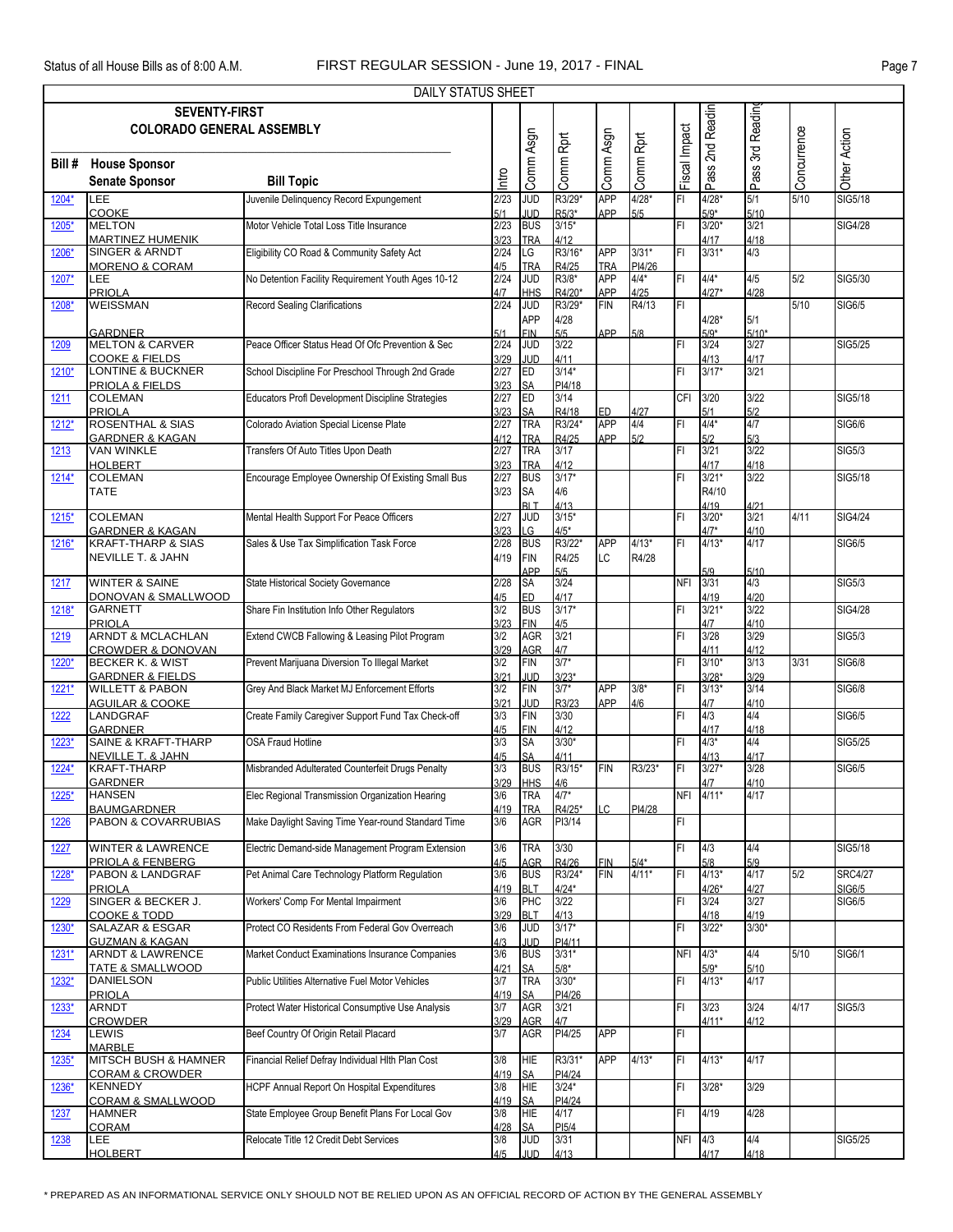|         | DAILY STATUS SHEET                                                                              |                                                        |                |                          |                            |                   |                |               |                    |              |             |                |  |
|---------|-------------------------------------------------------------------------------------------------|--------------------------------------------------------|----------------|--------------------------|----------------------------|-------------------|----------------|---------------|--------------------|--------------|-------------|----------------|--|
|         | Pass 2nd Readin<br><b>SEVENTY-FIRST</b><br>Pass 3rd Reading<br><b>COLORADO GENERAL ASSEMBLY</b> |                                                        |                |                          |                            |                   |                |               |                    |              |             |                |  |
|         |                                                                                                 |                                                        |                |                          |                            |                   |                |               |                    |              |             |                |  |
|         |                                                                                                 |                                                        |                |                          |                            |                   |                |               |                    |              |             |                |  |
| Bill #  | <b>House Sponsor</b>                                                                            |                                                        |                | Comm Asgn                | Comm Rprt                  | Comm Asgn         | Comm Rprt      | Fiscal Impact |                    |              | Concurrence | Other Action   |  |
|         | <b>Senate Sponsor</b>                                                                           | <b>Bill Topic</b>                                      | Intro          |                          |                            |                   |                |               |                    |              |             |                |  |
| 1239    | <b>WIST</b><br><b>GUZMAN</b>                                                                    | Relocate Title 12 Private Occupational Schools         | 3/8<br>4/5     | JUD<br>JUD               | 3/31<br>4/13               |                   |                | <b>NFI</b>    | 4/3<br>4/17        | 4/4<br>4/18  |             | <b>SIG5/25</b> |  |
| 1240    | <b>WIST</b>                                                                                     | Relocate Title 12 CDPHE                                | 3/8            | g                        | 3/31                       |                   |                | <b>NFI</b>    | 4/3                | 4/4          |             | <b>SIG5/25</b> |  |
|         | COOKE                                                                                           |                                                        | 4/5            | <b>JUD</b>               | 4/13                       |                   |                |               | 4/17               | 4/18         |             |                |  |
| 1241    | <b>HEROD</b><br><b>GARDNER</b>                                                                  | Relocate Title 12 Indian Arts & Crafts Sales           | 3/8<br>4/5     | <b>JUD</b><br>JUD        | 3/31<br>4/13               |                   |                | <b>NFI</b>    | 4/3<br>4/17        | 4/4<br>4/18  |             | <b>SIG4/28</b> |  |
| 1242*   | <b>DURAN &amp; MITSCH BUSH</b>                                                                  | New Transportation Infrastructure Funding Revenue      | 3/8            | <b>TRA</b>               | R3/23*                     | FIN               | R3/28*         | CFI           |                    |              |             |                |  |
|         |                                                                                                 |                                                        |                | APP                      | $3/29*$                    |                   |                |               | $3/30*$            | 3/31         |             |                |  |
|         | <b>GRANTHAM &amp;</b><br><b>BAUMGARDNER</b>                                                     |                                                        | 3/31           | <b>TRA</b>               | R4/12*                     | <b>FIN</b>        | PI4/26         |               |                    |              |             |                |  |
| 1243*   | <b>WILLETT</b>                                                                                  | Relocate Title 12 Wholesale Sales Representatives      | 3/9            | g                        | $3/31*$                    |                   |                | NFI 4/3*      |                    | 4/4          |             | SIG5/25        |  |
| 1244    | <b>GUZMAN</b><br><b>HEROD</b>                                                                   | Relocate Title 12 Cemeteries                           | 4/5<br>3/9     | JUD<br><b>JUD</b>        | 4/13<br>3/31               |                   |                | <b>NFI</b>    | 4/17<br>4/3        | 4/18<br>4/4  |             | SIG5/25        |  |
|         | <b>GARDNER</b>                                                                                  |                                                        | 4/5            | <b>JUD</b>               | 4/13                       |                   |                |               | 4/17               | 4/18         |             |                |  |
| 1245    | <b>FOOTE</b>                                                                                    | Relocate Title 12 Public Establishments                | 3/9            | g                        | 3/31                       |                   |                | <b>NFI</b>    | 4/3                | 4/4          |             | <b>SIG5/25</b> |  |
| 1246*   | <b>KAGAN</b><br><b>KRAFT-THARP</b>                                                              | STEMI Task Force Recommendations Heart Attack Care     | 4/5<br>3/9     | <b>JUD</b><br>HIE        | 4/13<br>$3/22*$            |                   |                | FI            | 4/17<br>$3/24*$    | 4/18<br>3/27 | 4/27        | SIG5/18        |  |
|         | <b>TATE &amp; GARCIA</b>                                                                        |                                                        | 3/31           | <b>HHS</b>               | $4/20*$                    |                   |                |               | $4/24*$            | 4/25         |             |                |  |
| 1247    | DANIELSON & BECKER J.                                                                           | Patient Choice Health Care Provider                    | 3/9            | HIE                      | PI4/17                     |                   |                | FI            |                    |              |             |                |  |
| $1248*$ | SONNENBERG<br><b>ARNDT</b>                                                                      | CO Water Conservation Bd Construction Fund Project     | 3/9            | <b>AGR</b>               | R3/21                      | <b>APP</b>        | 4/21           | FI            | 4/26               | 4/27         | 5/9         | SIG5/23        |  |
|         | <b>COOKE</b>                                                                                    |                                                        | 4/27           | <b>FIN</b>               | R5/2*                      | <b>APP</b>        | $\frac{5}{54}$ |               | $5/8*$             | 5/9          |             |                |  |
| 1249*   | <b>MELTON</b><br><b>TATE</b>                                                                    | Penalties For Unlicensed Motor Vehicle Sales           | 3/9<br>4/7     | <b>BUS</b><br><b>BLT</b> | R3/15<br>R4/18*            | <b>APP</b><br>APP | 4/25           | FI            | $4/4*$<br>$4/27*$  | 4/5<br>4/28  | 5/2         | SIG6/6         |  |
| 1250*   | <b>LEBSOCK</b>                                                                                  | Renew & Expand Tax Check-off To Benefit Wildlife       | 3/10           | <b>FIN</b>               | R3/28*                     | APP               | $4/4*$         | FL            | $4/4*$             | 4/7          |             | <b>SIG6/5</b>  |  |
|         | <b>CORAM &amp; DONOVAN</b>                                                                      |                                                        | 4/19           | <b>FIN</b>               | R4/27                      | APP               | 5/2            |               |                    | 5/3          |             |                |  |
| 1251*   | <b>NORDBERG</b><br><b>MORENO</b>                                                                | Reporting Reqmnts By Higher Ed Agencies To GA          | 3/10<br>4/19   | ED<br>ED                 | $4/11*$                    |                   |                | FI            | $4/17*$<br>$4/28*$ | 4/19<br>5/1  | 5/2         | SIG5/25        |  |
| 1252    | <b>GINAL</b>                                                                                    | Courts Collect Costs From Criminal Offenders           | 3/10           | <b>JUD</b>               | 4/26<br>4/19               |                   |                | FI            | 4/21               | 4/24         |             | <b>SIG6/6</b>  |  |
| 1253*   | HILL<br><b>DANIELSON</b>                                                                        | Protect Seniors From Financial Abuse                   | 4/24<br>3/10   | <b>JUD</b><br>PHC        | 5/1<br>3/29                |                   |                | FI            | 5/3<br>4/3         | 5/4<br>4/4   | 5/2         | SIG6/2         |  |
|         | <b>CROWDER</b>                                                                                  |                                                        | 4/5            | <b>FIN</b>               | $4/17*$                    |                   |                |               | $4/19*$            | 4/20         |             |                |  |
| 1254*   | <b>BECKER K. &amp; SALAZAR</b>                                                                  | Noneconomic Damages Cap Wrongful Death Of Child        | 3/10           | SA                       | $4/27*$                    |                   |                | FI            | $4/27*$            | 4/28         |             |                |  |
| 1255    | <b>KAGAN</b><br><b>NORDBERG</b>                                                                 | Reporting Requirements By SVMA To GA                   | 4/28<br>3/14   | <b>SA</b><br>SA          | <b>PI5/4</b><br>4/7        |                   |                | FI            | 4/11               | 4/12         |             | SIG5/25        |  |
|         | <b>KERR</b>                                                                                     |                                                        | 4/13           | <b>SA</b>                | 4/20                       |                   |                |               | 4/21               | 4/24         |             |                |  |
| 1256*   | <b>FOOTE</b>                                                                                    | Oil & Gas Facilities Distance From School Property     | 3/14           | <b>HIE</b>               | $3/24*$                    |                   |                | FI            | $3/28*$            | 3/29         |             |                |  |
| 1257    | <b>AGUILAR &amp; JONES</b><br><b>ARNDT</b>                                                      | Reporting Reqmnts By DNR To GA                         | 3/29<br>3/14   | AGR<br><b>AGR</b>        | PI4/12<br>4/4              |                   |                | FI            | 4/7                | 4/10         |             | SIG5/25        |  |
|         | <b>TATE</b>                                                                                     |                                                        | 4/12           | AGR                      | 4/26                       |                   |                |               | 4/28               | 5/1          |             |                |  |
| 1258    | <b>HAMNER &amp; WILLETT</b><br><b>CORAM &amp; DONOVAN</b>                                       | Renaming Delta-Montrose Technical College              | 3/14<br>4/5    | ED<br>ED                 | 3/30<br>4/26               |                   |                | FI            | 4/3<br>4/28        | 4/4<br>5/1   |             | SIG5/20        |  |
| 1259*   | <b>WEISSMAN</b>                                                                                 | Independent Expenditure Committees & Candidates        | 3/15           | <b>SA</b>                | R4/21*                     | APP               | 5/2            | $NFI$ 5/2*    |                    | 5/3          |             |                |  |
|         | <b>FENBERG</b>                                                                                  |                                                        | 5/3<br>3/15 SA | <b>SA</b>                | PI <sub>5</sub> /4<br>R4/7 | APP               | $4/21*$        |               |                    | 4/24         |             |                |  |
| 1260*   | <b>KENNEDY</b><br><b>FENBERG</b>                                                                | <b>Contribution Limits For County Offices</b>          | 4/24 SA        |                          | PI <sub>5</sub> /2         |                   |                | FI            | $4/21*$            |              |             |                |  |
| 1261    | <b>BRIDGES &amp; BECKER K.</b>                                                                  | Disclaimers Large Electioneering Communications        | 3/15           | <b>SA</b>                | 4/7                        |                   |                | FI            | 4/11               | 4/13         |             |                |  |
| 1262    | ZENZINGER<br><b>BRIDGES &amp; BECKER K.</b>                                                     | <b>Expand Disclosure Electioneering Communications</b> | 4/19<br>3/15   | <b>SA</b><br><b>SA</b>   | PI4/26<br>4/7              |                   |                | FI            | 4/11               | 4/13         |             |                |  |
|         | <b>ZENZINGER</b>                                                                                |                                                        | 4/19           | <b>SA</b>                | PI4/26                     |                   |                |               |                    |              |             |                |  |
| $1263*$ | <b>MCKEAN &amp; HANSEN</b>                                                                      | Limited Lines Self-storage Insurance License           | 3/15           | <b>BUS</b>               | $3/31*$                    |                   |                | FI            | $4/4*$             | 4/5          | 4/27        | SIG6/6         |  |
| 1264*   | <b>GARDNER</b><br><b>GINAL &amp; LAWRENCE</b>                                                   | PACE Ombudsman Program Add Local Ombudsmen             | 4/7<br>3/15    | <b>BLT</b><br><b>HIE</b> | $4/18*$<br>R3/31           | APP               | $4/28*$        | FI            | $4/20*$<br>$4/28*$ | 4/21<br>5/1  | 5/10        | <b>SRC5/10</b> |  |
|         | MARTINEZ HUMENIK & JAHN                                                                         |                                                        | 5/1            | <b>FIN</b>               | R5/5*                      | APP               | 5/8            |               | $5/9*$             | 5/10         |             | SIG6/5         |  |
| 1265    | <b>BECKER K. &amp; NORDBERG</b>                                                                 | PERA Judicial Division Total Employer Contribution     | 3/15           | FIN                      | R3/30                      | APP               | 4/13           | FI            | 4/13               | 4/17         |             | SIG5/25        |  |
|         | PRIOLA & KERR                                                                                   |                                                        | 4/19           | <b>FIN</b>               | R4/27                      | APP               |                |               | 5/2                | 5/3          |             |                |  |
| 1266*   | <b>HOOTON &amp; MELTON</b>                                                                      | Seal Misdemeanor Marijuana Conviction Records          | 3/15           | <b>JUD</b>               | R4/27*                     | <b>FIN</b>        | R5/1*          | FI            |                    |              |             | <b>SIG6/6</b>  |  |
|         | <b>FENBERG &amp; MARBLE</b>                                                                     |                                                        | 5/3            | <b>APP</b><br><b>FIN</b> | 5/2<br>R5/5                | APP               | 5/9            |               | $5/2*$<br>5/9      | 5/3<br>5/10  |             |                |  |
| 1267*   | <b>ARNDT</b>                                                                                    | Reporting Regmnts By Education Agencies To GA          | 3/15           | ED                       | $3/30*$                    |                   |                | FI            | $4/3*$             | 4/4          |             | SIG5/25        |  |
| 1268    | <b>MORENO</b><br><b>HEROD</b>                                                                   | Change Max Criminal Penalty 1 Year To 364 Days         | 4/5<br>3/16    | ED<br>JUD                | 4/17<br>4/19               |                   |                | FI            | 4/19<br>4/27       | 4/20<br>4/28 |             |                |  |
|         | CORAM                                                                                           |                                                        | 4/28           | <b>SA</b>                | PI <sub>5</sub> /4         |                   |                |               |                    |              |             |                |  |
| 1269    | DANIELSON & NORDBERG                                                                            | Repeal Prohibition Of Wage Sharing Information         | 3/16           | <b>BUS</b>               | 3/31                       |                   |                | FI            | 4/3                | 4/4          |             | <b>SIG6/2</b>  |  |
|         | <b>MARTINEZ HUMENIK &amp;</b><br><b>DONOVAN</b>                                                 |                                                        | 4/5            | <b>BLT</b>               | 4/13                       |                   |                |               | 4/19               | 4/20         |             |                |  |
| 1270*   | <b>KRAFT-THARP &amp;</b>                                                                        | Agency Discretion Enforcing Rules Small Business       | 3/16           | <b>BUS</b>               | $3/29*$                    |                   |                | FI            | $3/31*$            | 4/3          |             |                |  |
|         | LAWRENCE                                                                                        |                                                        | 5/9            | <b>APP</b>               | PI <sub>5/9</sub>          |                   |                |               |                    |              |             |                |  |
| $1271*$ | WILLIAMS A. & CORAM<br><b>PETTERSEN</b>                                                         | <b>Standards For Innovation District Waivers</b>       | 3/16           | <b>ED</b>                | 3/30                       |                   |                |               | NFI 4/11*          | 4/12         | 5/2         | <b>SIG6/5</b>  |  |
|         | <b>PRIOLA</b>                                                                                   |                                                        | 4/19           | ED                       | $4/26*$                    |                   |                |               | $4/28*$            | 5/1          |             |                |  |
| 1272    | <b>HOOTON</b><br><b>MORENO</b>                                                                  | Reporting Requirements By CDLE To GA                   | 3/16<br>4/5    | <b>BUS</b><br>BLT        | 3/31<br>4/11               |                   |                | FI            | 4/3<br>4/13        | 4/4<br>4/17  |             | <b>SIG4/28</b> |  |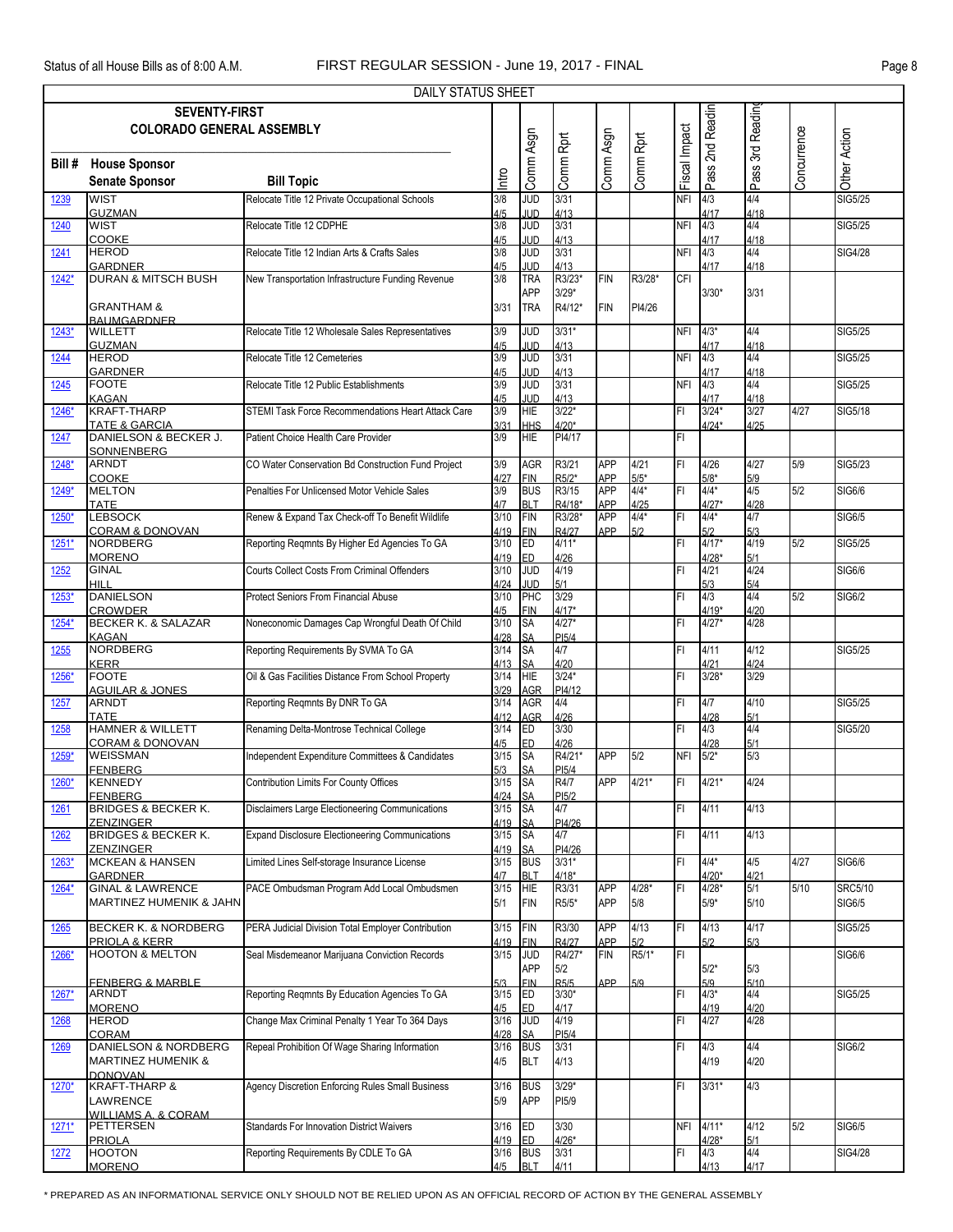|         | DAILY STATUS SHEET                                                |                                                                  |                      |                                      |                                      |                   |                |               |                       |                    |              |                                                     |  |
|---------|-------------------------------------------------------------------|------------------------------------------------------------------|----------------------|--------------------------------------|--------------------------------------|-------------------|----------------|---------------|-----------------------|--------------------|--------------|-----------------------------------------------------|--|
|         | <b>SEVENTY-FIRST</b><br><b>COLORADO GENERAL ASSEMBLY</b>          |                                                                  |                      |                                      |                                      |                   |                |               | Pass 2nd Readin       | Pass 3rd Reading   |              |                                                     |  |
| Bill #  | <b>House Sponsor</b><br><b>Senate Sponsor</b>                     | <b>Bill Topic</b>                                                | Intro                | Comm Asgn                            | Comm Rprt                            | Comm Asgn         | Comm Rprt      | Fiscal Impact |                       |                    | Concurrence  | Other Action                                        |  |
| 1273*   | <b>HANSEN &amp; MCKEAN</b>                                        | Real Estate Dev Demonstrate Water Conservation                   | 3/17                 | AGR                                  | $4/4*$                               |                   |                | FI            | $4/7*$                | 4/10               |              |                                                     |  |
| 1274*   | <b>CORAM &amp; JONES</b><br><b>GINAL</b>                          | Veterinary Pharm Compounding Animal Patient                      | 4/19<br>3/17         | <b>SA</b><br>AGR                     | PI4/24<br>$4/4*$                     |                   |                | <b>NFI</b>    | $4/7*$                | 4/10               | 5/5          | <b>SIG6/6</b>                                       |  |
|         | <b>BAUMGARDNER</b>                                                |                                                                  | 4/26                 | SA<br>TRA                            | $5/1*$                               |                   |                |               | $5/3*$                | 5/4                |              |                                                     |  |
| 1275*   | <b>WINTER</b><br><b>PRIOLA</b>                                    | Increase Solid Waste Diversion                                   | 3/17<br>4/27         | SA                                   | R4/17*<br>PI <sub>5</sub> /1         | <b>APP</b>        | $4/21*$        | FI            | $4/26*$               | 4/27               |              |                                                     |  |
| 1276*   | <b>LONTINE</b><br><b>FIELDS &amp; GARDNER</b>                     | Restrict Restraints On Public School Students                    | 3/17<br>4/27         | ED<br>SA                             | R4/18*<br>R5/4*                      | APP<br>APP        | $4/25*$<br>5/5 | FI            | $4/25*$<br>$5/9*$     | 4/26<br>5/10       | 5/10         | SIG5/30                                             |  |
| 1277*   | <b>MITSCH BUSH</b>                                                | Driver's License Suspension Leaving Accident Scene               | 3/17                 | <b>JUD</b><br><b>APP</b>             | R4/26*<br>$5/2*$                     | <b>FIN</b>        | R5/1           | FI            | $5/2*$                | 5/3                |              | <b>SIG6/5</b>                                       |  |
| 1278*   | <b>MARTINEZ HUMENIK</b><br><b>EXUM &amp; PETTERSEN</b>            | Ins Premium Tax Deposit To Local Firefighter Fund                | 5/3<br>3/17          | <b>FIN</b><br>LG                     | R5/5<br>R3/30                        | APP<br><b>APP</b> | 5/9<br>$5/2*$  | FI            | 5/9<br>$5/4*$         | 5/10<br>5/5        |              |                                                     |  |
| 1279*   | <b>GARCIA &amp; GUZMAN</b><br><b>GARNETT &amp; SAINE</b>          |                                                                  | 5/5<br>3/17          | SA<br><b>SA</b>                      | R <sub>5</sub> /8<br>$4/20*$         | APP               | PI5/9          | FI            | $4/21*$               | 4/24               |              | SIG5/26                                             |  |
|         | TATE & GUZMAN                                                     | Construction Defect Actions Notice Vote Approval                 | 4/24                 | <b>BLT</b>                           | 5/1                                  |                   |                |               | 5/3                   | 5/4                |              | SIG5/25<br>SIG5/23                                  |  |
| 1280*   | <b>MICHAELSON JENET &amp;</b><br><b>YOUNG</b><br>GARDNER          | Disability Trusts 21st Century Cures Act Language                | 3/21<br>4/5          | PHC<br><b>HHS</b>                    | $3/29*$<br>4/13                      |                   |                | FI            | $3/31*$<br>4/17       | 4/3<br>4/18        |              | SIG5/23                                             |  |
| 1281    | <b>SINGER</b><br><b>KEFALAS</b>                                   | Approval Voting Optional Use Nonpartisan Elections               | 3/21                 | <b>SA</b>                            | R4/20*                               | <b>APP</b>        | PI4/28         | FL            |                       |                    |              |                                                     |  |
| 1282*   | <b>GINAL</b><br>SONNENBERG                                        | Rural Veterinary Education Loan Repayment Program                | 3/21<br>4/19         | AGR<br><b>AGR</b><br><b>APP</b>      | $4/11*$<br>R4/28*<br>$5/5*$          |                   |                | FI            | $4/13*$<br>$5/9*$     | 4/17<br>5/10       | CC5/10       | <b>CRAS5/10</b><br><b>CRAH5/10</b><br><b>SIG6/5</b> |  |
| 1283*   | <b>SINGER &amp; NORDBERG</b><br><b>GARCIA &amp; COOKE</b>         | Task Force Child Welfare Worker Resiliency Prog                  | 3/21<br>4/19         | PHC<br>LG                            | $4/12*$<br>4/25                      |                   |                | FI            | $4/17*$<br>4/27       | 4/18<br>4/28       |              | SIG5/22                                             |  |
| 1284*   | <b>LONTINE</b>                                                    | Data System Check For Employees Serving At-risk Adults           | 3/21                 | <b>HIE</b><br><b>APP</b>             | R4/17*<br>$4/25*$                    | <b>FIN</b>        | R4/20          | IF۱           | $4/25*$               | 4/26               | 5/10         | SIG5/30                                             |  |
|         | <b>AGUILAR &amp; GARDNER</b>                                      |                                                                  | 4/26                 | <b>JUD</b><br><b>APP</b>             | R5/1*<br>5/8                         | <b>FIN</b>        | R5/5*          |               | $5/9*$                | 5/10               |              |                                                     |  |
| 1285*   |                                                                   | MITSCH BUSH & LAWRENCE Refinance Water Pollution Control Program | 3/21                 | <b>HIE</b><br>APP                    | R3/29<br>$4/25*$                     | FIN               | R4/4           | FL            | $4/25*$               | 4/26               | 5/9          | <b>SIG6/5</b>                                       |  |
|         | <b>COOKE &amp; JAHN</b>                                           |                                                                  | 4/26                 | <b>HHS</b><br><b>SDD</b>             | R4/28                                | <b>FIN</b>        | R5/2*          |               |                       |                    |              |                                                     |  |
| 1286    | <b>ESGAR</b><br><b>CROWDER</b>                                    | State Employee Health Carrier Requirements                       | 3/21<br>4/28         | <b>HIE</b><br><b>SA</b>              | 4/17<br>PI <sub>5</sub> /4           |                   |                | FI            | 4/19                  | 4/28               |              |                                                     |  |
| 1287*   | <b>HAMNER &amp; RANKIN</b><br>PRIOLA & KERR                       | Achieving A Vision For Education In Colorado                     | 3/23<br>4/19         | <b>ED</b><br><b>SA</b>               | R4/11*<br>PI4/26                     | APP               | $4/13*$        | FL            | $4/13*$               | 4/17               |              |                                                     |  |
| 1288    | <b>SAINE &amp; FOOTE</b><br><b>COOKE &amp; COURT</b>              | Penalties For Felony DUI Offenders                               | 3/23<br>4/19         | g<br><b>JUD</b>                      | $4/17*$<br>4/26                      |                   |                | FI            | $4/18*$<br>4/28       | 4/19<br>5/1        |              | <b>SIG6/6</b>                                       |  |
| 1289*   | <b>VALDEZ &amp; HANSEN</b><br><b>CORAM &amp; CROWDER</b>          | State Engineer Rules Historical Consumptive Use                  | 3/23<br>4/21         | AGR<br>AGR                           | 4/18<br>$5/3*$                       |                   |                | FI            | 4/20<br>$5/5*$        | 4/21<br>5/8        | 5/9          | SIG5/22                                             |  |
| 1290*   | PETTERSEN & BUCKNER<br><b>DONOVAN &amp; TODD</b>                  | Colorado Secure Savings Plan                                     | 3/24<br>4/19         | <b>BUS</b><br>SA                     | $4/17*$<br>PI4/27                    |                   |                | FI            | $4/18*$               | 4/19               |              |                                                     |  |
| $1291*$ | ARNDT & BECKER J.<br><b>CORAM</b>                                 | Alternate Storage Not Change If Already Quantified               | 4/24                 | 3/24 AGR<br><b>AGR</b>               | $4/18*$<br>4/28                      |                   |                | IF۱           | $4/21*$<br>5/2        | 4/24<br>5/3        |              | <b>SIG6/5</b>                                       |  |
| 1292*   | YOUNG                                                             | Child Welfare Provider Rates                                     | 3/24                 | PHC                                  | R4/19*                               | <b>APP</b>        | 4/21           | FI            | $4/21*$               | 4/24               |              | <b>SIG6/6</b>                                       |  |
| 1293*   | <b>LUNDBERG</b><br><b>MELTON</b><br><b>TODD</b>                   | Local Government Officials On Nonprofit Boards                   | 4/25<br>3/24         | APP<br>LG<br>LG                      | 4/27<br>$4/13*$<br>$5/2*$            |                   |                | <b>NFI</b>    | 5/1<br>$4/17*$        | 5/2<br>4/18<br>5/5 | 5/9<br>LO5/9 | <b>SIG6/2</b>                                       |  |
| 1294    | WEISSMAN<br><b>TODD</b>                                           | Counting ASCENT Prog Students In Graduation Rate                 | 4/26<br>3/24<br>4/12 | ED<br><b>ED</b>                      | 4/4<br>4/20                          |                   |                | <b>NFI</b>    | $5/4*$<br>4/7<br>4/21 | 4/10<br>4/24       |              | SIG6/5                                              |  |
| 1295    | <b>RANKIN</b>                                                     | Repeal Governor's Office Of Marijuana Coordination               | 3/27                 | FIN                                  | R4/4                                 | APP               | 4/13           | FI            | 4/13                  | 4/17               |              | SIG5/25                                             |  |
| 1296*   | <b>MORENO</b><br><b>NORDBERG &amp; KRAFT-</b>                     | Assignment Of State-owned Vehicles                               | 4/19<br>3/27         | <b>APP</b><br><b>TRA</b>             | 4/25<br>R4/13                        | FIN               | R4/20          | FL            | 4/27                  | 4/28               |              | <b>SIG6/2</b>                                       |  |
|         | <b>THARP</b><br>SMALL WOOD & JAHN                                 |                                                                  | 4/26                 | <b>APP</b><br><b>SA</b>              | $4/25*$<br>R5/1                      | APP               | 5/5            |               | $4/25*$<br>5/9        | 4/26<br>5/10       |              |                                                     |  |
| 1297*   | GRAY<br><b>GARDNER</b>                                            | Special District Meeting Compensation                            | 3/27                 | LG                                   | $4/13*$                              |                   |                | IF۱           | $4/17*$               | 4/18               |              | SIG6/5                                              |  |
| 1298    | HAMNER                                                            | Annual Compensation Report Submission Deadline                   | 4/19<br>3/27         | LG<br><b>BUS</b>                     | 4/25<br>4/12                         |                   |                | <b>NFI</b>    | 4/27<br>4/17          | 4/28<br>4/18       |              | SIG5/25                                             |  |
| 1299*   | LUNDBERG<br><b>HANSEN &amp; COLEMAN</b>                           | TLRC Interim Hrg Elec Util Energy Storage                        | 4/19<br>3/27<br>4/19 | APP<br>TRA                           | 4/25<br>$4/7*$                       |                   |                | <b>NFI</b>    | 4/27<br>$4/11*$       | 4/28<br>4/17       |              |                                                     |  |
| 1300*   | <b>DONOVAN &amp; FENBERG</b><br><b>BENAVIDEZ</b><br><b>MORENO</b> | Apprentice Utilization In Public Projects                        | 3/28<br>4/24         | <b>SA</b><br><b>BUS</b><br><b>SA</b> | PI4/27<br>4/17<br>PI <sub>5</sub> /1 |                   |                | FI            | $4/21*$               | 4/24               |              |                                                     |  |
| 1301*   | MICHAELSON JENET<br><b>HOLBERT &amp; FIELDS</b>                   | No Withholding Student Transcripts For Library Fines             | 3/28<br>4/21         | <b>ED</b><br>ED.                     | $4/18*$<br>4/26                      |                   |                | FI            | 4/20*<br>4/28         | 4/21<br>5/1        |              | SIG5/17                                             |  |
| 1302*   | LEE & WILLETT<br><b>GARDNER &amp; FIELDS</b>                      | Juvenile Sexting Crime                                           | 3/28<br>4/26         | <b>JUD</b><br><b>JUD</b>             | $4/21*$<br>5/1                       |                   |                | FI            | $4/25*$<br>5/3        | $4/26*$<br>5/4     |              | SIG6/6                                              |  |
| 1303*   | WIST & LEE<br><b>GARDNER &amp; KAGAN</b>                          | Judicial Performance Evaluation System & Commns                  | 3/28<br>5/3          | <b>JUD</b><br>SΑ                     | R4/27*<br>R5/4*                      | <b>APP</b><br>APP | $5/2*$<br>5/5  | FI            | $5/2*$<br>$5/9*$      | 5/3<br>5/10        | 5/10         | <b>SIG6/5</b>                                       |  |
| 1304    | SINGER & RANSOM<br>SMALLWOOD & KEFALAS                            | Adoptee Present In-state Exception                               | 3/29<br>4/12         | PHC<br><b>HHS</b>                    | 4/5<br>4/20                          |                   |                | NFI           | 4/7<br>4/24           | 4/10<br>4/25       |              | SIG6/5                                              |  |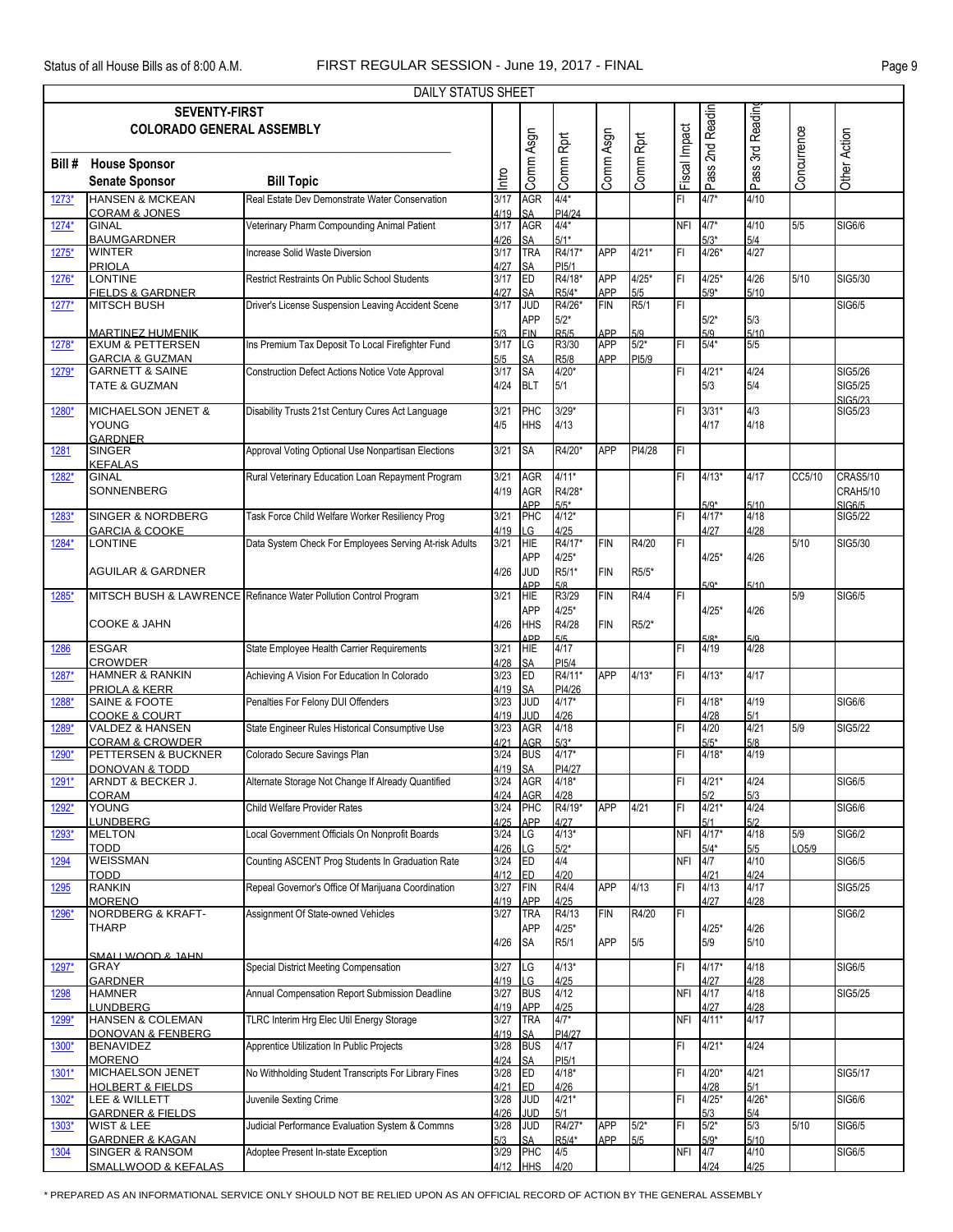|         | <b>DAILY STATUS SHEET</b><br><b>SEVENTY-FIRST</b>                             |                                                              |                     |                                      |                                          |                          |                    |               |                    |                  |             |                                     |  |  |
|---------|-------------------------------------------------------------------------------|--------------------------------------------------------------|---------------------|--------------------------------------|------------------------------------------|--------------------------|--------------------|---------------|--------------------|------------------|-------------|-------------------------------------|--|--|
|         | <b>COLORADO GENERAL ASSEMBLY</b>                                              |                                                              |                     |                                      |                                          |                          |                    |               |                    |                  |             |                                     |  |  |
|         |                                                                               |                                                              |                     |                                      |                                          |                          |                    | Fiscal Impact | Pass 2nd Readin    | Pass 3rd Reading |             |                                     |  |  |
|         | <b>Bill # House Sponsor</b>                                                   |                                                              |                     | Comm Asgn                            | Comm Rprt                                | Comm Asgn                | Comm Rprt          |               |                    |                  | Concurrence | Other Action                        |  |  |
|         | <b>Senate Sponsor</b>                                                         | <b>Bill Topic</b>                                            | Intro               |                                      |                                          |                          |                    |               |                    |                  |             |                                     |  |  |
| 1305*   | <b>FOOTE &amp; MELTON</b><br><b>GUZMAN</b>                                    | Limits On Job Applicant Criminal History Inquiries           | 3/29<br>4/24        | JUD<br>SA                            | R4/17*<br>PI <sub>5</sub> /2             | <b>APP</b>               | 4/21               | FI            | $4/21*$            | 4/24             |             |                                     |  |  |
| 1306*   | <b>MCLACHLAN &amp; EXUM</b><br><b>CORAM &amp; DONOVAN</b>                     | Test Lead In Public Schools' Drinking Water                  | 3/29<br>4/26        | ED<br><b>HHS</b>                     | R4/18<br>R5/3*                           | <b>APP</b><br><b>APP</b> | $4/25*$            | FI            | $4/25*$<br>$5/9*$  | 4/26<br>5/10     | 5/10        | <b>SIG6/8</b>                       |  |  |
| 1307*   | <b>WINTER</b>                                                                 | FAMLI Insurance Program Wage Replacement                     | 3/29                | <b>BUS</b><br>APP                    | R4/12*<br>4/25                           | <b>FIN</b>               | 5/5<br>R4/20*      | CFI           | $4/27*$            | 4/28             |             |                                     |  |  |
| 1308    | MORENO & FIFI DS<br><b>SALAZAR &amp; SIAS</b><br>KAGAN & COOKE                | ndividualized Conditions Of Parole                           | 1/28<br>3/30<br>5/2 | SΔ<br><b>JUD</b><br>SΑ               | PI5/4<br>4/27<br>5/4                     |                          |                    | FI            | 5/1<br>5/8         | 5/2<br>5/9       |             | SIG6/6                              |  |  |
| 1309*   | <b>JACKSON &amp; WINTER</b><br><b>CORAM &amp; GUZMAN</b>                      | Documentary Fee To Fund Affordable Housing                   | 3/31<br>4/28        | LG<br><b>SA</b>                      | $4/27*$<br><b>PI5/4</b>                  |                          |                    | FI            | $4/27*$            | 4/28             |             |                                     |  |  |
| 1310*   | <b>KENNEDY &amp; JACKSON</b><br><b>FENBERG</b>                                | Residential Landlord Application Screening Fee               | 3/31<br>4/24        | <b>FIN</b><br>SA                     | $4/18*$<br>PI5/2                         |                          |                    | FI            | $4/21*$            | 4/24             |             |                                     |  |  |
| $1311*$ | <b>WEISSMAN &amp; MICHAELSON</b><br><b>JENET</b><br><b>WILLIAMS A.</b>        | Seller's Disclosure Estimated Future Property Tax            | 3/31<br>5/1         | LG<br><b>FIN</b>                     | $4/27*$<br>PI <sub>5</sub> /4            |                          |                    | NFI           | $4/28*$            | 5/1              |             |                                     |  |  |
| $1312*$ | <b>EXUM &amp; BENAVIDEZ</b><br><b>MORENO &amp; MARTINEZ</b><br><b>HUMENIK</b> | Residential Lease Copy & Rent Receipt                        | 3/31<br>5/2         | LG<br><b>SA</b>                      | 4/27<br>PI <sub>5</sub> /4               |                          |                    | FI            | $4/28*$            | 5/2              |             |                                     |  |  |
| 1313*   | <b>HEROD &amp; HUMPHREY</b><br><b>NEVILLE T. &amp; KAGAN</b>                  | Civil Forfeiture Reform                                      | 4/3<br>5/3          | <b>JUD</b><br><b>FIN</b>             | R4/26*<br>$R5/5*$                        | $5/2*$<br>APP            | $5/8*$             | FI            | $5/2*$<br>$5/9*$   | $5/3*$<br>5/10   | 5/10        | SIG6/9                              |  |  |
| 1314    | <b>MELTON &amp; SALAZAR</b>                                                   | Colorado Right To Rest Act                                   | 4/3                 | LG                                   | PI4/20                                   |                          |                    | FI            |                    |                  |             |                                     |  |  |
| 1315*   | <b>SINGER &amp; LAWRENCE</b>                                                  | Require Div Crim Jus To Report DUI Data                      | 4/3                 | JUD<br>APP                           | R4/27*<br>$5/2*$                         | <b>FIN</b>               | R5/1               | FI            | $5/2*$             | 5/3              | 5/10        | SIG6/1                              |  |  |
| 1316*   | <b>GARDNER &amp; FIFLDS</b><br><b>LONTINE</b>                                 | Delay Implementation Of HB 16-1309                           | 5/3<br>4/4          | <b>FIN</b><br><b>JUD</b>             | $R5/5*$<br>$4/17*$                       | APP                      | 5/9                | FI            | $5/9*$<br>$4/19*$  | 5/10<br>4/20     |             | <b>SIG4/28</b>                      |  |  |
| 1317    | <b>MARBLE</b><br><b>ESGAR &amp; HANSEN</b>                                    | State Historical Society Auth To Sell Property               | 4/21<br>4/4         | JUD<br><b>BUS</b>                    | 4/24<br>4/21                             |                          |                    | FI            | 4/26<br>4/25       | 4/27<br>4/26     |             | SIG5/21                             |  |  |
|         | <b>BAUMGARDNER &amp; KEFALAS</b>                                              |                                                              | 4/26                | <b>FIN</b>                           | 5/2                                      |                          |                    |               | 5/4                | 5/5              |             |                                     |  |  |
| 1318*   | <b>GINAL</b><br><b>CORAM &amp; KEFALAS</b>                                    | Div Of Ins Annual Report Pharmaceutical Costs Data           | 4/4<br>4/28         | <b>HIE</b><br>SA                     | $4/17*$<br><b>PI5/4</b>                  |                          |                    | FI            | $4/19*$            | 4/28             |             |                                     |  |  |
| 1319    | <b>SIAS</b>                                                                   | Appraisals For Insurance Claims                              | 4/4                 | <b>JUD</b>                           | PI <sub>5</sub> /3                       |                          |                    | FI            |                    |                  |             |                                     |  |  |
| 1320*   | <b>MICHAELSON JENET</b><br><b>CORAM &amp; FENBERG</b>                         | Age Of Consent Outpatient Psychotherapy For Minors           | 4/5<br>4/26         | PHC<br><b>SA</b>                     | $4/19*$<br>PI5/2                         |                          |                    | FI            | $4/25*$            | 4/26             |             |                                     |  |  |
| 1321*   | <b>ARNDT &amp; WILSON</b><br><b>CORAM &amp; FENBERG</b>                       | Parks & Wildlife Financial Sustainability                    | 4/5<br>4/28         | <b>AGR</b><br>APP<br><b>FIN</b>      | R4/18*<br>$4/25*$<br>PI5/5               | <b>FIN</b>               | R4/20              | FI            | $4/27*$            | 4/28             |             |                                     |  |  |
| 1322*   | <b>ESGAR &amp; LANDGRAF</b><br><b>DONOVAN &amp; LUNDBERG</b>                  | Domestic Violence Reports By Medical Profls                  | 4/5<br>5/1          | <b>JUD</b><br>SA                     | $4/21*$<br>5/4                           |                          |                    | FI            | $4/28*$<br>5/8     | 5/1<br>5/9       |             | SIG6/5                              |  |  |
| 1323*   | <b>ESGAR</b>                                                                  | PUC Ethics Add Consumer Protection                           | 4/7                 | <b>TRA</b><br><b>APP</b>             | R4/20*<br>$4/28*$                        | <b>FIN</b>               | R4/25              | FI            | $4/28*$            | 5/1              |             |                                     |  |  |
| $1324*$ | <b>COOKE &amp; GARCIA</b>                                                     | PETTERSEN & MCLACHLAN Educational Opportunity Tax Incentives | 5/1<br>4/7          | <b>SA</b><br><b>ED</b><br><b>APP</b> | PI5/4<br>R4/20*<br>4/28                  | <b>FIN</b>               | R4/26              | FI            | $4/28*$            | 5/2              |             |                                     |  |  |
| 1325    | <b>TODD</b><br>LANDGRAF                                                       | Use POST Cash Fund For Military Police Training              | 5/2<br>4/7          | <b>FIN</b><br><b>JUD</b>             | PI <sub>5</sub> / <sub>5</sub><br>PI4/19 |                          |                    | FL            |                    |                  |             |                                     |  |  |
| 1326*   | LEE.<br><b>GARDNER &amp; KAGAN</b>                                            | Justice Reinvestment Crime Prevention Initiative             | 4/7<br>4/28         | <b>JUD</b><br><b>JUD</b>             | R4/21*<br>R <sub>5</sub> /1              | <b>APP</b><br><b>APP</b> | $4/25*$<br>$5/5*$  | FI            | $4/27*$<br>$5/9*$  | 4/28<br>5/10     | 5/10        | <b>SIG6/6</b>                       |  |  |
| 1327    | SALAZAR                                                                       | Repeal Columbus Day As State Legal Holiday                   | 4/7                 | <b>SA</b>                            | 4/27                                     | LG                       | PI <sub>5</sub> /4 | FI            |                    |                  |             |                                     |  |  |
| 1328    | <b>HOOTON &amp; HANSEN</b><br><b>JONES &amp; KERR</b>                         | Require Candidates To Disclose Income Tax Returns            | 4/7<br>4/21         | <b>FIN</b><br>SA                     | 4/18<br>PI <sub>5</sub> /1               |                          |                    | FI            | 4/20               | 4/21             |             |                                     |  |  |
| 1329*   | LEE & LANDGRAF<br>KAGAN & CORAM                                               | Reform Division Of Youth Corrections                         | 4/10<br>5/1         | JUD<br>SA                            | R4/21*<br>R5/4*                          | <b>APP</b><br>APP        | $4/28*$<br>$5/5*$  | FI            | $4/28*$<br>$5/9*$  | 5/1<br>5/10      |             | HAD5/10<br>SRE5/10<br><b>SIG6/6</b> |  |  |
| 1330*   | LEE & WIST<br><b>FIELDS &amp; COOKE</b>                                       | No Escape Convictions For Habitual Criminals                 | 4/10<br>4/24        | g<br>JUD                             | $4/19*$<br>5/1                           |                          |                    | FI            | $4/21*$<br>5/3     | 4/24<br>5/4      |             | <b>SIG6/6</b>                       |  |  |
| 1331*   | <b>LEBSOCK</b><br>NEVILLE T.                                                  | Protect Colorado Constitutional Rights                       | 4/10<br>4/26        | JUD<br><b>JUD</b>                    | $4/21*$<br>PI <sub>5</sub> /1            |                          |                    | FI            | $4/25*$            | 4/26             |             |                                     |  |  |
| 1332*   | <b>BRIDGES &amp; WILSON</b><br>FENBERG & SMALLWOOD                            | Teachers Nonpublic Child Care & Preschool Facility           | 4/10<br>4/24        | <b>ED</b><br><b>ED</b>               | 4/20<br>$5/3*$                           |                          |                    |               | NFI 4/21<br>$5/5*$ | 4/24<br>5/8      | 5/9         | <b>SIG5/30</b>                      |  |  |
| 1333    | <b>HOOTON &amp; MELTON</b>                                                    | Seal Crim Records Of Marijuana Offenses                      | 4/11                | <b>JUD</b>                           | PI4/26                                   |                          |                    | FI.           |                    |                  |             |                                     |  |  |
| 1334    | <b>MELTON</b>                                                                 | <b>Registration Process Servers</b>                          | 4/12                | <b>BUS</b>                           | PI4/21                                   |                          |                    | FI            |                    |                  |             |                                     |  |  |
| 1335    | <b>MELTON</b>                                                                 | Liquor Licensee Wine Sales                                   | 4/12                | <b>BUS</b>                           | PI4/21                                   |                          |                    | FI            |                    |                  |             |                                     |  |  |
| 1336*   | <b>FOOTE &amp; YOUNG</b><br><b>JONES &amp; AGUILAR</b>                        | Additional Protections Forced Pooling Order                  | 4/12<br>4/26        | <b>TRA</b><br><b>SA</b>              | R4/20*<br>PI <sub>5</sub> /3             | <b>APP</b>               | 4/25               | FL            | $4/25*$            | 4/26             |             |                                     |  |  |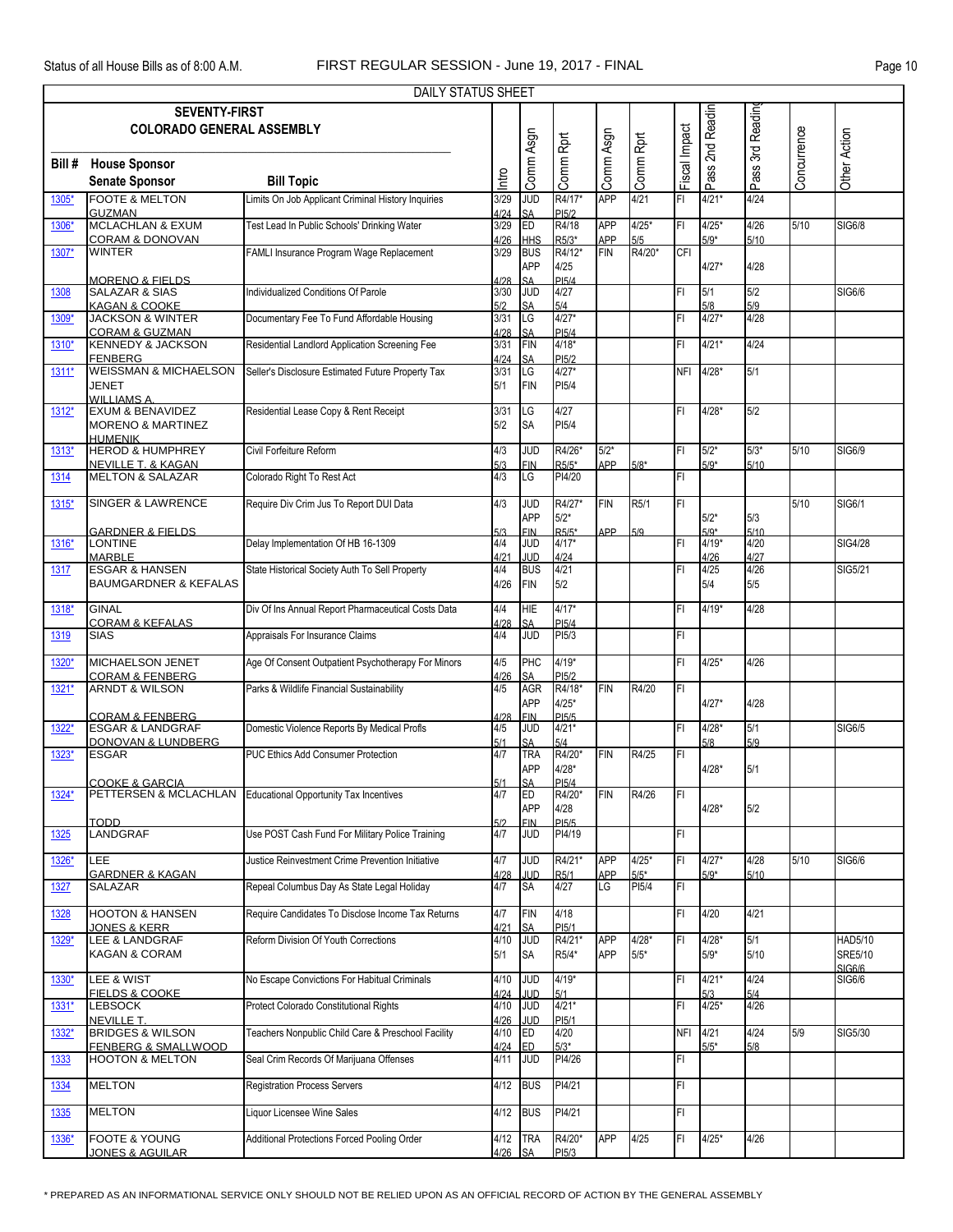|        |                                                             | DAILY STATUS SHEET                                 |             |                          |                                         |                   |                  |               |                     |             |             |                |  |
|--------|-------------------------------------------------------------|----------------------------------------------------|-------------|--------------------------|-----------------------------------------|-------------------|------------------|---------------|---------------------|-------------|-------------|----------------|--|
|        | Pass 2nd Readin<br><b>SEVENTY-FIRST</b><br>Pass 3rd Reading |                                                    |             |                          |                                         |                   |                  |               |                     |             |             |                |  |
|        | <b>COLORADO GENERAL ASSEMBLY</b>                            |                                                    |             |                          |                                         |                   |                  |               |                     |             |             |                |  |
|        |                                                             |                                                    |             | Comm Asgn                | Comm Rprt                               | Comm Asgn         | Comm Rprt        | Fiscal Impact |                     |             | Concurrence | Other Action   |  |
|        |                                                             |                                                    |             |                          |                                         |                   |                  |               |                     |             |             |                |  |
| Bill # | <b>House Sponsor</b>                                        |                                                    |             |                          |                                         |                   |                  |               |                     |             |             |                |  |
|        | <b>Senate Sponsor</b>                                       | <b>Bill Topic</b>                                  | Intro       |                          |                                         |                   |                  |               |                     |             |             |                |  |
| 1337   | <b>HAMNER</b>                                               | Liquor License Renewal Application Fees            | 4/13        | <b>APP</b>               | 4/21                                    |                   |                  | FI            | 4/21                | 4/24        |             |                |  |
|        | <b>MORENO</b>                                               |                                                    | 4/25        | <b>FIN</b>               | PI <sub>5</sub> /2                      | APP               |                  |               |                     |             |             |                |  |
| 1338*  | <b>BRIDGES &amp; LISTON</b>                                 | Municipal Court Bond Hold Notification and Hearing | 4/13        | <b>JUD</b>               | $4/26*$                                 |                   |                  | FI            | $4/28$ <sup>*</sup> | 5/1         |             | <b>SIG6/6</b>  |  |
|        | <b>MARBLE &amp; KAGAN</b>                                   |                                                    | 5/1         | <b>SA</b><br><b>TRA</b>  | 5/4                                     |                   |                  | FI            | 5/8<br>$4/27*$      | 5/9<br>5/1  |             |                |  |
| 1339*  | <b>HANSEN &amp; ESGAR</b><br><b>KERR &amp; JONES</b>        | Colorado Energy Impact Assistance Act              | 4/13        |                          | $4/27*$<br>PI <sub>5</sub> /4           |                   |                  |               |                     |             |             |                |  |
| 1340*  | <b>LUNDEEN &amp; GARNETT</b>                                | Legislative Interim Committee On School Finance    | 5/1<br>4/13 | SA<br>ED                 | R4/18                                   | <b>APP</b>        | $4/21*$          | FI            | $4/25*$             | 4/27        |             | SIG6/2         |  |
|        | <b>HILL &amp; MORENO</b>                                    |                                                    | 4/27        | LC                       | 4/28                                    | <b>FIN</b>        | R5/2             |               |                     |             |             |                |  |
|        |                                                             |                                                    |             | APP                      | 5/8                                     |                   |                  |               | 5/9                 | 5/10        |             |                |  |
| 1341   | <b>SINGER &amp; PABON</b>                                   | Major IT Project Procurement Timeline              | 4/17        | <b>FIN</b>               | PI <sub>5</sub> /1                      |                   |                  | FI            |                     |             |             |                |  |
|        | <b>TATE &amp; WILLIAMS A</b>                                |                                                    |             |                          |                                         |                   |                  |               |                     |             |             |                |  |
| 1342*  | <b>BENAVIDEZ</b>                                            | County Public Safety Improvements Tax Elections    | 4/17        | <b>FIN</b>               | 4/25                                    |                   |                  |               | NFI 4/27            | 4/28        | 5/9         | <b>SIG5/24</b> |  |
|        | <b>CROWDER</b>                                              |                                                    | 4/28        | <b>FIN</b>               | 5/4                                     |                   |                  |               | $5/8*$              | 5/9         |             |                |  |
| 1343   | YOUNG                                                       | Implement Conflict-free Case Management            | 4/18        | PHC                      | R4/26                                   | APP               | 4/28             | FI            | 4/28                | 5/1         |             | SIG6/5         |  |
| 1344   | <b>MORENO</b><br><b>BRIDGES &amp; PETTERSEN</b>             | Innovative Teacher Preparation Pilot Programs      | 5/1<br>4/19 | APP<br>ED                | 5/5<br>PI <sub>5/8</sub>                |                   |                  | FI            | 5/8                 | 5/9         |             |                |  |
|        | PRIOLA & TODD                                               |                                                    |             |                          |                                         |                   |                  |               |                     |             |             |                |  |
| 1345   | <b>RANKIN</b>                                               | Retail Marijuana Sales Tax Rate                    | 4/19        | <b>APP</b>               | 4/28                                    |                   |                  | FI            | 4/28                | 5/1         |             |                |  |
|        | <b>MORENO</b>                                               |                                                    | 5/1         |                          |                                         |                   |                  |               |                     |             |             |                |  |
|        |                                                             |                                                    |             | FIN                      | PI <sub>5</sub> /5                      | APP               |                  |               |                     |             |             |                |  |
| 1346*  | LONTINE                                                     | Land Sale To Fort Logan Cemetery                   | 4/19        | <b>FIN</b>               | R4/25*                                  | <b>APP</b>        | 4/28             | FI            | $4/28*$             | 5/1         |             | SIG5/25        |  |
|        | HILL                                                        |                                                    | 5/1         | <b>FIN</b>               | 5/5                                     | APP               | 5/8              |               | 5/9                 | 5/10        |             |                |  |
| 1347   | <b>GARNETT</b>                                              | Transfer Student Threat & Suicide Assessment Docs  | 4/19        | ED                       | 4/25                                    |                   |                  | FI            | LO05/11             |             |             | DeemedLost     |  |
| 1348   | <b>PRIOLA</b><br><b>LEBSOCK</b>                             | Prohibit HOV 3 Regmnt North I-25 Express Lanes     | 4/19        | LG                       | 4/27                                    | <b>TRA</b>        | PI5/5            | FI            |                     |             |             |                |  |
|        | <b>SCOTT</b>                                                |                                                    |             |                          |                                         |                   |                  |               |                     |             |             |                |  |
| 1349   | PABON & VAN WINKLE                                          | Assessment Ratio For Residential Real Property     | 4/20        | <b>FIN</b>               | 4/25                                    |                   |                  |               | NFI 4/27            | 4/28        |             | SIG6/5         |  |
|        | NEVILLE T. & COURT                                          |                                                    | 4/28        | <b>FIN</b>               | 5/5                                     |                   |                  |               | 5/8                 | 5/9         |             |                |  |
| 1350*  | PETTERSEN & LISTON                                          | Pharmacist Partial Fill Opioid Prescription        | 4/21        | HIE                      | $4/27*$                                 |                   |                  | FI            | $5/1*$              | 5/2         |             |                |  |
|        | <b>JAHN &amp; SMALLWOOD</b>                                 |                                                    | 5/2         | <b>SA</b>                | PI <sub>5</sub> /4                      |                   |                  |               |                     |             |             |                |  |
| 1351*  | PETTERSEN & RANKIN                                          | Study Inpatient Substance Use Disorder Treatment   | 4/21        | <b>HIE</b>               | R4/27*                                  | APP               | $5/2*$           | FI            | $5/2*$              | 5/4         | 5/10        | <b>SIG6/2</b>  |  |
|        | <b>CROWDER &amp; JAHN</b>                                   |                                                    | 5/4         | <b>FIN</b>               | R5/5*<br>R4/26*                         | APP<br>APP        | $5/9*$<br>$5/2*$ | FI            | $5/9*$<br>$5/4*$    | 5/10<br>5/5 |             |                |  |
| 1352*  | <b>WINTER</b><br><b>MORENO</b>                              | Regulate Student Education Loan Servicers          | 4/21<br>5/5 | <b>FIN</b>               |                                         |                   |                  |               |                     |             |             |                |  |
| 1353*  | YOUNG                                                       | Implement Medicaid Delivery & Payment Initiatives  | 4/21        | SΑ<br>PHC                | PI <sub>5</sub> /8<br>$4/26*$           |                   |                  | FI            | $4/27*$             | 4/28        | 5/9         | <b>SIG5/23</b> |  |
|        | LUNDBERG                                                    |                                                    | 4/28        | APP                      | $5/5*$                                  |                   |                  |               | $5/8*$              | 5/9         |             |                |  |
| 1354   | <b>BECKER K.</b>                                            | Collection Of Delinquent Taxes On Mobile Homes     | 4/21        | LG                       | 4/27                                    |                   |                  | FI            | 4/27                | 4/28        |             | SIG5/19        |  |
|        | PRIOLA & KEFALAS                                            |                                                    | 4/28        | <b>FIN</b>               | 5/4                                     |                   |                  |               | 5/8                 | 5/9         |             |                |  |
| 1355   | YOUNG                                                       | Cnty Block Grant Money To Child Care Quality Progs | 4/24        | HIE                      | 4/27                                    |                   |                  | FI            | 5/1                 | 5/2         |             | SIG6/5         |  |
|        | <b>LUNDBERG</b>                                             |                                                    | 5/2         | <b>FIN</b>               | 5/5                                     |                   |                  |               | 5/8                 | 5/9         |             |                |  |
| 1356*  | <b>DURAN &amp; ESGAR</b>                                    | Treat Econ Dev Income Tax Credits Differently      | 4/24<br>5/1 | <b>FIN</b><br><b>FIN</b> | R4/26*<br>5/5                           | <b>APP</b><br>APP | $4/28*$          | FI            | $4/28*$<br>5/9      | 5/1<br>5/10 |             | SIG5/24        |  |
| 1357*  | <b>TATE &amp; GARCIA</b><br><b>PABON</b>                    | Extend CDLE WORK Grant Program                     | 4/24        | <b>FIN</b>               | R4/26*                                  |                   | 5/8              | FI            | $4/27*$             | 4/28        |             | SIG6/5         |  |
|        | <b>COOKE &amp; WILLIAMS A.</b>                              |                                                    | 4/28        | <b>FIN</b>               | 5/4                                     |                   |                  |               | 5/8                 | 5/9         |             |                |  |
| 1358   | <b>ROSENTHAL</b>                                            | Disclose Amts Payable To Real Estate Brokers       | 4/24 BUS    |                          | PI4/27                                  |                   |                  | FI            |                     |             |             |                |  |
|        |                                                             |                                                    |             |                          |                                         |                   |                  |               |                     |             |             |                |  |
| 1359*  | <b>YOUNG</b>                                                | CDE Positions Exempt From State Personnel System   | 4/26        | <b>ED</b>                | 4/27                                    |                   |                  | NFI           | $4/27*$             | 4/28        | 5/9         | <b>SIG6/2</b>  |  |
|        | <b>GARDNER</b>                                              |                                                    | 4/28        | <b>ED</b>                | $5/3*$                                  |                   |                  |               | $5/5*$              | 5/8         |             |                |  |
| 1360*  | <b>PABON</b>                                                | Allow Criminal Record Sealing Subsequent Offense   | 4/26        | <b>JUD</b><br><b>APP</b> | R5/3<br>5/5                             | <b>FIN</b>        | R5/5*            | FI            | $5/5*$              | 5/8         |             | <b>SIG6/6</b>  |  |
|        | <b>MORENO</b>                                               |                                                    | 5/8         | FIN                      | R <sub>5</sub> /8                       | APP               | 5/9              |               | 5/9                 | 5/10        |             |                |  |
| 1361*  | <b>RANKIN</b>                                               | Evaluate State Information Technology Resources    | 4/26        | <b>APP</b>               | 4/28                                    |                   |                  | FI            | $4/28*$             | 5/1         |             | SIG6/5         |  |
|        | <b>LAMBERT</b>                                              |                                                    | 5/1         | <b>APP</b>               | 5/5                                     |                   |                  |               | 5/8                 | 5/9         |             |                |  |
| 1362   | <b>MITSCH BUSH</b>                                          | Plan For Addressing Statewide Infrastructure Needs | 4/26        | <b>TRA</b>               | 4/27                                    |                   |                  | NFI           | 4/28                | 5/1         |             |                |  |
|        | <b>BAUMGARDNER &amp; TODD</b>                               |                                                    | 5/1         | <b>FIN</b>               | PI <sub>5</sub> /4                      |                   |                  |               |                     |             |             |                |  |
| 1363*  | <b>HANSEN</b>                                               | Exempt New Energy Rgmnt If Not Subordinate Lien    | 4/26        | <b>TRA</b>               | $5/4*$                                  |                   |                  | NFI           | $5/5*$              | 5/8         |             | SIG6/5         |  |
| 1364   | <b>MARTINEZ HUMENIK</b><br><b>ARNDT &amp; HANSEN</b>        | Auth Local Gov Master Plan Include Water Plan Goal | 5/8<br>4/27 | <b>FIN</b><br><b>AGR</b> | 5/8<br>PI <sub>5</sub> /1               |                   |                  | FI            | 5/9                 | 5/10        |             |                |  |
|        |                                                             |                                                    |             |                          |                                         |                   |                  |               |                     |             |             |                |  |
| 1365   | <b>GARNETT &amp; NORDBERG</b>                               | Liquor-licensed Drugstores Elec Benefit Transfers  | 4/27        | <b>BUS</b>               | 4/27                                    |                   |                  | FI            | 5/1                 | 5/2         |             | SIG6/6         |  |
|        | <b>KEFALAS &amp; SMALLWOOD</b>                              |                                                    | 5/2         | <b>FIN</b>               | 5/5                                     |                   |                  |               | 5/8                 | 5/9         |             |                |  |
| 1366   | <b>ARNDT &amp; WINTER</b>                                   | Measurable Goals Deadlines CO Climate Action Plan  | 4/27        | <b>HIE</b>               | 5/5                                     |                   |                  | FI            | 5/5                 | 5/8         |             |                |  |
|        | <b>KEFALAS</b>                                              |                                                    | 5/8         |                          | PI <sub>5</sub> /8                      |                   |                  |               |                     |             |             |                |  |
| 1367*  | PABON & ARNDT                                               | Authorize Marijuana Clinical Research              | 4/27        | <b>AGR</b>               | R5/1                                    | <b>FIN</b>        | R5/5*            | FI            |                     |             | 5/10        | <b>SRC5/10</b> |  |
|        |                                                             |                                                    |             | APP                      | 5/5                                     |                   |                  |               | $5/5*$              | 5/8         |             | <b>BL6/7</b>   |  |
| 1368   | <u>JAHN &amp; BAUMGARDNER</u><br><b>GINAL</b>               | End-of-life Death Certificate Signature            | 5/8<br>4/27 | <b>FIN</b><br><b>HIE</b> | R <sub>5</sub> /8<br>PI <sub>5</sub> /5 | <b>APP</b>        | 5/9              | NFI           | $5/9*$              | $5/10*$     |             | <b>BL6/7</b>   |  |
|        | <b>COURT</b>                                                |                                                    |             |                          |                                         |                   |                  |               |                     |             |             |                |  |
| 1369*  | <b>PABON</b>                                                | Bonds Persons Fail Appear Due Immigration Issues   | 5/1         | FIN                      | R <sub>5</sub> /5                       | <b>APP</b>        | 5/5              | FI            | $5/5*$              | 5/8         |             | <b>SIG6/6</b>  |  |
|        | <b>MARBLE</b>                                               |                                                    | 5/8         | <b>FIN</b>               | R <sub>5</sub> /8                       | APP               | 5/9              |               | 5/9                 | 5/10        |             |                |  |
| 1370   | <b>WINTER &amp; LISTON</b>                                  | Retail Sales Of Alcohol Beverages                  | 5/2         | <b>FIN</b>               | R5/4*                                   | APP               | PI5/5            | FI            |                     |             |             |                |  |
|        | <b>NEVILLE T. &amp; KERR</b>                                |                                                    |             |                          |                                         |                   |                  |               |                     |             |             |                |  |
| 1371   | LEE                                                         | Distribution Of Medications To Certain Outlets     | 5/4         | <b>JUD</b>               | 5/5                                     |                   |                  | NFI 5/5       |                     | 5/8         |             | SIG6/2         |  |
|        | COOKE                                                       |                                                    | 5/8         | <b>SA</b>                | 5/8                                     |                   |                  |               | 5/9                 | 5/10        |             |                |  |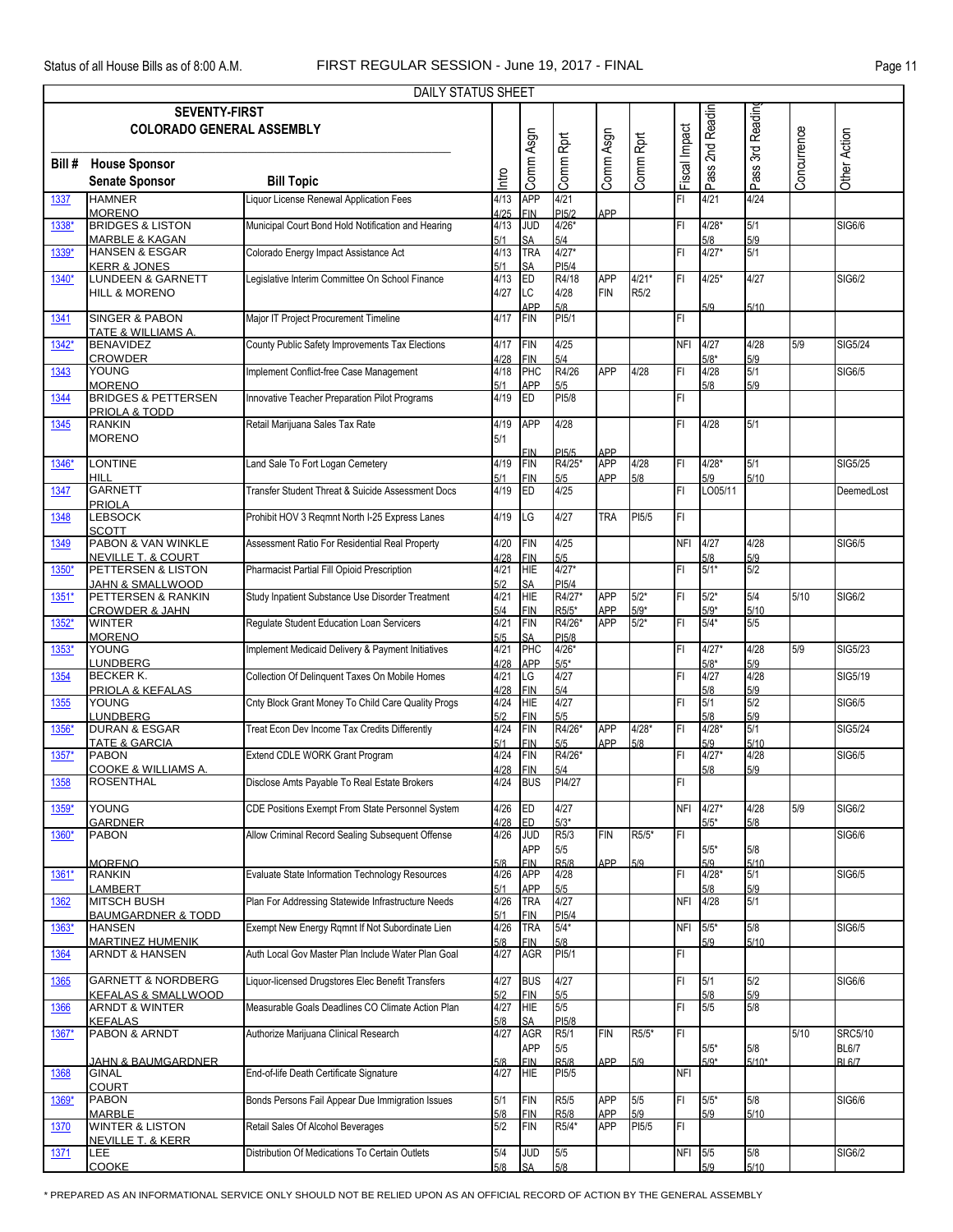|        | DAILY STATUS SHEET                                                  |                                                    |              |            |                                        |            |           |               |        |              |             |               |  |  |
|--------|---------------------------------------------------------------------|----------------------------------------------------|--------------|------------|----------------------------------------|------------|-----------|---------------|--------|--------------|-------------|---------------|--|--|
|        | Pass 2nd Readin<br><b>SEVENTY-FIRST</b><br>Pass 3rd Reading         |                                                    |              |            |                                        |            |           |               |        |              |             |               |  |  |
|        | <b>COLORADO GENERAL ASSEMBLY</b>                                    |                                                    |              |            |                                        |            |           |               |        |              |             |               |  |  |
|        |                                                                     |                                                    |              |            |                                        |            |           |               |        |              |             |               |  |  |
| Bill # | <b>House Sponsor</b>                                                |                                                    |              | Comm Asgn  | Comm Rprt                              | Comm Asgn  | Comm Rprt | Fiscal Impact |        |              | Concurrence | Other Action  |  |  |
|        | <b>Senate Sponsor</b>                                               | <b>Bill Topic</b>                                  | Intro        |            |                                        |            |           |               |        |              |             |               |  |  |
| 1372   | <b>FOOTE &amp; LEBSOCK</b>                                          | Oil Gas Operators Disclose Pipe Location Dev Plans | 5/5          | SA         | R5/5*                                  | <b>APP</b> | $5/8*$    | FI            |        |              |             | DeemedPl      |  |  |
|        |                                                                     |                                                    |              |            |                                        |            |           |               |        |              |             |               |  |  |
| 1373   | <b>HANSEN &amp; BRIDGES</b>                                         | Gen Fund Transfers For CO Energy Ofc Cash Funds    | 5/5          | SA         | R5/5                                   | <b>APP</b> | 5/8       | FI            | 5/8    | 5/9          |             |               |  |  |
|        | <b>MORENO</b>                                                       |                                                    | 5/9          | SA<br>SA   | PI <sub>5/9</sub><br>R <sub>5</sub> /8 | <b>APP</b> |           | FI            |        |              |             | DeemedLost    |  |  |
| 1374   | <b>MCLACHLAN &amp; DANIELSON</b>                                    | Colorado Heroes Hunting & Fishing Act              | 5/5          |            |                                        |            |           |               |        |              |             |               |  |  |
| 1375*  | PETTERSEN & SIAS                                                    | Distributing Mill Levy Override Revenue To Schools | 5/8          | ED         | 5/8                                    |            |           | FI.           | $5/8*$ | $5/9*$       |             | <b>SIG6/2</b> |  |  |
|        | <b>HILL &amp; WILLIAMS A</b>                                        |                                                    | 5/9          | SA         | 5/9                                    |            |           |               | 5/9    | 5/10         |             |               |  |  |
|        | <b>HOUSE CONCURRENT RESOLUTIONS 17-</b><br><b>LUNDEEN</b>           |                                                    |              |            | PI4/21                                 | <b>APP</b> |           |               |        |              |             |               |  |  |
| 1001   |                                                                     | Modify Operations Of The General Assembly          | 3/28         | <b>SA</b>  |                                        |            |           | CFI           |        |              |             |               |  |  |
|        | <b>HOUSE JOINT MEMORIALS 17-</b>                                    |                                                    |              |            |                                        |            |           |               |        |              |             |               |  |  |
| 1001*  | <b>SAINE &amp; RANSOM</b>                                           | Memorializing Former Senator William L. Armstrong  | 3/31         |            |                                        |            |           | N/A           |        | $4/28*$      |             | A5/1          |  |  |
|        | <b>HOLBERT &amp; LUNDBERG</b><br><b>HOUSE JOINT RESOLUTIONS 17-</b> |                                                    | 4/28         |            |                                        |            |           |               |        | 5/1          |             |               |  |  |
| 1001   | <b>BECKER K.</b>                                                    | Governor's Message                                 | 1/11         |            |                                        |            |           | N/A           |        | 1/11         |             | A1/11         |  |  |
|        | HOLBERT                                                             |                                                    | 1/11         |            |                                        |            |           |               |        | 1/11         |             |               |  |  |
| 1002   | <b>BECKER K.</b>                                                    | State Of The Judiciary                             | 1/11         |            |                                        |            |           | N/A           |        | 1/11         |             | A1/11         |  |  |
| 1003   | <b>HOLBERT</b><br><b>ARNDT</b>                                      | Water Projects Eligibility Lists                   | 1/11<br>1/17 | <b>AGR</b> | $1/31$                                 |            |           | N/A           |        | 1/11<br>2/3  |             | A2/14         |  |  |
|        | SONNENBERG                                                          |                                                    | 2/3          | AGR        | 2/10                                   |            |           |               |        | 2/14         |             | SIG2/21       |  |  |
| 1004*  | <b>MITSCH BUSH</b>                                                  | Funding Prevent Aquatic Nuisance Species           | 1/17         | AGR        | 1/24                                   |            |           | N/A           |        | $1/25*$      |             | A2/1          |  |  |
| 1005   | <b>BAUMGARDNER</b><br><b>FOOTE &amp; RANSOM</b>                     | Military Day 2017                                  | 1/30<br>1/25 |            |                                        |            |           | N/A           |        | 2/1<br>1/27  |             | A1/30         |  |  |
|        | <b>MARBLE &amp; GUZMAN</b>                                          |                                                    | 1/27         |            |                                        |            |           |               |        | 1/30         |             |               |  |  |
| 1006   | <b>ESGAR &amp; NAVARRO</b>                                          | U.S.S. Pueblo                                      | 1/25         |            |                                        |            |           | N/A           |        | 1/27         |             | A1/30         |  |  |
|        | <b>GARDNER &amp; GARCIA</b>                                         |                                                    | 1/27         |            |                                        |            |           |               |        | 1/30<br>1/27 |             | A1/30         |  |  |
| 1007   | EXUM & NEVILLE P.<br><b>CROWDER &amp; KAGAN</b>                     | 100 Years Of 4th Infantry Division                 | 1/25<br>1/27 |            |                                        |            |           | N/A           |        | 1/30         |             |               |  |  |
| 1008   | LEE & WILSON                                                        | Recognizing Canada's Sesquicentennial And NORAD    | 1/25         |            |                                        |            |           | N/A           |        | 1/27         |             | A1/30         |  |  |
|        | <u>LAMBERT &amp; MERRIFIELD</u>                                     |                                                    | 1/27         |            |                                        |            |           |               |        | 1/30         |             |               |  |  |
| 1009   | MICHAELSON JENET &<br>WILLIAMS D.                                   | 75th Anniversary Of Pearl Harbor                   | 1/25<br>1/27 |            |                                        |            |           | N/A           |        | 1/27<br>1/30 |             | A1/30         |  |  |
|        | <b>HOLBERT &amp; ZENZINGER</b>                                      |                                                    |              |            |                                        |            |           |               |        |              |             |               |  |  |
| 1010   | LONTINE & WILLETT                                                   | Colorado Defense Industry                          | 1/25         |            |                                        |            |           | N/A           |        | 1/27         |             | A1/30         |  |  |
|        | <b>HILL &amp; TODD</b><br><b>CARVER &amp; WEISSMAN</b>              |                                                    | 1/27         |            |                                        |            |           |               |        | 1/30         |             |               |  |  |
| 1011   | LAMBERT & FIELDS                                                    | 35th Anniversary Of US Air Force Space Command     | 1/25<br>1/27 |            |                                        |            |           | N/A           |        | 1/27<br>1/30 |             | A1/30         |  |  |
| 1012   | <b>LEBSOCK &amp; SIAS</b>                                           | Fallen Soldiers 2017                               | 1/25         |            |                                        |            |           | N/A           |        | 1/27         |             | A1/30         |  |  |
|        | <b>GRANTHAM &amp; DONOVAN</b>                                       |                                                    | 1/27         |            |                                        |            |           |               |        | 1/30         |             |               |  |  |
| 1013   | <b>HANSEN &amp; MICHAELSON</b><br><b>JENET</b>                      | Rescind Executive Order Regarding Immigration      | 1/30         |            |                                        |            |           | N/A           |        | 1/31         |             |               |  |  |
|        | <b>FIFLOS &amp; MERRIFIELD</b>                                      |                                                    | 2/6          | <b>SA</b>  | PI2/8                                  |            |           |               |        |              |             |               |  |  |
| 1014   | BECKER K. & NEVILLE P.                                              | Update Name Of Policy Serv For Persons With Disab  | 3/6          |            |                                        |            |           | N/A           |        | 3/6          |             | A3/8          |  |  |
|        | <b>HOLBERT &amp; GUZMAN</b>                                         |                                                    | 3/7          |            |                                        |            |           |               |        | 3/8          |             |               |  |  |
| 1015   | <b>MCLACHLAN</b><br><b>CORAM</b>                                    | Captain Jeff Kuss Memorial Highway                 | 3/6<br>3/13  | TRA        | 3/10                                   |            |           | N/A           |        | 3/13         |             | A3/13         |  |  |
| 1016   | BECKER J. & MITSCH BUSH                                             | Protecting Rural Hospitals Day                     | 3/7          |            |                                        |            |           | N/A           |        | 3/8          |             | A3/8          |  |  |
|        | <b>SONNENBERG</b>                                                   |                                                    | 3/8          |            |                                        |            |           |               |        | 3/8          |             |               |  |  |
| 1017   | DURAN & LANDGRAF<br><b>MARTINEZ HUMENIK &amp;</b>                   | Increase Presence Of Women On Corporate Boards     | 3/7<br>3/8   |            |                                        |            |           | N/A           |        | 3/8<br>3/8   |             | A3/8          |  |  |
|        | <b>TODD</b>                                                         |                                                    |              |            |                                        |            |           |               |        |              |             |               |  |  |
| 1018   | <b>WILLETT</b>                                                      | Designate The Tour Of The Moon Byway               | 5/2          | TRA        | 4/7                                    |            |           | N/A           |        | 4/11         |             | A5/2          |  |  |
|        | <b>SCOTT</b>                                                        |                                                    | 4/12         | <b>TRA</b> |                                        |            |           |               |        | 4/11         |             |               |  |  |
| 1019   | <b>SIAS &amp; SINGER</b><br><b>KEFALAS &amp; SMALLWOOD</b>          | ALS Awareness Day                                  | 3/17<br>3/24 |            |                                        |            |           | N/A           |        | 3/24<br>3/24 |             | A3/24         |  |  |
| 1020   | <b>CATLIN &amp; MCLACHLAN</b>                                       | Honoring Colorado Ute Indians                      | 3/23         |            |                                        |            |           | N/A           |        | 3/23         |             | A3/27         |  |  |
|        | <b>CORAM</b>                                                        |                                                    | 3/23         |            |                                        |            |           |               |        | 3/27         |             |               |  |  |
| 1021   | PABON & BENAVIDEZ                                                   | Cesar Chavez Day                                   | 3/30         |            |                                        |            |           | N/A           |        | 3/31         |             | A3/31         |  |  |
| 1022   | <b>AGUILAR &amp; MORENO</b><br>DANIELSON & JACKSON                  | Equal Pay Day                                      | 3/31<br>4/3  |            |                                        |            |           | N/A           |        | 3/31<br>4/4  |             | A4/11         |  |  |
|        | <b>DONOVAN &amp; KERR</b>                                           |                                                    | 4/5          |            |                                        |            |           |               |        | 4/11         |             |               |  |  |
| 1023   | <b>FOOTE</b>                                                        | Trooper Taylor Thyfault Memorial Highway           | 4/13         |            |                                        |            |           | N/A           |        | 4/21         |             | A4/21         |  |  |
| 1024   | <b>JONES</b><br><b>GARNETT &amp; WIST</b>                           | Celebrate DU Hockey Team National Championship     | 4/21<br>4/13 |            |                                        |            |           | N/A           |        | 4/21<br>4/17 |             | A4/17         |  |  |
|        | <b>AGUILAR &amp; TATE</b>                                           |                                                    | 4/17         |            |                                        |            |           |               |        | 4/17         |             |               |  |  |
| 1025*  | WILLIAMS D. & SALAZAR                                               | Request Clemency From Governor                     | 4/13         |            |                                        |            |           | N/A           |        | $4/21*$      |             | A5/4          |  |  |
|        | <b>HILL &amp; MORENO</b>                                            | Second Chance Month                                | 4/21<br>4/13 |            |                                        |            |           | N/A           |        | 5/4<br>5/4   |             | A5/4          |  |  |
| 1026   | <b>WIST &amp; LEE</b><br><b>FIELDS</b>                              |                                                    | 5/4          |            |                                        |            |           |               |        | 5/4          |             |               |  |  |
| 1027   | MICHAELSON JENET & SIAS                                             | <b>Holocaust Awareness Week</b>                    | 4/20         |            |                                        |            |           | N/A           |        | 4/24         |             | A4/24         |  |  |
|        | <b>CROWDER &amp; FENBERG</b>                                        |                                                    | 4/24         |            |                                        |            |           |               |        | 4/24         |             |               |  |  |
| 1028   | SAINE & DANIELSON<br><b>MARBLE</b>                                  | Honoring Gold Star Families                        | 4/20<br>4/24 |            |                                        |            |           | N/A           |        | 4/24<br>4/24 |             | A4/24         |  |  |
|        |                                                                     |                                                    |              |            |                                        |            |           |               |        |              |             |               |  |  |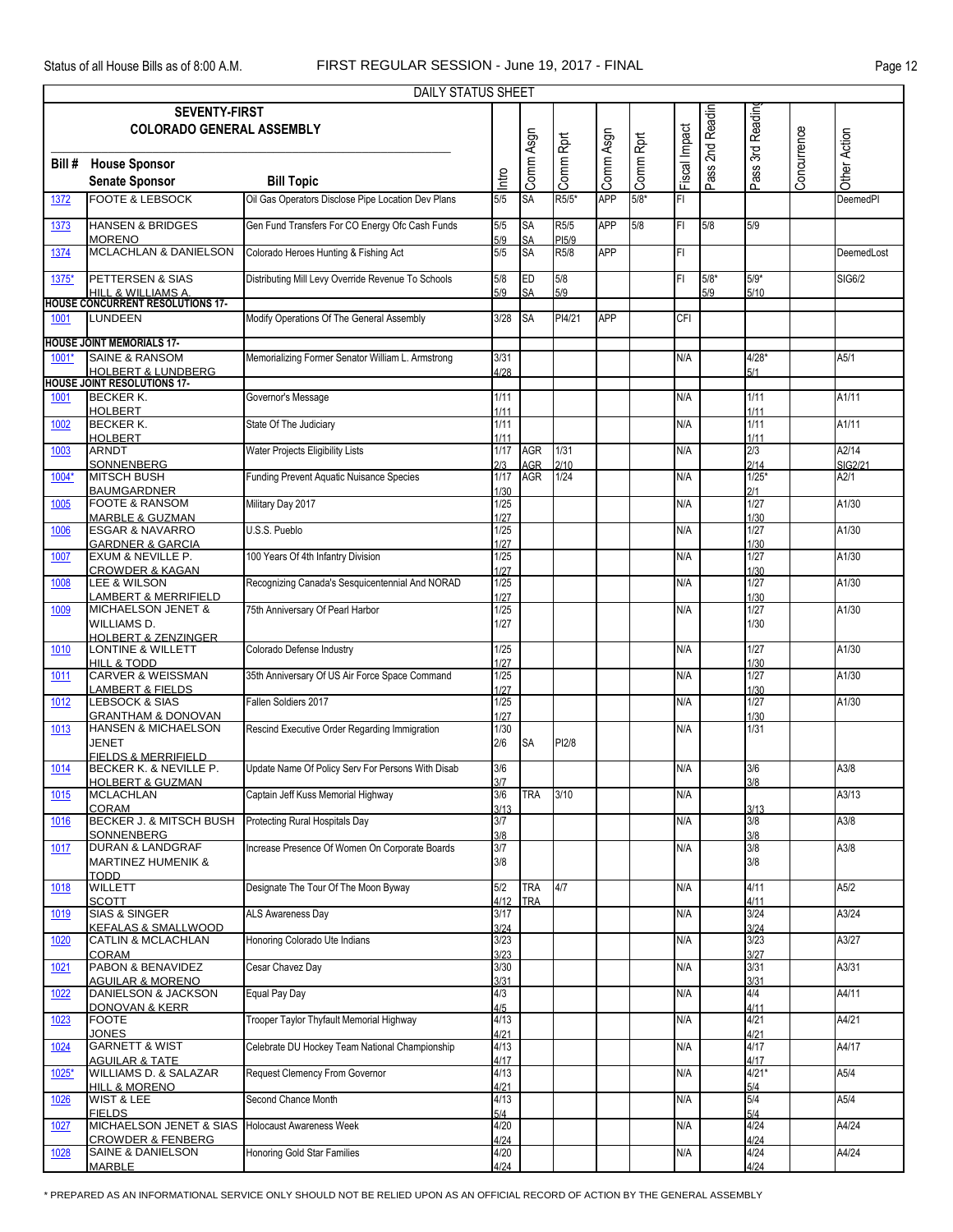| Pass 2nd Readin<br><b>SEVENTY-FIRST</b><br>Fiscal Impact<br><b>COLORADO GENERAL ASSEMBLY</b><br>Comm Asgn<br>Comm Asgn<br>Comm Rprt<br>Comm Rprt<br>Bill #<br><b>House Sponsor</b><br>Intro<br><b>Senate Sponsor</b><br><b>Bill Topic</b><br><b>BECKER K.</b><br>Colorado Pollinator Highway<br>4/20<br>N/A<br>1029<br><b>SONNENBERG</b><br>4/27<br>Children Of Fallen Military Service Members<br><b>LANDGRAF &amp; WEISSMAN</b><br>4/21<br>N/A<br>1030<br><b>FIELDS &amp; GARDNER</b><br>5/1<br><b>NORDBERG &amp; EXUM</b><br>Designate The Lieutenant Jim Downing Bridge<br>4/24<br>N/A<br>1031<br><b>GARDNER &amp; MERRIFIELD</b><br>5/9<br><b>BRIDGES &amp; WIST</b><br>5/3<br><b>Internet Privacy</b><br>N/A<br>1032 | Pass 3rd Reading<br>4/27<br>5/8<br>5/1<br>5/1<br>5/9<br>5/9<br>5/5<br>5/9<br>5/10<br>5/10 | Concurrence | Other Action<br>A5/8<br>A5/1<br>A5/9<br>A5/9 |
|----------------------------------------------------------------------------------------------------------------------------------------------------------------------------------------------------------------------------------------------------------------------------------------------------------------------------------------------------------------------------------------------------------------------------------------------------------------------------------------------------------------------------------------------------------------------------------------------------------------------------------------------------------------------------------------------------------------------------|-------------------------------------------------------------------------------------------|-------------|----------------------------------------------|
|                                                                                                                                                                                                                                                                                                                                                                                                                                                                                                                                                                                                                                                                                                                            |                                                                                           |             |                                              |
|                                                                                                                                                                                                                                                                                                                                                                                                                                                                                                                                                                                                                                                                                                                            |                                                                                           |             |                                              |
|                                                                                                                                                                                                                                                                                                                                                                                                                                                                                                                                                                                                                                                                                                                            |                                                                                           |             |                                              |
|                                                                                                                                                                                                                                                                                                                                                                                                                                                                                                                                                                                                                                                                                                                            |                                                                                           |             |                                              |
|                                                                                                                                                                                                                                                                                                                                                                                                                                                                                                                                                                                                                                                                                                                            |                                                                                           |             |                                              |
|                                                                                                                                                                                                                                                                                                                                                                                                                                                                                                                                                                                                                                                                                                                            |                                                                                           |             |                                              |
|                                                                                                                                                                                                                                                                                                                                                                                                                                                                                                                                                                                                                                                                                                                            |                                                                                           |             |                                              |
|                                                                                                                                                                                                                                                                                                                                                                                                                                                                                                                                                                                                                                                                                                                            |                                                                                           |             |                                              |
|                                                                                                                                                                                                                                                                                                                                                                                                                                                                                                                                                                                                                                                                                                                            |                                                                                           |             |                                              |
| <b>COOKE &amp; FENBERG</b><br>5/9                                                                                                                                                                                                                                                                                                                                                                                                                                                                                                                                                                                                                                                                                          |                                                                                           |             |                                              |
| February Self-care Month<br>5/4<br><b>WINTER</b><br>N/A<br>1033<br><b>FIELDS</b><br>5/10                                                                                                                                                                                                                                                                                                                                                                                                                                                                                                                                                                                                                                   |                                                                                           |             | A5/10                                        |
| <b>SAINE &amp; SINGER</b><br>Call Constitutional Convention For Term Limits<br>5/4<br>PI5/8<br>N/A<br>1034<br>SA<br><b>LUNDBERG</b>                                                                                                                                                                                                                                                                                                                                                                                                                                                                                                                                                                                        |                                                                                           |             |                                              |
| <b>BECKER K.</b><br>Adjourn Sine Die<br>5/9<br>N/A<br>1035                                                                                                                                                                                                                                                                                                                                                                                                                                                                                                                                                                                                                                                                 | 5/10                                                                                      |             | A5/10                                        |
| <b>HOLBERT</b><br>5/10<br><b>HOUSE MEMORIALS 17-</b>                                                                                                                                                                                                                                                                                                                                                                                                                                                                                                                                                                                                                                                                       | 5/10                                                                                      |             |                                              |
| Memorialize Representative Betty Swenson<br>2/2<br>1001<br><b>SINGER</b><br>N/A                                                                                                                                                                                                                                                                                                                                                                                                                                                                                                                                                                                                                                            | 2/14                                                                                      |             | A2/14                                        |
| BECKER K. & HOOTON<br>4/10<br>1002<br>Memorializing Former Rep Richard Gebhardt<br>N/A                                                                                                                                                                                                                                                                                                                                                                                                                                                                                                                                                                                                                                     | 4/12                                                                                      |             | A4/12                                        |
| <b>HOUSE RESOLUTIONS 17-</b>                                                                                                                                                                                                                                                                                                                                                                                                                                                                                                                                                                                                                                                                                               |                                                                                           |             |                                              |
| <b>BECKER K.</b><br><b>Temporary House Rules</b><br>1001<br>1/11<br>N/A                                                                                                                                                                                                                                                                                                                                                                                                                                                                                                                                                                                                                                                    | 1/11                                                                                      |             | A1/11                                        |
| <b>BECKER K.</b><br>Changes To House Committee Schedule<br>N/A<br>1002<br>1/11                                                                                                                                                                                                                                                                                                                                                                                                                                                                                                                                                                                                                                             | 1/11                                                                                      |             | A1/11                                        |
| <b>BUCKNER</b><br>House Officers and Employees<br>1/11<br>N/A<br>1003                                                                                                                                                                                                                                                                                                                                                                                                                                                                                                                                                                                                                                                      | 1/12                                                                                      |             | A1/12                                        |
| <b>MELTON &amp; COLEMAN</b><br>Commemorate Birthday Dr. Martin Luther King, Jr.<br>1/17<br>N/A<br>1004                                                                                                                                                                                                                                                                                                                                                                                                                                                                                                                                                                                                                     | 1/17                                                                                      |             | A1/17                                        |
| <b>HEROD &amp; SALAZAR</b><br>Reproductive Health Care Access<br>1/31<br>N/A<br>1005                                                                                                                                                                                                                                                                                                                                                                                                                                                                                                                                                                                                                                       | 2/1                                                                                       |             | A2/1                                         |
| BECKER K. & NEVILLE P.<br>3/6<br>N/A<br>1006<br>House Rule On Donation Requests By Legislators                                                                                                                                                                                                                                                                                                                                                                                                                                                                                                                                                                                                                             | 3/8                                                                                       |             | A3/8                                         |
| 1007<br><b>MCKEAN</b><br>Rule Change Limiting Use Of Names In Leg Measures<br>4/7<br>SA<br>PI4/21<br>N/A                                                                                                                                                                                                                                                                                                                                                                                                                                                                                                                                                                                                                   |                                                                                           |             |                                              |
| <b>HEROD &amp; WIST</b><br>Colorado Libraries<br>4/20<br>N/A<br>1008                                                                                                                                                                                                                                                                                                                                                                                                                                                                                                                                                                                                                                                       | 4/27                                                                                      |             | A4/27                                        |
| <b>PABON</b><br>Meningococcal Disease Awareness<br>5/2<br>1009<br>N/A                                                                                                                                                                                                                                                                                                                                                                                                                                                                                                                                                                                                                                                      | 5/4                                                                                       |             | A5/4                                         |
| <b>FOOTE</b><br>5/4<br>1010<br>Federal Tax Reform<br>N/A                                                                                                                                                                                                                                                                                                                                                                                                                                                                                                                                                                                                                                                                   | 5/10                                                                                      |             | A5/10                                        |
| PETTERSEN & MCLACHLAN<br>Support For Colorado's National Monuments<br>5/9<br>N/A<br>1011                                                                                                                                                                                                                                                                                                                                                                                                                                                                                                                                                                                                                                   | 5/10                                                                                      |             | A5/10                                        |
|                                                                                                                                                                                                                                                                                                                                                                                                                                                                                                                                                                                                                                                                                                                            |                                                                                           |             |                                              |
| Postponed Indefinitely<br><b>RL</b> Recalled<br>Amended<br>FI<br>Fiscal Impact<br>PI                                                                                                                                                                                                                                                                                                                                                                                                                                                                                                                                                                                                                                       |                                                                                           |             |                                              |
| PV Portions Vetoed<br><b>RR</b> Rereferred<br>A Adopted<br>H<br>House                                                                                                                                                                                                                                                                                                                                                                                                                                                                                                                                                                                                                                                      |                                                                                           |             |                                              |
| <b>PVO Portion Veto Overridden</b><br>Senate<br>AD Adherence<br>S<br>Lost                                                                                                                                                                                                                                                                                                                                                                                                                                                                                                                                                                                                                                                  |                                                                                           |             |                                              |
| <b>BL</b> Became Law<br>LOT Laid On Table<br>Referred<br>SIG Signed by Governor<br>R                                                                                                                                                                                                                                                                                                                                                                                                                                                                                                                                                                                                                                       |                                                                                           |             |                                              |
| CC Confer. Committee<br>Reconsideration<br>Vetoed by Governor<br>LOD Laid Over Daily<br>RC.<br>V                                                                                                                                                                                                                                                                                                                                                                                                                                                                                                                                                                                                                           |                                                                                           |             |                                              |
| CFI Conditional Fiscal Impact<br>LO MM/DD Laid Over To Date Certain<br>RE Receded<br>VO Veto Overridden                                                                                                                                                                                                                                                                                                                                                                                                                                                                                                                                                                                                                    |                                                                                           |             |                                              |
| Veto Sustained<br>RJ Rejected<br>CR Con. Committee Report<br>VS.<br>NFI No Fiscal Impact                                                                                                                                                                                                                                                                                                                                                                                                                                                                                                                                                                                                                                   |                                                                                           |             |                                              |
| <b>House action follows House Sponsor</b><br>Senate action follows Senate Sponsor                                                                                                                                                                                                                                                                                                                                                                                                                                                                                                                                                                                                                                          |                                                                                           |             |                                              |
| For information - Call 303-866-3055, Bill Status Clerk 303-866-2900, or Docket Clerk 303-866-4839                                                                                                                                                                                                                                                                                                                                                                                                                                                                                                                                                                                                                          |                                                                                           |             |                                              |
| Legislative Home Page: leg.colorado.gov                                                                                                                                                                                                                                                                                                                                                                                                                                                                                                                                                                                                                                                                                    |                                                                                           |             |                                              |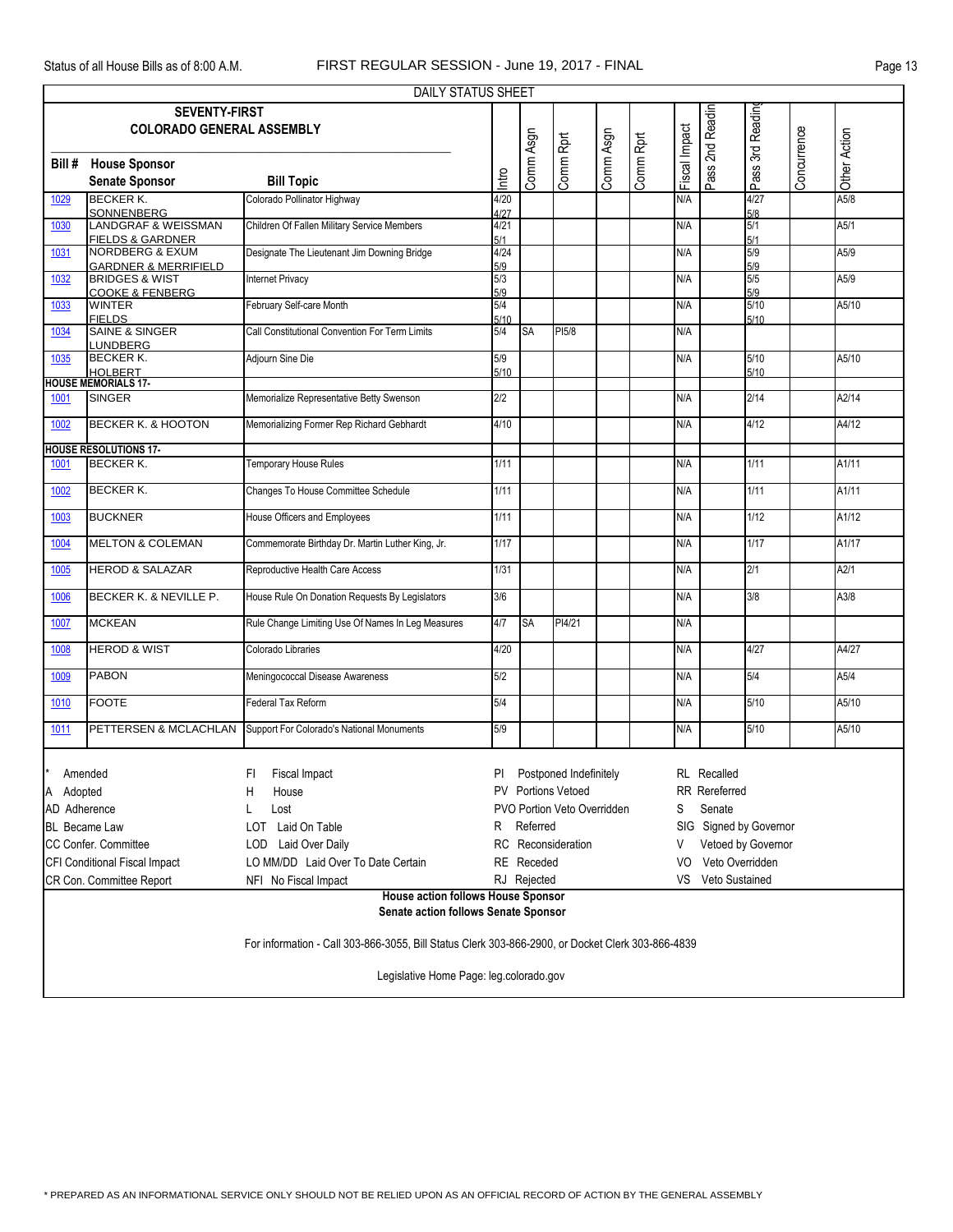| <b>DAILY STATUS SHEET</b>                                                    |        |         |        |          |                    |                                |                               |                             |         |        |
|------------------------------------------------------------------------------|--------|---------|--------|----------|--------------------|--------------------------------|-------------------------------|-----------------------------|---------|--------|
| <b>SEVENTY-FIRST</b><br><b>COLORADO GENERAL ASSEMBLY</b>                     |        | -<br>ğ  | ∽<br>운 | ngs<br>A | $\Omega$<br>$\sim$ | ಕ<br>ā<br>≏                    | ω<br>œ<br>$\sim$              | ້<br>ヮ<br>᠊ᢐ<br>Φ<br>$\sim$ | œ<br>Φ  | ਠ<br>ಕ |
| Bill #<br><b>House Sponsor</b><br><b>Bill Topic</b><br><b>Senate Sponsor</b> | C<br>∸ | $\circ$ | C      | l S      |                    | -<br>-<br>පි<br><u>ن</u><br>்ட | $\sim$<br><b>SC</b><br>S<br>অ | $\sim$<br>ഗ<br>S<br>᠊ᢐ      | $\circ$ | Φ      |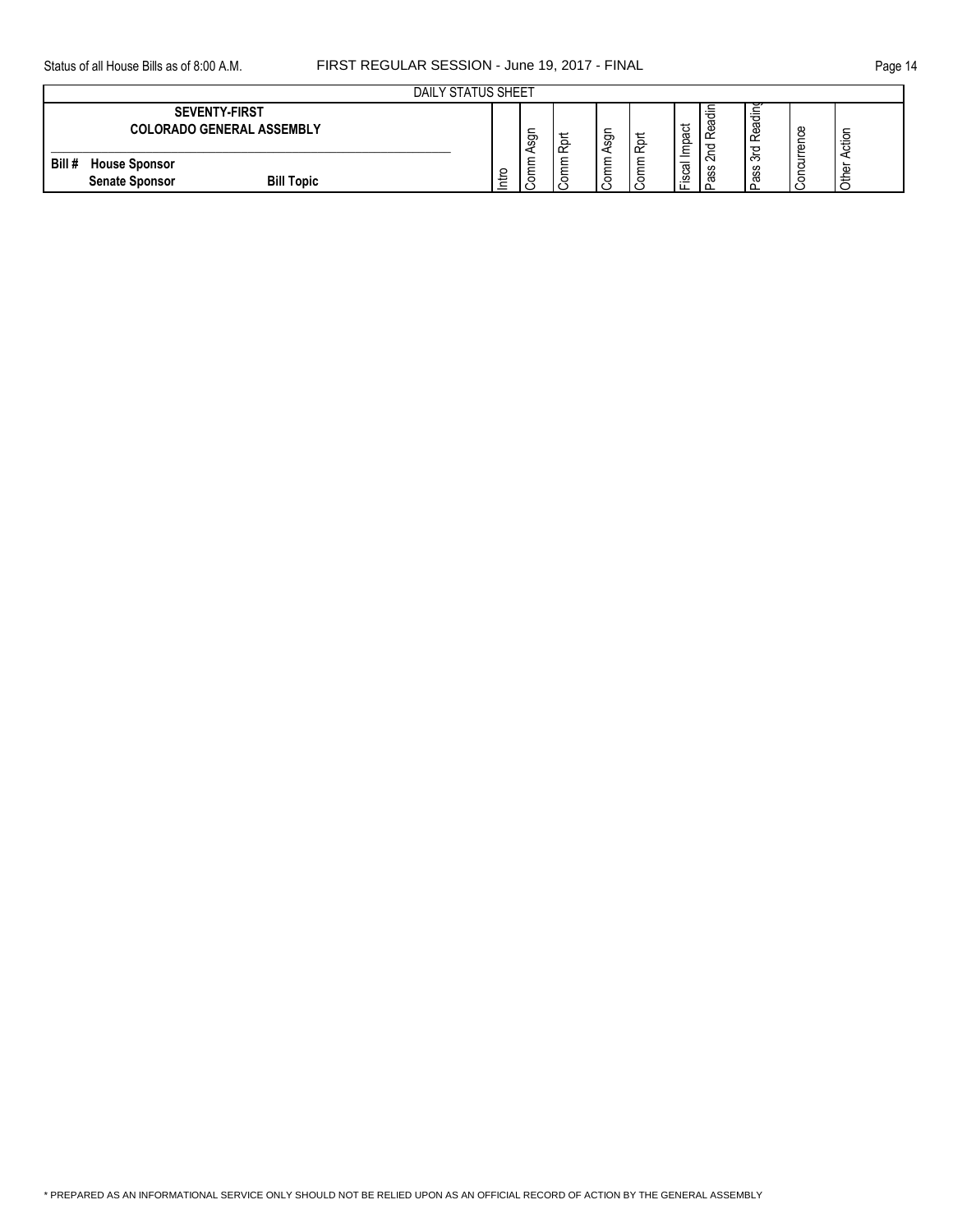|        |                                                                              | DAILY STATUS SHEET                                                |              |                          |                             |                   |                  |               |                    |                   |             |                |
|--------|------------------------------------------------------------------------------|-------------------------------------------------------------------|--------------|--------------------------|-----------------------------|-------------------|------------------|---------------|--------------------|-------------------|-------------|----------------|
|        | <b>SEVENTY-FIRST</b><br><b>COLORADO GENERAL ASSEMBLY</b>                     |                                                                   |              |                          |                             |                   |                  |               | Pass 2nd Reading   | Pass 3rd Reading  |             |                |
| Bill # | <b>Senate Sponsor</b><br><b>House Sponsor</b>                                | <b>Bill Topic</b>                                                 | Intro        | Comm Asgn                | Comm Rprt                   | Comm Asgn         | Comm Rprt        | Fiscal Impact |                    |                   | Concurrence | Other Action   |
|        | <b>SENATE BILLS 17-</b>                                                      |                                                                   |              |                          |                             |                   |                  |               |                    |                   |             |                |
| $001*$ | NEVILLE T.<br>NEVILLE P.                                                     | Alleviate Fiscal Impact State Rules Small Business                | 1/11<br>2/6  | <b>BLT</b><br><b>BUS</b> | 1/26<br>PI3/3               | APP               |                  | FI            | $1/30*$            | 2/1               |             |                |
| 002*   | <b>MARTINEZ HUMENIK</b>                                                      | Compulsory Review Of Rules By Each Principal Dept                 | 1/11         | <b>BLT</b>               | R2/15*                      | <b>APP</b>        | $4/6*$           | FI            | $4/11*$            | 4/12              |             |                |
| 003    | LAWRENCE<br>SMALLWOOD                                                        | Repeal Colorado Health Benefit Exchange                           | 4/17<br>1/11 | <b>SA</b><br><b>FIN</b>  | PI4/27<br>R <sub>2</sub> /8 | APP               | $4/6*$           | FI            | LO05/11            |                   |             | DeemedLost     |
|        | NEVILLE P.                                                                   |                                                                   |              |                          |                             |                   |                  |               |                    |                   |             |                |
| 004    | <b>TATE</b><br><b>WIST</b>                                                   | Access To Providers For Medicaid Recipients                       | 1/11<br>3/7  | <b>HHS</b><br><b>SA</b>  | 2/10<br>PI4/20              |                   |                  | FI            | 3/1                | 3/2               |             |                |
| $005*$ | <b>HOLBERT</b><br>NEVILLE P.                                                 | Handgun Safety Training For School Employees                      | 1/11<br>2/9  | <b>SA</b><br><b>SA</b>   | $1/25*$<br>PI3/23           |                   |                  | FI            | $2/3*$             | 2/6               |             |                |
| 006    | COOKE<br><b>NORDBERG &amp; SIAS</b>                                          | Concealed Carry For Military Under 21                             | 1/11<br>2/21 | <b>JUD</b><br><b>SA</b>  | 2/14<br>PI3/23              |                   |                  | FI            | 2/16               | 2/17              |             |                |
| 007    | <b>MARBLE</b><br>SAINE & HUMPHREY                                            | Repeal Ammo Magazine Prohibition                                  | 1/11<br>2/10 | <b>SA</b><br>SA          | 2/1<br>PI3/23               |                   |                  | FI            | 2/6                | 2/10              |             |                |
| 008    | HILL<br>LEBSOCK                                                              | Legalize Gravity Knives And Switchblades                          | 1/11<br>2/6  | <b>JUD</b><br><b>JUD</b> | 1/26<br>3/3                 |                   |                  | FI            | 1/30<br>3/8        | 2/1<br>3/9        |             | SIG3/23        |
| 009*   | <b>CROWDER</b>                                                               | <b>Business Personal Property Tax Exemption</b>                   | 1/11         | <b>FIN</b>               | R2/3*                       | <b>APP</b>        | $4/11*$          | FI            | $4/13*$            | 4/17<br>4/17      |             | <b>SRC4/17</b> |
|        | <b>EONARD</b>                                                                |                                                                   | 4/19         | <b>SA</b>                | PI5/4                       | APP               |                  |               |                    |                   |             |                |
| 010    | <b>KAGAN</b>                                                                 | Revise Habitual Criminal Statute                                  | 1/11         | JUD                      | PI2/2                       |                   |                  | FI            |                    |                   |             |                |
| $011*$ | LAMBERT<br>LAWRENCE                                                          | Study Transp Access For People With Disabilities                  | 1/11<br>2/6  | HHS<br><b>TRA</b>        | $1/27*$<br>3/2              |                   |                  | FI            | $1/31*$<br>$3/6*$  | 2/1<br>3/7        | 3/9         | SIG3/20        |
| $012*$ | MARTINEZ HUMENIK<br>.EE                                                      | Competency Restoration Services & Education                       | 1/11<br>5/8  | <b>JUD</b><br><b>JUD</b> | R2/7*<br>R5/9               | <b>APP</b><br>APP | $5/5*$<br>5/9    | FI            | $5/5*$<br>5/9      | 5/8<br>$5/10*$    | 5/10        | <b>BL6/6</b>   |
| 013    | <b>JONES</b><br>DANIELSON & VAN WINKLE                                       | FPPA Multi-employer Deferred Compensation Plan Doc                | 1/11<br>2/1  | <b>FIN</b><br><b>BUS</b> | 1/25<br>2/15                |                   |                  | FI            | 1/27<br>2/17       | 1/30<br>2/21      |             | <b>SIG3/8</b>  |
| 014    | <b>BAUMGARDNER &amp; CORAM</b><br><b>BECKER J.</b>                           | Limits On Underground Storage Tank Regulation                     | 1/11<br>2/9  | <b>TRA</b><br><b>TRA</b> | 2/1<br>PI5/4                |                   |                  | FI            | 2/3                | 2/6               |             |                |
| $015*$ | <b>AGUILAR</b><br><b>PABON</b>                                               | Unlawful Marijuana Advertising                                    | 1/11<br>1/27 | <b>JUD</b><br><b>FIN</b> | $1/19*$<br>$2/28*$          |                   |                  | FI            | $1/23*$<br>$3/2*$  | 1/24<br>3/3       | 3/7         | <b>SIG4/4</b>  |
| $016*$ | <b>NEVILLE T. &amp; JAHN</b><br><b>NORDBERG &amp; KRAFT-</b><br><b>THARP</b> | County Choice Child Protection Teams                              | 1/11<br>2/6  | <b>HHS</b><br><b>PHC</b> | $1/26*$<br>3/15             |                   |                  | FI            | $1/30*$<br>3/20    | 2/1<br>3/21       |             | <b>SIG4/4</b>  |
| $017*$ | <b>AGUILAR</b><br><b>SINGER</b>                                              | Allow Medical Marijuana Use For Stress Disorders                  | 1/11<br>2/8  | <b>SA</b><br><b>SA</b>   | $1/31*$<br>$3/9*$           |                   |                  | FI.           | $2/2*$<br>$4/20*$  | 2/3<br>4/21       | 4/25        | SIG6/5         |
| 018    | <b>MORENO</b><br>ARNDT                                                       | Statutory Revision Committee SB 16-146 Fix                        | 1/11<br>1/30 | <b>SA</b><br>PHC         | 1/25<br>2/8                 |                   |                  | <b>NFI</b>    | 1/27<br>2/10       | 1/30<br>2/13      |             | <b>SIG3/1</b>  |
| $019*$ | MARTINEZ HUMENIK<br><b>SINGER</b>                                            | Medication Mental Illness In Justice Systems                      | 1/11<br>5/8  | <b>JUD</b><br><b>HIE</b> | R2/14*<br>R5/9              | <b>APP</b><br>APP | $5/5*$<br>5/9    | FI            | $5/5^*$<br>$5/9*$  | $5/8*$<br>$5/10*$ | 5/10        | <b>BL6/6</b>   |
| 020    | <b>COOKE</b><br><b>MELTON &amp; GINAL</b>                                    | FPPA Statewide Plan Election Approval Standard                    | 1/11<br>2/1  | <b>FIN</b><br>LG         | 1/25<br>2/16                |                   |                  | FI            | 1/27<br>2/21       | 1/30<br>2/22      |             | <b>SIG3/8</b>  |
| $021*$ | MARTINEZ HUMENIK<br><b>SINGER</b>                                            | Assistance To Released Mentally III Offenders                     | 1/11<br>5/9  | <b>JUD</b><br><b>HIE</b> | R3/16*<br>R5/9*             | APP<br>APP        | $5/5*$<br>$5/9*$ | FI            | $5/8*$<br>$5/9*$   | 5/9<br>5/10       | 5/10        | <b>SIG6/2</b>  |
| 022    | <b>DONOVAN</b>                                                               | Rural Economic Advancement Of Colorado Towns                      | 1/11         | <b>FIN</b>               | PI2/15                      |                   |                  | FI            |                    |                   |             |                |
| 023    | GARDNER                                                                      | Register Athlete Agents Revised Uniform Act 2015                  | 1/11         | <b>SA</b>                | PI1/26                      |                   |                  | FI            |                    |                   |             |                |
| 024    | <b>FIELDS</b><br>YOUNG                                                       | Clarify Intellectual & Dev Disab Hearsay Exception                | 1/11<br>2/1  | <b>JUD</b><br><b>JUD</b> | 1/26<br>3/10                |                   |                  | FI            | 1/30<br>3/14       | 1/31<br>3/15      |             | SIG3/30        |
| $025*$ | <b>SINGER</b>                                                                | HOLBERT & BAUMGARDNER Marijuana Education Materials Resource Bank | 1/11<br>2/6  | <b>BLT</b><br>PHC        | $1/26*$<br>R4/19*           | APP               | $5/5*$           | FI            | $1/30*$<br>$5/5^*$ | $2/1*$<br>5/8     | 5/9         | <b>SIG6/2</b>  |
| 026    | SONNENBERG<br>ARNDT                                                          | State Engineer Statutes Cleanup                                   | 1/11<br>1/26 | <b>AGR</b><br>AGR        | 1/20<br>$1/31*$             | <b>APP</b>        | 2/24             | FI            | 1/24<br>2/28       | 1/25<br>3/1       |             | SIG3/16        |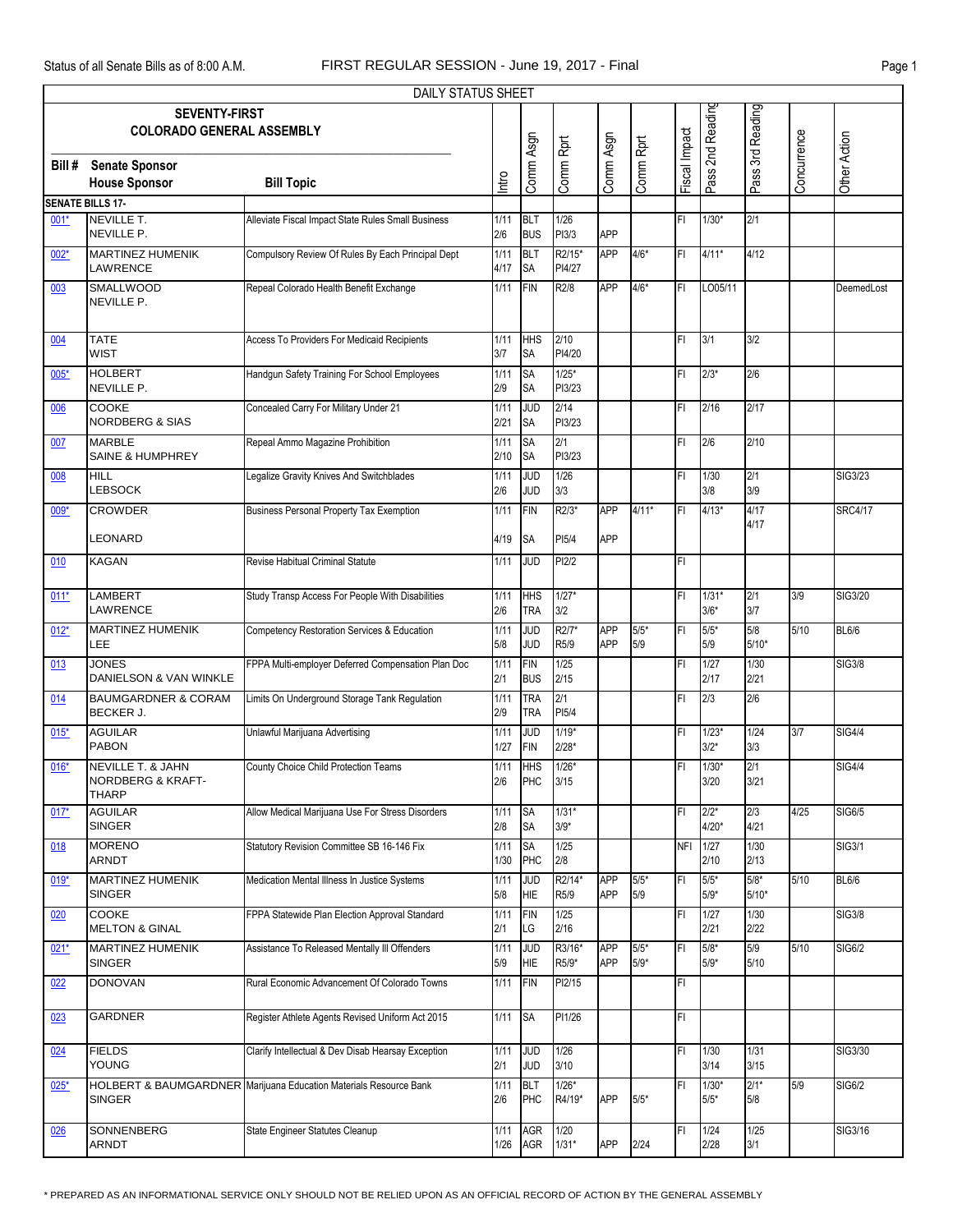|        |                                                              | <b>DAILY STATUS SHEET</b>                           |              |                                |                             |                          |                   |               |                    |                  |                |                           |
|--------|--------------------------------------------------------------|-----------------------------------------------------|--------------|--------------------------------|-----------------------------|--------------------------|-------------------|---------------|--------------------|------------------|----------------|---------------------------|
|        | <b>SEVENTY-FIRST</b><br><b>COLORADO GENERAL ASSEMBLY</b>     |                                                     |              |                                |                             |                          |                   |               | Pass 2nd Reading   | Pass 3rd Reading |                |                           |
| Bill # | <b>Senate Sponsor</b><br><b>House Sponsor</b>                | <b>Bill Topic</b>                                   | Intro        | Comm Asgn                      | Comm Rprt                   | Comm Asgn                | Comm Rprt         | Fiscal Impact |                    |                  | Concurrence    | Other Action              |
| $027*$ | <b>COURT</b>                                                 | Increase Penalty Texting While Driving              | 1/11         | SA                             | R2/9*                       | <b>FIN</b>               | R2/17             | FI            |                    |                  |                | <b>SIG6/1</b>             |
|        | <b>MELTON</b>                                                |                                                     | 3/8          | APP<br><b>JUD</b><br>APP       | 2/28<br>R3/22<br>4/21       | <b>FIN</b>               | R4/4              |               | $3/2*$<br>4/21     | 3/3<br>4/24      |                |                           |
| 028*   | <b>GARDNER</b><br><b>NORDBERG &amp; EXUM</b>                 | Healthy Families And Military Preparedness Act      | 1/11<br>4/11 | HHS<br>PHC                     | R1/27*<br>R4/26             | <b>APP</b><br>APP        | $4/6*$<br>5/5     | FI            | $4/7*$<br>$5/5*$   | 4/10<br>5/8      | 5/9            | SIG6/5                    |
| 029    | <b>KERR</b><br><b>PETTERSEN</b>                              | Funding For Full-day Kindergarten                   | 1/11         | <b>SA</b>                      | PI1/26                      |                          |                   | CFI           |                    |                  |                |                           |
| $030*$ | <b>BAUMGARDNER</b><br><b>ESGAR</b>                           | Exempt Injectable Anabolic Steroids For Cattle      | 1/11<br>2/6  | <b>AGR</b><br><b>AGR</b>       | $1/27*$<br>2/28             |                          |                   | <b>NFI</b>    | $1/31*$<br>3/2     | 2/1<br>3/3       |                | SIG3/16                   |
| $031*$ | <b>TATE</b><br><b>ARNDT</b>                                  | Reporting Reqmnts By Dept Of Corrections To GA      | 1/11<br>2/6  | g<br><b>JUD</b>                | 1/24<br>$3/8*$              |                          |                   | FI            | $1/30*$<br>$3/10*$ | 2/1<br>3/13      | 3/15           | SIG3/30                   |
| 032    | <b>MERRIFIELD</b>                                            | Prescription Drug Monitoring Program Access         | 1/11         | <b>JUD</b>                     | PI2/2                       |                          |                   | FI            |                    |                  |                |                           |
| $033*$ | <b>AGUILAR</b><br>LAWRENCE                                   | Delegate Dispensing Over-the-counter Medications    | 1/11<br>2/10 | <b>HHS</b><br>HIE              | $1/26*$<br>$3/10*$          | <b>BLT</b>               | 2/8               | FI            | $2/9*$<br>$3/14*$  | 2/10<br>3/15     | 3/16           | SIG3/30                   |
| 034    | <b>JONES &amp; LUNDBERG</b><br><b>FOOTE &amp; MCKEAN</b>     | Disaster Emergency Transfers From County Gen Funds  | 1/11<br>2/6  | LG<br>LG                       | 1/25<br>2/23                |                          |                   | FI            | 1/30<br>2/27       | 2/1<br>2/28      |                | SIG3/16                   |
| $035*$ | SONNENBERG<br><b>BECKER J.</b>                               | Tampering With Oil & Gas Equipment                  | 1/11<br>2/28 | AGR<br>SA                      | $2/17*$<br>PI4/13           |                          |                   | FI            | $2/27*$            | 2/28             |                |                           |
| $036*$ | <b>SCOTT &amp; CORAM</b><br>ARNDT & BECKER J.                | Appellate Process Concerning Groundwater Decisions  | 1/11<br>2/21 | <b>AGR</b><br><b>JUD</b>       | 2/10<br>$3/22*$             |                          |                   | FI            | 2/13<br>$3/24*$    | 2/14<br>3/27     | CC3/29<br>3/30 | <b>SRC3/30</b><br>SIG4/18 |
| 037    | <b>FENBERG</b>                                               | Measure Voter Service & Polling Centers Wait Times  | 1/11         | SA                             | PI1/26                      |                          |                   | FI            |                    |                  |                |                           |
| 038    | TODD                                                         | Registration Home Inspectors                        | 1/11         | <b>SA</b>                      | R <sub>2/1</sub> *          | <b>FIN</b>               | PI2/10            | FI            |                    |                  |                |                           |
| $039*$ | <b>LUNDBERG</b><br><b>RANSOM</b>                             | Education Income Tax Credits For Nonpublic School   | 1/11<br>4/11 | <b>FIN</b><br><b>ED</b><br>APP | R <sub>2</sub> /8<br>PI4/25 | <b>APP</b><br><b>FIN</b> | $4/6*$            | FI            | $4/10*$            | 4/11             |                |                           |
| 040*   | <b>KEFALAS</b><br><b>PABON</b>                               | Public Access To Gov Files                          | 1/11<br>3/23 | <b>SA</b><br><b>FIN</b>        | R3/2*<br>R4/25*             | <b>APP</b><br><b>APP</b> | $3/15*$<br>$5/9*$ | FI            | $3/21*$<br>$5/9*$  | 3/22<br>$5/10*$  | 5/10           | SIG6/1                    |
| $041*$ | <b>PRIOLA</b><br><b>HOOTON &amp; WILLETT</b>                 | <b>Higher Education Employment Contract Terms</b>   | 1/11<br>2/14 | ED<br>ED                       | $2/3*$<br>3/7               |                          |                   | FI            | $2/6*$<br>3/9      | 2/9<br>3/10      |                | SIG3/20                   |
| 042    | <b>GUZMAN &amp; DONOVAN</b>                                  | Repeal Local Gov Internet Service Voter Approval    | 1/11         | <b>BLT</b>                     | PI2/14                      |                          |                   | FI            |                    |                  |                |                           |
| 043    | <b>MORENO &amp; HILL</b><br>PABON & NEVILLE P.               | Transp Network Co Drivers Med Cert Not Required     | 1/11<br>2/6  | <b>BLT</b><br><b>TRA</b>       | 1/24<br>PI5/4               |                          |                   | FI            | 1/30               | 2/1              |                |                           |
| 044*   | <b>KERR</b><br><b>ARNDT</b>                                  | Reporting Rgmnts By DORA To GA                      | 1/11<br>1/27 | <b>BLT</b><br><b>BUS</b>       | $1/20*$<br>2/3              |                          |                   | FI            | $1/24*$<br>2/9     | 1/25<br>2/10     |                | SIG3/1                    |
| 045    | <b>GRANTHAM &amp; WILLIAMS A.</b><br><b>DURAN &amp; WIST</b> | Constr Defect Claim Allocation Of Defense Costs     | 1/11         | <b>BLT</b>                     | R2/9*                       | <b>APP</b>               | PI5/9             | FI            |                    |                  |                |                           |
| $046*$ | TATE<br>ARNDT                                                | Modernize Procedures For Unpaid Checks & Warrants   | 1/11<br>2/2  | <b>FIN</b><br><b>FIN</b>       | 1/25<br>$2/28*$             |                          |                   | NFI 1/27      | $3/2*$             | 1/30<br>3/3      | 3/6            | <b>SIG4/6</b>             |
| 047    | <b>CORAM</b>                                                 | Additional Incentives Beneficial Use Waste Tires    | 1/11         | <b>AGR</b>                     | PI3/23                      |                          |                   | FI            |                    |                  |                |                           |
| $048*$ | COOKE<br><b>WILLETT</b>                                      | Require Arrests Of ISP Escapees From DOC            | 1/11<br>2/6  | <b>JUD</b><br><b>JUD</b>       | $1/24*$<br>3/15             |                          |                   | FI            | $1/30*$<br>3/20    | 2/1<br>3/21      |                | <b>SIG4/4</b>             |
| 049    | GARDNER<br>LUNDEEN                                           | <b>Exempt Drains Designated Groundwater Regmnts</b> | 1/11         | <b>AGR</b>                     | PI2/3                       |                          |                   | FI            |                    |                  |                |                           |
| $050*$ | COOKE<br>BECKER K. & ARNDT                                   | Consolidate Forest Risk & Health Grant Programs     | 1/11<br>2/9  | <b>AGR</b><br>AGR              | $2/3*$<br>2/28              |                          |                   | FI            | $2/6*$<br>3/2      | 2/9<br>3/3       |                | SIG3/16                   |
| $051*$ | <b>FIELDS &amp; GARDNER</b><br><b>FOOTE &amp; LAWRENCE</b>   | Revisions To Victims' Rights Laws                   | 1/13<br>2/22 | <b>JUD</b><br><b>JUD</b>       | $2/2*$<br>$3/29*$           | <b>SA</b>                | 2/14              | FI            | $2/16*$<br>4/4*    | $2/17*$<br>4/5   | 4/6            | <b>SIG4/28</b>            |
| 052    | KERR<br><b>THURLOW</b>                                       | Statutory Revision Cmt CDE Title 22 Corrections     | 1/13<br>2/6  | ED<br>ED                       | 1/27<br>2/16                |                          |                   | NFI 1/31      | 2/21               | 2/1<br>2/22      |                | <b>SIG3/1</b>             |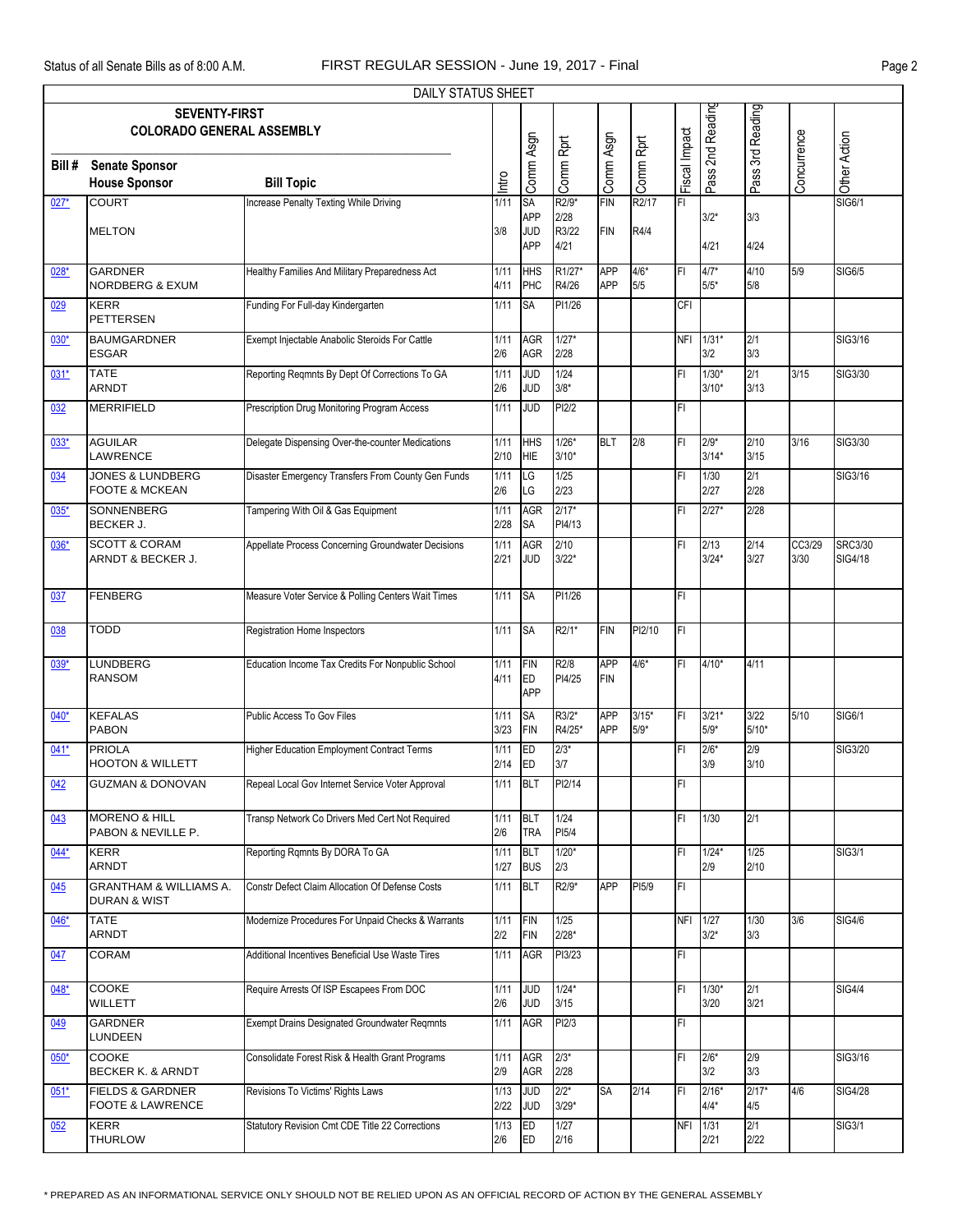|        |                                                          | <b>DAILY STATUS SHEET</b>                          |                |                               |                             |                          |                |               |                    |                  |             |                |
|--------|----------------------------------------------------------|----------------------------------------------------|----------------|-------------------------------|-----------------------------|--------------------------|----------------|---------------|--------------------|------------------|-------------|----------------|
|        | <b>SEVENTY-FIRST</b><br><b>COLORADO GENERAL ASSEMBLY</b> |                                                    |                |                               |                             |                          |                |               | Pass 2nd Reading   | Pass 3rd Reading |             |                |
| Bill # | <b>Senate Sponsor</b><br><b>House Sponsor</b>            | <b>Bill Topic</b>                                  | Intro          | Comm Asgn                     | Comm Rprt                   | Comm Asgn                | Comm Rprt      | Fiscal Impact |                    |                  | Concurrence | Other Action   |
| 053    | <b>SONNENBERG</b>                                        | Asbestos Litigation Trust Transparency Priorities  | 1/13           | <b>JUD</b>                    | 2/16                        |                          |                | FI            | L2/22              |                  |             |                |
| 054    | <b>COURT</b><br><b>WILSON</b>                            | Create Rotation Schedule For Tax Checkoff Programs | 1/13           | <b>FIN</b>                    | PI2/15                      |                          |                | FI            |                    |                  |             |                |
| 055    | <b>NEVILLE T.</b><br><b>EVERETT</b>                      | Prohibit Discrimination Labor Union Participation  | 1/13<br>2/14   | BLT<br><b>SA</b>              | 2/7<br>PI3/16               | <b>APP</b>               |                | FI            | 2/10               | 2/13             |             |                |
| 056*   | <b>KERR</b><br><b>ARNDT</b>                              | Reporting Reqmnts By CDPHE To GA                   | 1/13<br>2/10   | <b>HHS</b><br>PHC             | $2/2*$<br>$2/22*$           |                          |                | FI            | $2/6*$<br>$2/24*$  | 2/10<br>2/27     | 3/2         | SIG3/16        |
| 057    | <b>GUZMAN</b>                                            | CO Healthcare Affordability & Sustainability Enter | 1/13           | <b>FIN</b>                    | PI3/21                      |                          |                | CFI           |                    |                  |             |                |
| 058    | <b>BAUMGARDNER</b><br><b>SINGER</b>                      | Employee Agent Purchase of Alcohol Beverages       | 1/13<br>2/1    | <b>BLT</b><br><b>BUS</b>      | 1/26<br>2/15                |                          |                | FI            | 1/30<br>2/17       | 1/31<br>2/21     |             | <b>SIG3/8</b>  |
| 059    | <b>LUNDBERG</b><br><b>SINGER</b>                         | Roundabout Turn & Lane Change Signal               | 1/13           | <b>TRA</b>                    | 2/1                         |                          |                | FI            | 2/6                | L2/10            |             |                |
| 060*   | <b>TODD</b><br><b>WILSON</b>                             | CO Student Leaders Institute Relocation To CDHE    | 1/13<br>2/6    | ED<br><b>ED</b>               | $1/27*$<br>R2/23            | <b>APP</b>               | $3/3*$         | FI            | $1/31*$<br>$3/8*$  | 2/1<br>3/9       | 3/10        | SIG3/20        |
| 061*   | HILL & WILLIAMS A.<br><b>SIAS &amp; ROSENTHAL</b>        | Additional Funding Charter School Operating Costs  | 1/13<br>5/5    | ED<br><b>APP</b><br><b>ED</b> | $2/16*$<br>$2/28*$<br>PI5/9 |                          |                | FI            | R2/22<br>$3/13*$   | 3/14             |             |                |
| $062*$ | NEVILLE T.<br><b>HUMPHREY &amp; BRIDGES</b>              | Student Free Speech Public Higher Ed Campuses      | 1/13<br>2/16   | ED<br><b>SA</b>               | $2/3*$<br>$3/9*$            |                          |                | FI            | $2/10*$<br>$3/17*$ | $2/13*$<br>3/21  | 3/22        | <b>SIG4/4</b>  |
| 063    | <b>MARBLE</b><br><b>MELTON</b>                           | Marijuana Club License                             | 1/13           | <b>BLT</b>                    | PI3/2                       |                          |                | FI            |                    |                  |             |                |
| 064    | <b>KEFALAS</b><br><b>LONTINE</b>                         | License Freestanding Emergency Departments         | 1/13           | <b>SA</b>                     | PI2/9                       |                          |                | FI            |                    |                  |             |                |
| 065*   | <b>LUNDBERG</b><br>LONTINE                               | Transparency In Direct Pay Health Care Prices      | 1/13<br>2/15   | <b>HHS</b><br><b>HIE</b>      | $1/27*$<br>$3/17*$          |                          |                | FI            | $2/3*$<br>$3/22*$  | 2/10<br>3/24     | 3/28        | <b>SIG4/6</b>  |
| 066    | <b>COOKE &amp; FIELDS</b><br>SAINE & LEBSOCK             | Municipal Authority To Employ Police               | 1/13<br>2/15   | <b>JUD</b><br>LG              | 2/7<br>3/1                  |                          |                | FI            | 2/9<br>3/6         | 2/10<br>3/7      |             | <b>SIG4/4</b>  |
| 067    | <b>MERRIFIELD</b>                                        | Educator Effectiveness 50% Student Academic Growth | 1/13           | ED                            | PI2/17                      |                          |                | FI            |                    |                  |             |                |
| 068    | <b>TODD</b><br><b>SINGER</b>                             | School Counselors Early Support For Students       | 1/13<br>2/27   | ED<br>ED                      | 2/17<br>3/28                |                          |                | FI            | 2/23<br>3/31       | 2/24<br>4/3      |             | <b>SIG4/18</b> |
| 069    | <b>HOLBERT</b><br><b>COLEMAN &amp; RANSOM</b>            | Candidate Petition Info Verify Elec Process Study  | 1/13           | <b>SA</b>                     | PI2/16                      |                          |                | FI            |                    |                  |             |                |
| 070    | <b>KERR</b><br><b>YOUNG</b>                              | Cert Authorizers Of Multi-district Online Schools  | 1/13           | <b>IED</b>                    | PI2/16                      |                          |                | FI            |                    |                  |             |                |
| $071*$ | <b>TATE</b>                                              | Voter Serv & Polling Ctr Early Voting Gen Election | 1/13 SA        |                               | $3/9*$                      |                          |                | FI            | $3/21*$            | LO05/11          |             | DeemedLost     |
| 072    | <b>MORENO</b>                                            | Convenience Fees Prohibition                       | 1/13           | FIN                           | PI2/15                      |                          |                | <b>NFI</b>    |                    |                  |             |                |
| $073*$ | <b>GARCIA</b><br>VALDEZ                                  | Promote Runyon-Fountain Lakes State Wildlife Area  | 1/13<br>2/22   | AGR<br>AGR                    | 2/17<br>3/7                 |                          |                | FI            | 2/21<br>$3/9*$     | 2/22<br>3/10     | 3/13        | SIG3/30        |
| $074*$ | <b>GARCIA</b><br><b>ESGAR</b>                            | Create Medication-assisted Treatment Pilot Program | 1/13<br>3/23   | <b>HHS</b><br>PHC             | R2/9*<br>R4/12*             | <b>APP</b><br><b>APP</b> | $3/15*$<br>5/2 | FI            | $3/21*$<br>$5/2*$  | 3/22<br>5/3      | 5/5         | <b>SIG5/22</b> |
| $075*$ | <b>CROWDER</b><br>LANDGRAF & DANIELSON                   | Income Tax Deduction For Mil Retirement Benefits   | $1/13$<br>4/17 | FIN<br>FIN                    | R1/25<br>$4/26*$            | APP<br>APP               | $4/6*$         | FL            | $4/11*$            | 4/12             |             | DeemedLost     |
| 076    | <b>PRIOLA</b><br><b>COLEMAN</b>                          | Authority To Spend Money For School Awards         | 1/17<br>2/13   | ED<br>ED                      | 2/3<br>3/14                 |                          |                | NFI 2/6       | 3/16               | 2/9<br>3/21      |             | <b>SIG4/4</b>  |
| $077*$ | <b>JAHN</b><br><b>WILLETT &amp; KRAFT-THARP</b>          | Government Agency Special Event Permit Eligibility | 1/13<br>2/10   | LG<br><b>BUS</b>              | $2/8*$<br>3/8               |                          |                | FI            | $2/9*$<br>3/10     | 2/10<br>3/13     |             | SIG3/20        |
| $078*$ | <b>GARDNER</b><br><b>MELTON &amp; VAN WINKLE</b>         | Residential Storage Condo Unit Property Tax        | 1/13<br>3/21   | FIN<br>FIN                    | R1/27*<br>PI4/11            | APP<br><b>APP</b>        | 3/7            | FI            | $3/13*$            | 3/14             |             |                |
| 079    | <b>COURT</b>                                             | Limit Amendments To Initiated Statutory Laws       | 1/13           | <b>SA</b>                     | PI2/2                       |                          |                | <b>NFI</b>    |                    |                  |             |                |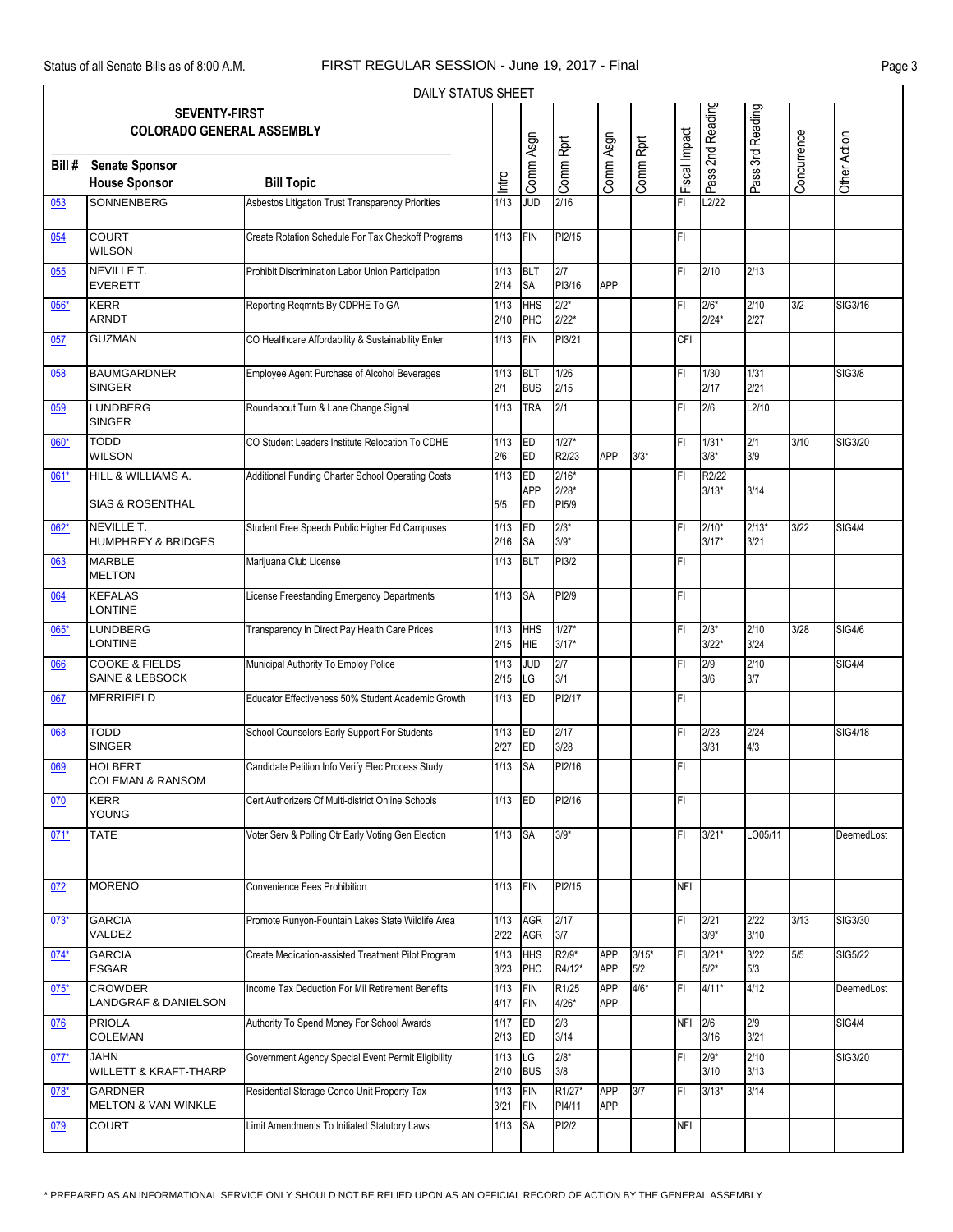|            |                                                                    | DAILY STATUS SHEET                                 |              |                          |                    |                          |                |               |                    |                  |             |                                                |
|------------|--------------------------------------------------------------------|----------------------------------------------------|--------------|--------------------------|--------------------|--------------------------|----------------|---------------|--------------------|------------------|-------------|------------------------------------------------|
|            | <b>SEVENTY-FIRST</b><br><b>COLORADO GENERAL ASSEMBLY</b>           |                                                    |              |                          |                    |                          |                |               | Pass 2nd Reading   | Pass 3rd Reading |             |                                                |
| Bill #     | <b>Senate Sponsor</b><br><b>House Sponsor</b>                      | <b>Bill Topic</b>                                  | Intro        | Comm Asgn                | Comm Rprt          | Comm Asgn                | Comm Rprt      | Fiscal Impact |                    |                  | Concurrence | Other Action                                   |
| 080        | <b>MERRIFIELD</b>                                                  | Reduce Amount Of Wages Subject To Garnishment      | 1/13         | <b>BLT</b>               | PI2/16             |                          |                | FI            |                    |                  |             |                                                |
| 081        | <b>DONOVAN</b><br>ARNDT & BECKER K.                                | Rural Broadband Deployment                         | 1/13         | <b>BLT</b>               | PI2/23             |                          |                | FI            |                    |                  |             |                                                |
| 082*       | LAMBERT<br>LUNDEEN                                                 | Regulation Of Methadone Treatment Facilities       | 1/13<br>4/20 | <b>HHS</b><br>SA         | $4/13*$<br>PI4/27  |                          |                | FI            | $4/18*$            | 4/20             |             |                                                |
| 083*       | <b>KAGAN</b><br><b>FOOTE</b>                                       | <b>Rule Review Bill</b>                            | 1/18<br>2/14 | LS<br><b>LS</b>          | 2/6<br>$4/10*$     |                          |                | FI            | 2/10<br>$4/13*$    | 2/13<br>4/17     | 4/19        | <b>SIG4/28</b>                                 |
| 084        | JAHN<br>SINGER & ESGAR                                             | Coverage For Drugs In A Health Coverage Plan       | 1/18         | <b>HHS</b>               | PI2/10             |                          |                | FI            |                    |                  |             |                                                |
| 085        | <b>ZENZINGER</b>                                                   | Increase Documentary Fee & Fund Attainable Housing | 1/18         | <b>SA</b>                | PI2/14             |                          |                | FI            |                    |                  |             |                                                |
| 086        | <b>FENBERG</b>                                                     | Auth Local Govs Inclusionary Housing Programs      | 1/18         | <b>SA</b>                | PI2/7              |                          |                | FI            |                    |                  |             |                                                |
| 087        | <b>AGUILAR</b>                                                     | Determinate Sentence For Indeterminate Sex Offense | 1/18         | <b>JUD</b>               | PI2/23             |                          |                | FI            |                    |                  |             |                                                |
| 088*       | <b>HOLBERT &amp; WILLIAMS A.</b><br><b>HOOTON &amp; VAN WINKLE</b> | Participating Provider Network Selection Criteria  | 1/18<br>3/15 | <b>BLT</b><br><b>HIE</b> | R2/14*<br>3/31     | <b>APP</b>               | $2/28*$        | FI            | $3/10*$<br>4/3     | 3/13<br>4/4      |             | <b>SIG4/18</b>                                 |
| 089        | <b>FENBERG</b>                                                     | Allow Elec Util Cust Install Energy Storage Equip  | 1/18         | <b>BLT</b>               | PI2/9              |                          |                | FI            |                    |                  |             |                                                |
| 090*       | <b>BAUMGARDNER</b><br><b>MITSCH BUSH</b>                           | Measuring Delta-9 THC In Industrial Hemp           | 1/18<br>2/14 | AGR<br><b>AGR</b>        | $2/3*$<br>2/28     |                          |                |               | NFI 2/10*<br>3/2   | 2/13<br>3/3      |             | SIG3/16                                        |
| 091*       | <b>CROWDER &amp; MORENO</b><br><b>GINAL</b>                        | Allow Medicaid Home Health Services In Community   | 1/18<br>4/10 | <b>HHS</b><br><b>HIE</b> | R2/2<br>R4/21      | <b>APP</b><br>APP        | $4/6*$<br>4/28 | FI            | $4/7*$<br>4/28     | 4/10<br>5/1      |             | <b>SIG6/5</b>                                  |
| 092        | <b>ZENZINGER</b><br><b>MELTON</b>                                  | Immunity Peace Officer Background Checks           | 1/18         | SA                       | PI2/7              |                          |                | <b>NFI</b>    |                    |                  |             |                                                |
| 093        | <b>KERR</b>                                                        | Operation Of Bicycles Approaching Intersections    | 1/18         | <b>TRA</b>               | PI2/8              |                          |                | FI            |                    |                  |             |                                                |
| 094        | <b>KAGAN</b>                                                       | Make Felony Murder A Class 2 Felony                | 1/18         | <b>JUD</b>               | PI3/9              |                          |                | FI            |                    |                  |             |                                                |
| 095        | <b>GUZMAN</b><br>GARNETT                                           | Repeal The Death Penalty                           | 1/18         | JUD                      | PI2/16             |                          |                | FI            |                    |                  |             |                                                |
| 096*       | LAMBERT<br><b>LUNDEEN</b>                                          | Reserve Peace Officer Academy Grant Program        | 1/27<br>3/21 | <b>JUD</b><br><b>JUD</b> | R2/14<br>R4/17     | <b>APP</b><br><b>APP</b> | $3/15*$<br>5/2 | FI            | $3/17*$<br>5/2     | 3/20<br>5/3      |             | SIG6/2                                         |
| $097*$     | <b>MARTINEZ HUMENIK</b><br><b>COLEMAN</b>                          | Vacated Alleys Presume Included In All Deeds       | 1/27<br>2/17 | <b>JUD</b><br>LG         | $2/9*$<br>3/23     |                          |                |               | NFI 2/13*<br>3/27  | 2/14<br>3/28     |             | <b>SIG4/6</b>                                  |
| 098        | <b>KEFALAS</b><br><b>GINAL</b>                                     | Mobile Home Parks                                  | 1/27         | <b>SA</b>                | PI2/14             |                          |                | FI            |                    |                  |             |                                                |
| 099        | KERR<br><b>ROSENTHAL</b>                                           | National Popular Vote Agreement                    | 1/27         | <b>SA</b>                | PI2/16             |                          |                | NFI           |                    |                  |             |                                                |
| $100*$     | <b>SONNENBERG</b><br><b>LANDGRAF &amp; ARNDT</b>                   | Land Stewardship Volunteer Grantee Immunity        | 1/27<br>2/17 | AGR<br>AGR               | $2/10*$<br>$3/7*$  |                          |                | FI            | $2/13*$<br>$3/9*$  | 2/14<br>3/10     | CC3/13      | CRAH3/27<br><b>CRAS3/28</b><br><b>SIG4/6</b>   |
| <u>101</u> | <b>TODD</b><br>CARVER                                              | 9th & 10th-grade Assessments In Public Schools     | 1/27         | ED                       | PI2/17             |                          |                | FI            |                    |                  |             |                                                |
| <u>102</u> | ZENZINGER<br>PETTERSEN                                             | Prohibit Use Of Certain Student Personal Info      | 1/27         | ED                       | PI2/16             |                          |                | FI            |                    |                  |             |                                                |
| $103*$     | <b>MERRIFIELD</b><br>PETTERSEN                                     | Early Learning Strategies In Ed Accountability     | 1/27<br>4/17 | ED<br>ED                 | R2/17*<br>R4/25    | <b>APP</b><br>APP        | $4/6*$<br>5/2  | FI            | $4/13*$<br>5/2     | 4/17<br>5/3      |             | SIG6/6                                         |
| 104        | <b>DONOVAN</b>                                                     | Catastrophic Plans In Geographic Rating Areas      | 1/27         | <b>BLT</b>               | PI2/16             |                          |                | FI            |                    |                  |             |                                                |
| $105*$     | <b>GARCIA</b><br>BECKER K. & ESGAR                                 | Consumer Right To Know Electric Utility Charges    | 1/27<br>2/27 | <b>AGR</b><br><b>TRA</b> | $2/17*$<br>$4/13*$ |                          |                | FI            | $2/22*$<br>$4/18*$ | 2/23<br>$4/19*$  | 4/21        | <b>SIG5/22</b>                                 |
| $106*$     | <b>AGUILAR &amp; CORAM</b><br><b>SINGER</b>                        | Sunset Registration Of Naturopathic Doctors        | 1/27<br>2/27 | <b>HHS</b><br>PHC        | $2/10*$<br>$3/15*$ |                          |                | FI            | $2/22*$<br>$3/23*$ | 2/23<br>3/24     | CC3/29      | CRAH4/13<br>SAD4/19<br><b>HRE5/2</b><br>SIG6/2 |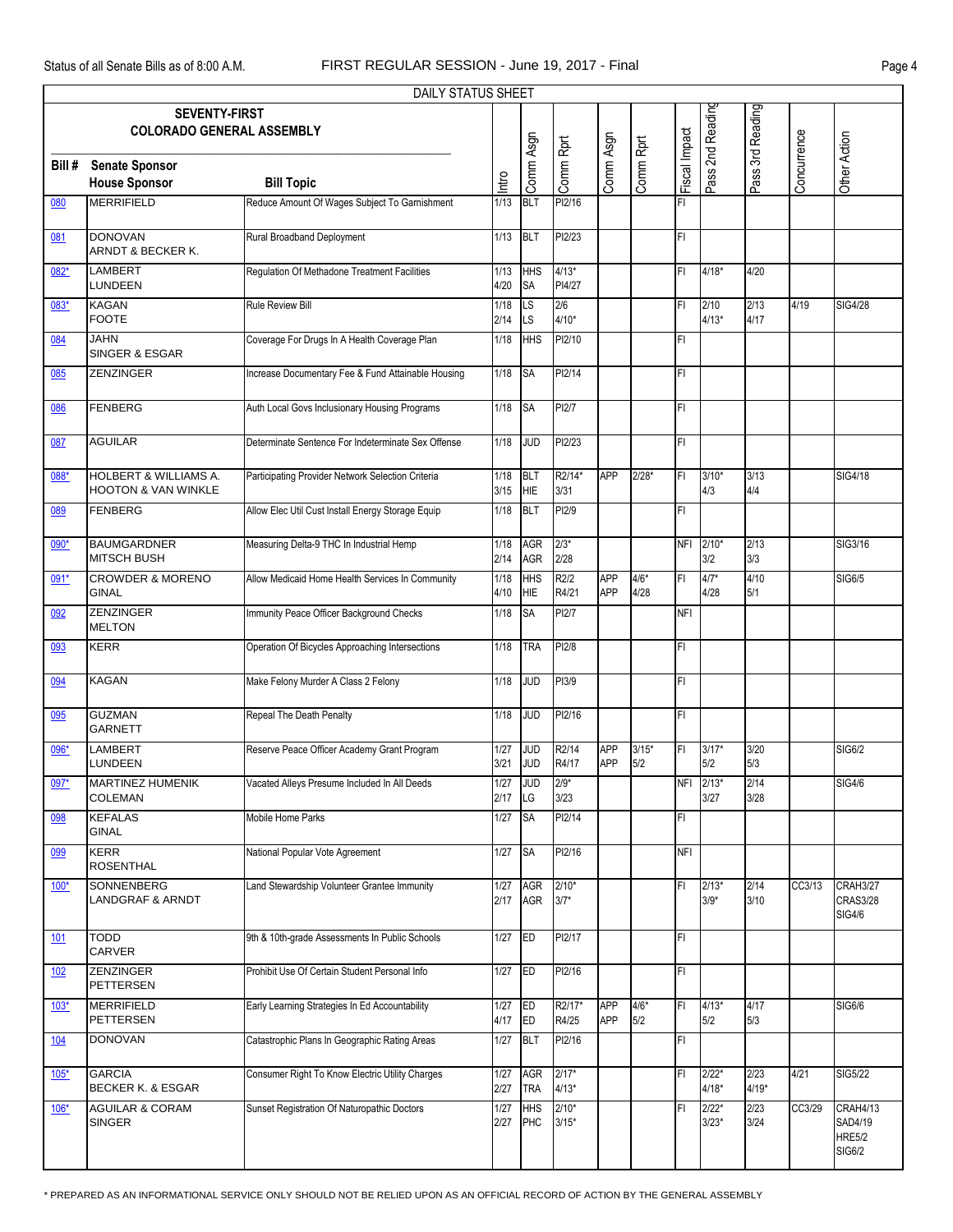|            |                                                                                | DAILY STATUS SHEET                                 |                |                                        |                             |                          |                  |               |                    |                        |             |                                        |
|------------|--------------------------------------------------------------------------------|----------------------------------------------------|----------------|----------------------------------------|-----------------------------|--------------------------|------------------|---------------|--------------------|------------------------|-------------|----------------------------------------|
|            | <b>SEVENTY-FIRST</b><br><b>COLORADO GENERAL ASSEMBLY</b>                       |                                                    |                |                                        |                             |                          |                  |               | Pass 2nd Reading   | Pass 3rd Reading       |             |                                        |
| Bill #     | <b>Senate Sponsor</b><br><b>House Sponsor</b>                                  | <b>Bill Topic</b>                                  | Intro          | Comm Asgn                              | Comm Rprt                   | Comm Asgn                | Comm Rprt        | Fiscal Impact |                    |                        | Concurrence | Other Action                           |
| $107*$     | <b>MERRIFIELD</b><br><b>MCLACHLAN</b>                                          | Reward Access To Arts Education In Public Schools  | 1/27           | SA                                     | R2/14                       | APP                      | $4/11*$          | FI            | $L4/24*$           |                        |             |                                        |
| $108*$     | <b>CROWDER</b><br><b>BUCKNER</b>                                               | Sunset Speech-language Pathology Practice Act      | $1/27$<br>2/17 | <b>HHS</b><br><b>HIE</b><br>APP        | $2/9*$<br>R3/17*<br>3/31    | <b>FIN</b>               | R3/23            | FI            | $2/13*$<br>$3/31*$ | 2/14<br>4/3            | 4/5         | SIG4/24                                |
| 109*       | <b>DONOVAN</b><br><b>ARNDT</b>                                                 | Industrial Hemp Animal Feed                        | 1/27<br>2/16   | <b>AGR</b><br><b>AGR</b>               | $2/10*$<br>3/7              |                          |                  | FI            | $2/13*$<br>3/9     | 2/14<br>3/10           |             | SIG3/20                                |
| $110*$     | <b>CROWDER &amp; KEFALAS</b><br>DANIELSON & WILSON                             | Accessibility Of Exempt Family Child Care          | $1/27$<br>2/21 | HHS<br>PHC                             | $2/9*$<br>3/8               |                          |                  | FI            | $2/13*$<br>3/13    | 2/14<br>3/14           |             | SIG3/30                                |
| $111*$     | <b>NEVILLE T.</b><br><b>MICHAELSON JENET &amp;</b><br><b>GRAY</b>              | Medical Marijuana Inventory Shortfall Fixes        | 1/27<br>3/24   | <b>BLT</b><br><b>APP</b><br><b>FIN</b> | R2/16*<br>$3/15*$<br>R4/18* | <b>FIN</b><br><b>APP</b> | R2/24*<br>$5/2*$ | Ē             | $3/21*$<br>$5/2*$  | 3/23<br>5/3            |             | <b>SAD5/5</b><br><b>HRE5/5</b><br>V6/9 |
| $112*$     | <b>NEVILLE T.</b><br><b>PABON</b>                                              | Sales & Use Tax Payment To Wrong Local Government  | 1/27<br>2/17   | <b>FIN</b><br>LG                       | $2/10*$<br>$3/24*$          |                          |                  | FI            | $2/13*$<br>$3/28*$ | 2/14<br>3/29           | 3/30        | SIG4/18                                |
| 113        | <b>NEVILLE T.</b><br><b>EVERETT</b>                                            | Cap Employer Contribution Rates For PERA Employers | 1/27<br>2/14   | <b>FIN</b><br><b>SA</b>                | 2/3<br>PI3/2                | APP                      |                  | <b>NFI</b>    | 2/10               | 2/13                   |             |                                        |
| 114        | <b>MORENO</b>                                                                  | Accountability For School Districts & Schools      | 1/27           | <b>ED</b>                              | PI3/27                      |                          |                  | FI            |                    |                        |             |                                        |
| $115*$     | <b>COOKE</b><br><b>WILLETT &amp; FOOTE</b>                                     | Expand Law Enforcement Exception Sexual Material   | 1/27<br>2/14   | <b>JUD</b><br><b>JUD</b>               | 2/7<br>$3/31*$              |                          |                  | <b>NFI</b>    | 2/9<br>$4/3*$      | 2/10<br>4/4            | 4/5         | SIG4/18                                |
| $116*$     | <b>NEVILLE T.</b>                                                              | Concealed Handgun Carry Without A Permit           | 1/27           | <b>SA</b><br><b>APP</b>                | R2/16<br>$3/15*$            | <b>FIN</b>               | R2/22            | FI            | $3/21*$            | 3/23                   |             | <b>SRC3/23</b>                         |
|            | <b>VAN WINKLE</b>                                                              |                                                    | 3/24           | <b>SA</b>                              | PI4/27                      |                          |                  |               |                    | 3/23                   |             |                                        |
| $117*$     | <b>CORAM</b><br><b>CATLIN &amp; VALDEZ</b>                                     | Recognize Indus Hemp Ag Product For Ag Water Right | $1/27$<br>3/23 | AGR<br><b>AGR</b>                      | $3/16*$<br>4/18             |                          |                  | FI            | $3/21*$<br>4/21    | 3/22<br>4/24           |             | SIG5/21                                |
| 118        | <b>FIELDS</b><br><b>WEISSMAN</b>                                               | Information On Private Occupational Schools        | 1/27           | <b>SA</b>                              | PI2/14                      |                          |                  | FI            |                    |                        |             |                                        |
| 119        | <b>COURT</b>                                                                   | Restoration Of School District Mill Levies         | 1/27           | <b>SA</b>                              | PI2/14                      |                          |                  | FI            |                    |                        |             |                                        |
| 120*       | <b>GARDNER</b><br><b>LISTON</b>                                                | Require U.S. Citizenship For CO Peace Officers     | 1/27<br>2/21   | <b>JUD</b><br><b>SA</b>                | $2/7*$<br>PI3/16            |                          |                  | FI            | $2/13*$            | $2/17*$                |             |                                        |
| $121*$     | <b>CROWDER &amp; LUNDBERG</b><br>DANIELSON & LANDGRAF                          | Improve Medicaid Client Correspondence             | $1/27$<br>4/12 | <b>HHS</b><br><b>HIE</b>               | R2/17*<br>R4/21             | <b>APP</b><br><b>APP</b> | $4/7*$<br>4/28   | FI            | $4/11*$<br>4/28    | 4/12<br>5/1            |             | SIG6/2                                 |
| <u>122</u> | <b>TATE</b><br><b>DANIELSON &amp; CARVER</b>                                   | Repeal Fallen Heroes Memorial Commission           | 1/27<br>2/16   | <b>SA</b><br><b>SA</b>                 | 2/9<br>3/10                 |                          |                  | FI            | 2/13<br>3/14       | 2/14<br>3/15           |             | SIG3/30                                |
| $123*$     | PRIOLA & ZENZINGER<br><b>HAMNER &amp; WILSON</b>                               | Seal Of Biliteracy For High School Diplomas        | 1/27<br>2/16   | ED<br>ED                               | 2/10<br>2/28                |                          |                  | FI            | $2/14*$<br>3/2     | 2/15<br>2/15<br>$3/6*$ | 3/15        | <b>SRC2/15</b><br>SIG3/30              |
| <u>124</u> | <b>MORENO &amp; MARTINEZ</b><br><b>HUMENIK</b><br><b>NORDBERG &amp; HOOTON</b> | CO Uniform Trust Decanting Act                     | 1/27<br>2/10   | <b>FIN</b><br><b>BUS</b>               | 2/8<br>3/10                 |                          |                  | NFI 2/9       | 3/14               | 2/10<br>3/15           |             | SIG3/30                                |
| 125        | <b>GUZMAN</b><br><b>PABON</b>                                                  | Lump-sum Compensation For Exonerated Persons       | 1/27<br>2/23   | <b>JUD</b><br><b>JUD</b>               | 2/14<br>3/15                | <b>FIN</b>               | 2/17             | FI            | 2/22<br>3/20       | 2/23<br>3/21           |             | <b>SIG4/4</b>                          |
| $126*$     | <b>GUZMAN &amp; GARDNER</b><br><b>HAMNER &amp; WILLETT</b>                     | Domestic Violence Fatality Review Board            | 1/27<br>4/10   | <b>JUD</b><br>PHC                      | R2/16*<br>R4/26*            | <b>APP</b><br><b>APP</b> | $4/6*$<br>5/2    | FI            | $4/7*$<br>$5/2*$   | 4/10<br>5/3            | 5/4         | <b>SIG6/8</b>                          |
| <u>127</u> | <b>TATE</b><br><b>PABON</b>                                                    | Originator Exemption Mortgages To Family Members   | $1/27$<br>2/13 | BLT<br><b>BUS</b>                      | 2/8<br>3/1                  |                          |                  | FI            | 2/9<br>3/3         | 2/10<br>3/6            |             | SIG3/16                                |
| <u>128</u> | <b>FIELDS</b><br><b>BRIDGES</b>                                                | <b>Higher Ed Behavior Policies</b>                 | 1/27           | <b>SA</b>                              | PI2/16                      |                          |                  | FI            |                    |                        |             |                                        |
| 129*       | SONNENBERG<br>ARNDT & BECKER J.                                                | Clerk & Recorder Preserve Plats Electronically     | 1/31<br>2/22   | LG<br>LG                               | $2/15*$<br>5/5              |                          |                  | FI            | $2/17*$<br>5/5     | 2/21<br>5/8            |             | <b>SIG5/18</b>                         |
| <u>130</u> | <b>PRIOLA</b><br><b>COVARRUBIAS &amp;</b><br>LAWRENCE                          | Sprinkler Fitter Regis Minimum Experience Regmnts  | 1/31<br>3/8    | BLT<br>SA                              | 2/15<br>PI4/7               |                          |                  | FI.           | 3/3                | 3/6                    |             |                                        |
| <u>131</u> | <b>GARDNER</b>                                                                 | Uniform Wage Garnishment Act                       | 1/31           | <b>BLT</b>                             | PI4/11                      |                          |                  | FI.           |                    |                        |             |                                        |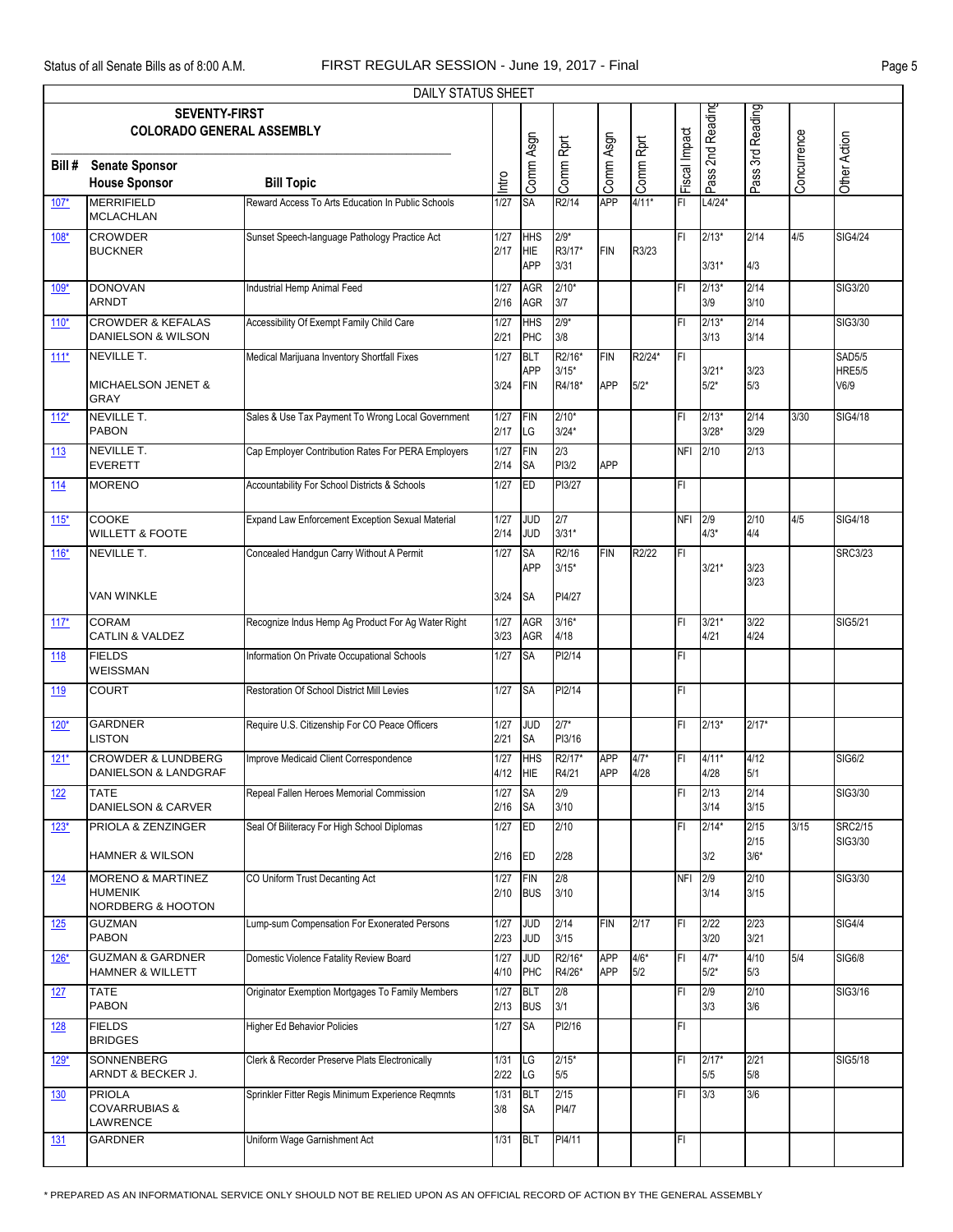|            |                                                          | DAILY STATUS SHEET                                 |              |                          |                    |                               |                    |               |                    |                  |             |                                         |
|------------|----------------------------------------------------------|----------------------------------------------------|--------------|--------------------------|--------------------|-------------------------------|--------------------|---------------|--------------------|------------------|-------------|-----------------------------------------|
|            | <b>SEVENTY-FIRST</b><br><b>COLORADO GENERAL ASSEMBLY</b> |                                                    |              |                          |                    |                               |                    |               | Pass 2nd Reading   | Pass 3rd Reading |             |                                         |
| Bill #     | <b>Senate Sponsor</b><br><b>House Sponsor</b>            | <b>Bill Topic</b>                                  | Intro        | Comm Asgn                | Comm Rprt          | Comm Asgn                     | Comm Rprt          | Fiscal Impact |                    |                  | Concurrence | Other Action                            |
| $132*$     | <b>GARDNER</b><br><b>WIST &amp; MELTON</b>               | Revised Uniform Law On Notarial Acts               | 1/31<br>3/31 | <b>BLT</b><br><b>SA</b>  | $3/28*$<br>$4/20*$ |                               |                    | FI            | $3/30*$<br>$4/21*$ | 3/31<br>4/24     | 4/25        | SIG5/18                                 |
| 133        | <b>TATE</b><br><b>YOUNG</b>                              | Ins Comm Investigation Of Provider Complaints      | 1/31         | <b>BLT</b>               | PI4/13             |                               |                    | FI            |                    |                  |             |                                         |
| $134*$     | <b>TATE</b><br><b>HEROD &amp; NORDBERG</b>               | Alcohol Beverage Licensee Penalty Application      | 1/31<br>2/23 | <b>BLT</b><br><b>BUS</b> | $2/15*$<br>$3/8*$  |                               |                    | FI            | $2/17*$<br>$3/10*$ | 2/21<br>3/13     | 3/15        | SIG3/30                                 |
| $135*$     | <b>MARBLE</b><br>LEWIS                                   | Remove Med Release Reqmnt For Animal Chiropractic  | 1/31<br>2/28 | <b>AGR</b><br>AGR        | 2/17<br>PI3/14     |                               |                    | FI            | $2/23*$            | 2/27             |             |                                         |
| <b>136</b> | NEVILLE T. & KAGAN<br><b>HEROD &amp; HUMPHREY</b>        | Reporting And Limiting Civil Forfeiture            | 1/31         | JUD                      | PI2/16             |                               |                    | FI            |                    |                  |             |                                         |
| 137        | <b>TODD &amp; MERRIFIELD</b><br><b>JACKSON</b>           | Sunset Health Service Corps Advisory Council       | 1/31<br>2/22 | ED<br>HIE                | 2/17<br>R3/10      | APP                           | 3/31               | FI            | 2/21<br>3/31       | 2/22<br>4/3      |             | SIG4/18                                 |
| 138*       | <b>TATE</b><br><b>FOOTE</b>                              | <b>Election Watchers</b>                           | 1/31         | <b>SA</b>                | $3/21*$            |                               |                    | FI            | $4/10*$            | LO05/11*         |             | DeemedLost                              |
| 139*       | HILL & WILLIAMS A.<br><b>PABON</b>                       | Extend Credit For Out-of-state Tobacco Sales       | 1/31<br>3/8  | <b>FIN</b><br><b>FIN</b> | 2/22<br>$3/28*$    |                               |                    | FI            | 2/27<br>$4/3*$     | 2/28<br>4/4      | 4/5         | <b>SRC4/5</b><br>V4/28<br><b>SVS5/3</b> |
| $140*$     | SONNENBERG<br>ARNDT & BECKER J.                          | <b>Torrens Title Registration System</b>           | 1/31<br>2/22 | LG<br>LG                 | 2/15<br>$5/5*$     |                               |                    | FI            | 2/17<br>$5/5*$     | 2/21<br>5/8      | 5/9         | SIG5/18                                 |
| <u>141</u> | <b>AGUILAR</b><br><b>HEROD</b>                           | Low-risk Sex Offender Community-based Treatment    | 1/31         | JUD                      | PI2/23             |                               |                    | FI            |                    |                  |             |                                         |
| 142        | <b>WILLIAMS A.</b><br><b>DANIELSON</b>                   | <b>Breast Density Notification Required</b>        | 1/31<br>3/2  | <b>HHS</b><br>PHC        | 2/17<br>3/22       |                               |                    | FI            | 2/27<br>3/24       | 2/28<br>3/27     |             | <b>SIG4/6</b>                           |
| $143*$     | WILLIAMS A.<br>NORDBERG & GARNETT                        | Cleanup Alcohol Beverage Retail Sales              | 1/31         | <b>BLT</b>               | $2/14*$            |                               |                    | FI            | $2/27*$            | L3/6             |             |                                         |
| $144*$     | HILL & ZENZINGER<br>PETTERSEN                            | Sunset Review Ed Data Advisory Committee           | 1/31<br>2/22 | ED<br>ED                 | 2/17<br>3/14       |                               |                    | FI            | 2/21<br>$3/20*$    | 2/22<br>3/21     | 3/22        | <b>SIG4/6</b>                           |
| 145        | <b>FENBERG</b><br><b>FOOTE</b>                           | Elec Util Distr Grid Resource Acquisition Plan     | 1/31         | <b>AGR</b>               | PI2/15             |                               |                    | FI            |                    |                  |             |                                         |
| <u>146</u> | <b>JAHN</b><br><b>GINAL</b>                              | Access To Prescription Drug Monitoring Program     | 1/31<br>3/2  | <b>HHS</b><br><b>HIE</b> | 2/17<br>3/17       |                               |                    | FI            | 2/27<br>3/21       | 2/28<br>3/22     |             | <b>SIG4/6</b>                           |
| 147        | <b>FENBERG</b>                                           | Distribute Information Federal Loan Forgiveness    | 1/31         | <b>SA</b>                | PI2/14             |                               |                    | FI            |                    |                  |             |                                         |
| $148*$     | PRIOLA                                                   | Sunset Continue Office Of Boxing                   |              | $1/31$ BLT<br>APP        | R2/15*<br>$3/7*$   | <b>FIN</b> R <sub>2</sub> /17 |                    | FI            | $3/9*$             | 3/10             |             | <b>SIG5/3</b>                           |
| 149        | <b>GARNETT</b><br><b>KAGAN</b>                           | Multiple Methods For Receipt Of Income Tax Refunds | 3/10<br>1/31 | <b>BUS</b><br><b>FIN</b> | R3/29<br>PI2/10    | <b>APP</b>                    | 4/13               | FI            | 4/13               | 4/17             |             |                                         |
| 150        | KERR                                                     | Restrict Employment Of Relatives By Pub Officials  | 1/31         | <b>SA</b>                | PI2/16             |                               |                    | FI            |                    |                  |             |                                         |
| 151        | <b>CROWDER</b><br><b>GINAL</b>                           | Consumer Access To Health Care                     | 1/31         | BLT                      | PI2/16             |                               |                    | FI            |                    |                  |             |                                         |
| $152*$     | <b>COURT</b><br><b>KENNEDY</b>                           | Implement Changes Made By Amendment 71             | 1/31<br>3/6  | <b>SA</b><br><b>SA</b>   | R2/16*<br>R3/17    | <b>APP</b><br><b>APP</b>      | $2/28*$<br>$3/31*$ | FI            | $3/2*$<br>3/31     | 3/3<br>4/3       |             | <b>SIG4/28</b>                          |
| <u>153</u> | <b>GARCIA &amp; CROWDER</b><br>ESGAR                     | Southwest Chief & Front Range Passenger Rail Commn | 1/31<br>2/27 | LG<br><b>TRA</b>         | 2/14<br>$4/13*$    | <b>FIN</b>                    | 2/17               | FI            | 2/22<br>4/17       | 2/23<br>4/18     |             | <b>SIG5/22</b>                          |
| $154*$     | <b>GARDNER</b><br><b>WIST</b>                            | Jniform Unsworn Declarations Act Include Domestic  | 1/31<br>2/22 | JUD<br><b>JUD</b>        | 2/9<br>$3/15*$     |                               |                    | FI            | $2/17*$<br>$3/20*$ | 2/21<br>3/21     | 3/22        | SIG4/13                                 |
| 155        | <b>TATE</b><br><b>SAINE</b>                              | Statutory Definition Of Construction Defect        | 2/3          | <b>BLT</b>               | 5/5                |                               |                    |               | NFI LO05/11        |                  |             | DeemedLost                              |
| $156*$     | <b>HILL</b><br><b>WIST &amp; SAINE</b>                   | HOA Construction Defect Lawsuit Approval Timelines | 2/1<br>3/14  | <b>BLT</b><br><b>SA</b>  | $2/28*$<br>PI4/21  |                               |                    | FI            | $3/6*$             | 3/7              |             |                                         |
| 157        | <b>WILLIAMS A.</b><br><b>MELTON</b>                      | Construction Defect Actions Notice Vote Approval   | 2/17         | <b>BLT</b>               | PI3/14             |                               |                    | FI            |                    |                  |             |                                         |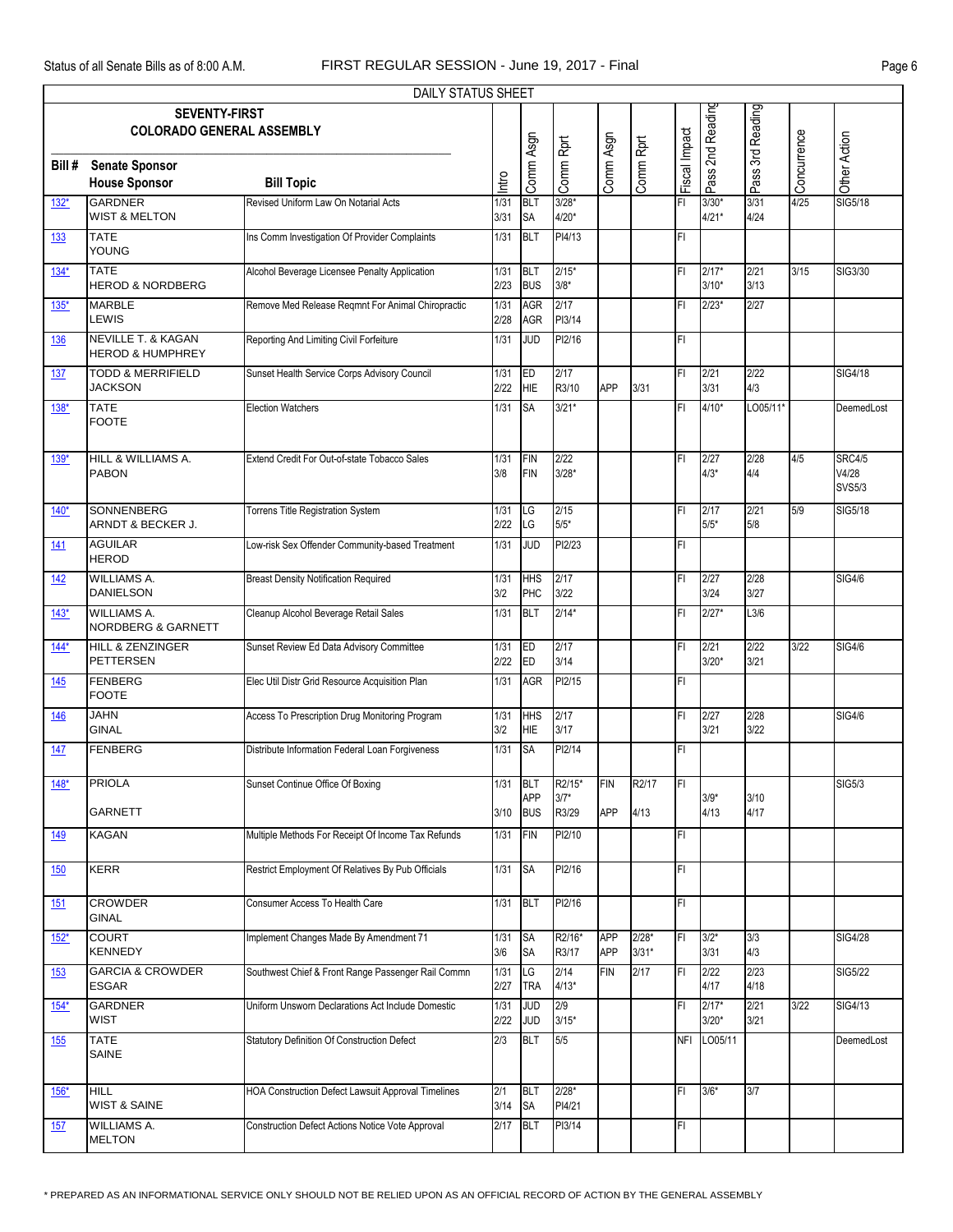|             |                                                          | DAILY STATUS SHEET                                   |                         |                          |                   |            |               |                     |                   |                  |             |                                                            |
|-------------|----------------------------------------------------------|------------------------------------------------------|-------------------------|--------------------------|-------------------|------------|---------------|---------------------|-------------------|------------------|-------------|------------------------------------------------------------|
|             | <b>SEVENTY-FIRST</b><br><b>COLORADO GENERAL ASSEMBLY</b> |                                                      |                         |                          |                   |            |               | Impact              | Pass 2nd Reading  | Pass 3rd Reading |             |                                                            |
| Bill #      | <b>Senate Sponsor</b><br><b>House Sponsor</b>            | <b>Bill Topic</b>                                    | Intro                   | Comm Asgn                | Comm Rprt         | Comm Asgn  | Comm Rprt     | Fiscal <sup>1</sup> |                   |                  | Concurrence | Other Action                                               |
| <b>158</b>  | <b>TATE</b><br><b>NORDBERG</b>                           | Modify Composition Of PERA Board Of Trustees         | $\overline{2/3}$<br>3/6 | <b>FIN</b><br><b>SA</b>  | 2/22<br>PI3/16    |            |               | FI                  | 2/28              | 3/2              |             |                                                            |
| 159         | LAMBERT<br><b>HAMNER</b>                                 | Supplemental Approp - Corrections                    | 2/3<br>2/10             | <b>APP</b><br><b>APP</b> | 2/8<br>2/14       |            |               | N/A                 | 2/9<br>2/15       | 2/10<br>2/16     |             | <b>SIG3/1</b>                                              |
| <u>160</u>  | <b>LAMBERT</b><br><b>HAMNER</b>                          | Supplemental Approp - Education                      | 2/3<br>2/10             | <b>APP</b><br><b>APP</b> | 2/8<br>2/14       |            |               | N/A                 | 2/9<br>2/15       | 2/10<br>2/16     |             | <b>SIG3/1</b>                                              |
| 161         | <b>LAMBERT</b><br><b>HAMNER</b>                          | Supplemental Approp - Gov, Lt Gov, OSPB              | 2/3<br>2/10             | <b>APP</b><br><b>APP</b> | 2/8<br>2/14       |            |               | N/A                 | 2/9<br>2/15       | 2/10<br>2/16     |             | SIG3/1                                                     |
| $162*$      | LAMBERT<br><b>HAMNER</b>                                 | Supplemental Approp - Health Care Policy & Financing | 2/3<br>2/10             | <b>APP</b><br><b>APP</b> | 2/8<br>2/14       |            |               | N/A                 | 2/9<br>2/15       | $2/10*$<br>2/16  |             | <b>SIG3/1</b>                                              |
| $163*$      | <b>LAMBERT</b><br><b>HAMNER</b>                          | Supplemental Approp - Human Services                 | 2/3<br>2/10             | <b>APP</b><br><b>APP</b> | $2/8*$<br>2/14    |            |               | N/A                 | $2/9*$<br>2/15    | 2/10<br>2/16     |             | <b>SIG3/1</b>                                              |
| <u>164</u>  | LAMBERT<br><b>HAMNER</b>                                 | Supplemental Approp - Judicial                       | 2/3<br>2/10             | <b>APP</b><br><b>APP</b> | 2/8<br>2/14       |            |               | N/A                 | 2/9<br>2/15       | 2/10<br>2/16     |             | SIG3/1                                                     |
| 165         | LAMBERT<br><b>HAMNER</b>                                 | Supplemental Approp - Law                            | 2/3<br>2/10             | <b>APP</b><br><b>APP</b> | 2/8<br>2/14       |            |               | N/A                 | 2/9<br>2/15       | 2/10<br>L2/17    |             |                                                            |
| 166         | <b>LAMBERT</b><br><b>HAMNER</b>                          | Supplemental Approp - Military Affairs               | 2/3<br>2/10             | <b>APP</b><br><b>APP</b> | 2/8<br>2/14       |            |               | N/A                 | 2/9<br>2/15       | 2/10<br>2/16     |             | <b>SIG3/1</b>                                              |
| 167         | LAMBERT<br><b>HAMNER</b>                                 | Supplemental Approp - Personnel                      | 2/3<br>2/10             | <b>APP</b><br><b>APP</b> | 2/8<br>2/14       |            |               | N/A                 | 2/9<br>2/15       | 2/10<br>2/16     |             | SIG3/1                                                     |
| 168         | LAMBERT<br><b>HAMNER</b>                                 | Supplemental Approp - Public Safety                  | 2/3<br>2/10             | <b>APP</b><br><b>APP</b> | 2/8<br>2/14       |            |               | N/A                 | 2/9<br>2/15       | 2/10<br>2/16     |             | <b>SIG3/1</b>                                              |
| 169         | <b>LAMBERT</b><br><b>HAMNER</b>                          | Supplemental Approps - Revenue                       | 2/3<br>2/10             | <b>APP</b><br><b>APP</b> | 2/8<br>2/14       |            |               | N/A                 | 2/9<br>2/15       | 2/10<br>2/16     |             | <b>SIG3/1</b>                                              |
| 170         | LAMBERT<br><b>HAMNER</b>                                 | Supplemental Approp - State                          | 2/3<br>2/10             | <b>APP</b><br><b>APP</b> | 2/8<br>2/14       |            |               | N/A                 | 2/9<br>2/15       | 2/10<br>2/16     |             | SIG3/1                                                     |
| 171         | LAMBERT<br><b>HAMNER</b>                                 | Supplemental Approp - Transportation                 | 2/3<br>2/10             | <b>APP</b><br><b>APP</b> | 2/8<br>2/14       |            |               | N/A                 | 2/9<br>2/15       | 2/10<br>2/16     |             | <b>SIG3/1</b>                                              |
| 172         | <b>LAMBERT</b><br><b>HAMNER</b>                          | Supplemental Approp - Capital Construction           | 2/3<br>2/10             | <b>APP</b><br><b>APP</b> | 2/8<br>2/14       |            |               | N/A                 | 2/9<br>2/15       | 2/10<br>2/16     |             | <b>SIG3/1</b>                                              |
| 173         | <b>LAMBERT</b><br><b>HAMNER</b>                          | School Finance Mid-year Adjustments                  | 2/3<br>2/10             | <b>APP</b><br><b>APP</b> | 2/8<br>2/14       |            |               | FI                  | 2/9<br>2/15       | 2/10<br>2/16     |             | SIG3/1                                                     |
| 174         | LAMBERT<br><b>HAMNER</b>                                 | Allocation Of Money For National Guard Tuition       | 2/3<br>2/10             | <b>APP</b><br>APP        | 2/8<br>2/14       |            |               | FI                  | 2/9<br>2/15       | 2/10<br>2/16     |             | <b>SIG3/1</b>                                              |
| $175$       | <b>LAMBERT</b><br><b>HAMNER</b>                          | Transfers Between State Self-insurance Funds         | 2/3<br>2/10             | APP<br>APP               | 2/8<br>2/14       |            |               | FI                  | 2/9<br>2/15       | 2/10<br>2/16     |             | <b>SIG3/1</b>                                              |
| $176*$      | <b>MORENO</b><br><b>RANKIN</b>                           | Motor Vehicle License Plate Appropriation            | 2/3<br>2/10             | <b>APP</b><br>APP        | $2/8*$<br>2/14    |            |               | FI                  | $2/9*$<br>2/15    | 2/10<br>2/16     |             | SIG3/1                                                     |
| 177         | COOKE<br><b>ROSENTHAL</b>                                | Children's Code Definition Of Special Respondent     | 2/8<br>3/6              | <b>JUD</b><br><b>JUD</b> | 2/28<br>3/22      |            |               | FI                  | 3/2<br>3/24       | 3/3<br>3/27      |             | <b>SIG4/6</b>                                              |
| <u>178</u>  | <b>MARBLE</b><br><b>MELTON</b>                           | Marijuana Use As A Condition Of Bond                 | 2/8<br>3/10             | <b>JUD</b><br>PHC        | 3/2<br>3/22       |            |               | <b>NFI</b>          | 3/6<br>3/24       | 3/7<br>3/27      |             | <b>SIG4/6</b>                                              |
| 179         | <b>GARDNER &amp; KERR</b><br><b>HEROD &amp; SIAS</b>     | Fee Limits For Solar Energy Device Installations     | 2/14<br>3/2             | <b>FIN</b><br><b>TRA</b> | 2/24<br>3/24      |            |               | FI                  | 2/28<br>3/31      | 3/1<br>4/3       |             | SIG4/28                                                    |
| $180*$      | COOKE<br><b>ESGAR</b>                                    | PUC Streamlined Enforcement Of Motor Carriers        | 2/14<br>4/11            | <b>TRA</b><br><b>TRA</b> | R3/1*<br>4/20     | APP<br>APP | 4/6<br>5/5    | FI                  | $4/10*$<br>5/5    | 4/11<br>5/8      |             | <b>SIG6/1</b>                                              |
| $181*$      | <b>GARDNER</b><br>WILLETT                                | Collateral-Source Rule Evidence Of Insurance         | 2/14<br>3/21            | <b>JUD</b><br><b>SA</b>  | 3/8<br>PI4/20     |            |               | FI                  | $3/15*$           | 3/16             |             |                                                            |
| <u>182*</u> | <b>GARDNER</b><br>NEVILLE P. & WILLETT                   | Uninsured Motor Vehicle & Medical Coverage           | 2/14<br>3/21            | <b>JUD</b><br><b>SA</b>  | $3/8^*$<br>PI4/20 |            |               |                     | NFI 3/15*         | 3/16             |             |                                                            |
| 183*        | GARDNER<br>LEE                                           | Support USS Colorado Commissioning                   | 2/14<br>5/8             | <b>LG</b><br>AGR         | R2/28<br>R5/8     | APP<br>APP | $5/5*$<br>5/8 | FI                  | $5/5*$<br>5/8     | 5/8<br>5/9       |             | <b>SIG6/5</b>                                              |
| $184*$      | <b>GARDNER</b><br><b>PABON</b>                           | Private Marijuana Clubs Open & Public Use            | 2/14<br>3/10            | <b>BLT</b><br>FIN        | $3/2*$<br>3/21    |            |               | FI                  | $3/8*$<br>$4/13*$ | 3/9<br>4/20      | CC4/21      | CRRJH5/10<br>CRRJS5/10<br>HAD5/10<br>SAD5/10<br>DeemedLost |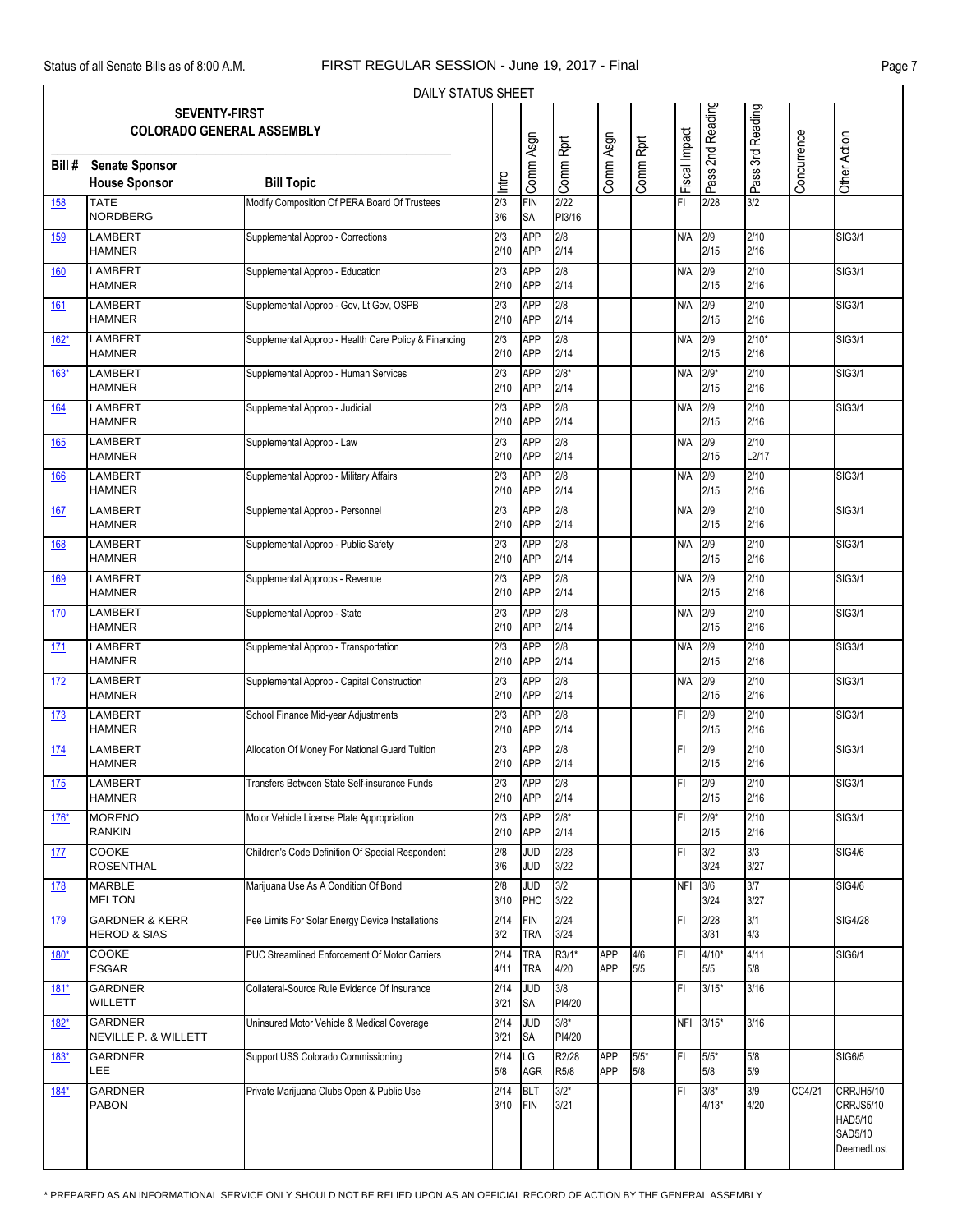|            |                                                            | DAILY STATUS SHEET                                 |              |                          |                         |                          |                   |               |                    |                   |             |                                     |
|------------|------------------------------------------------------------|----------------------------------------------------|--------------|--------------------------|-------------------------|--------------------------|-------------------|---------------|--------------------|-------------------|-------------|-------------------------------------|
|            | <b>SEVENTY-FIRST</b><br><b>COLORADO GENERAL ASSEMBLY</b>   |                                                    |              |                          |                         |                          |                   |               | Pass 2nd Reading   | Pass 3rd Reading  |             |                                     |
| Bill #     | <b>Senate Sponsor</b><br><b>House Sponsor</b>              | <b>Bill Topic</b>                                  | Intro        | Comm Asgn                | Comm Rprt               | Comm Asgn                | Comm Rprt         | Fiscal Impact |                    |                   | Concurrence | Other Action                        |
| 185        | <b>GARDNER</b><br><b>GRAY</b>                              | District Attorney Salary Compensation & PERA       | 2/14         | <b>FIN</b>               | PI3/17                  |                          |                   | FI            |                    |                   |             |                                     |
| 186*       | <b>TATE</b>                                                | Reduce Regulatory Burden Rules On Businesses       | 2/14         | BLT<br>APP               | R2/28<br>$4/6*$         | <b>FIN</b>               | R3/3              | FI            | $4/11*$            | 4/12              |             |                                     |
| 187*       | <b>CARVER &amp; LAWRENCE</b><br><b>CROWDER</b>             | Residency Exemption MJ Ed-based Occupation License | 4/18<br>2/14 | <b>BUS</b><br><b>BLT</b> | PI4/27<br>$3/2*$        | APP                      |                   | FI            | $3/3*$             | 3/6               | 4/19        | SIG6/5                              |
| <b>188</b> | <b>GINAL</b><br><b>MARBLE</b>                              | Repeal Income Tax Credit Innovative Motor Vehicles | 3/9<br>2/14  | <b>BUS</b><br><b>FIN</b> | R3/31*<br>R3/1*         | APP<br>APP               | $4/13*$<br>$4/6*$ | CFI           | $4/13*$<br>LO05/11 | 4/17              |             | DeemedLost                          |
|            |                                                            |                                                    |              |                          |                         |                          |                   |               |                    |                   |             |                                     |
| 189*       | <b>COOKE</b><br><b>FOOTE</b>                               | Consumer Options In Fingerprint Background Checks  | 2/14<br>3/14 | JUD<br><b>JUD</b>        | $3/1*$<br>$3/31*$       |                          |                   | FI            | $3/6*$<br>$4/3*$   | 3/7<br>4/4        | 4/5         | <b>SIG4/24</b>                      |
| $190*$     | <b>CROWDER &amp; MORENO</b><br>GRAY                        | Insurance Carrier Fees Noncovered Dental Services  | 2/14<br>3/3  | <b>HHS</b><br><b>HIE</b> | $2/22*$<br>3/31         |                          |                   | FI            | $3/1*$<br>4/3      | 3/2<br>3/2<br>4/4 |             | <b>SRC3/2</b><br>SIG4/24            |
| <u>191</u> | <b>TATE</b><br><b>WIST &amp; WILLETT</b>                   | Market-based Interest Rates On Judgments           | 2/14<br>3/21 | <b>JUD</b><br><b>SA</b>  | 3/8<br>PI4/20           |                          |                   | FI            | 3/15               | 3/16              |             |                                     |
| $192*$     | NEVILLE T.                                                 | Marijuana Business Efficiency Measures             | 2/14         | <b>BLT</b>               | R3/9*                   | <b>FIN</b>               | R3/17*            | FI            |                    |                   | 5/9         | <b>SRC5/9</b>                       |
|            | <b>MELTON &amp; SINGER</b>                                 |                                                    | 4/12         | <b>APP</b><br><b>FIN</b> | $4/6*$<br>$5/1*$        | APP                      | 5/2               |               | $4/11*$<br>$5/5*$  | 4/12<br>5/8       | 5/9         | SIG6/2                              |
| 193*       | <b>JAHN &amp; LUNDBERG</b><br>PETTERSEN & RANKIN           | Research Ctr Prevention Substance Abuse Addiction  | 2/14<br>3/23 | HHS<br>PHC               | R2/24*<br>R4/26         | <b>APP</b><br>APP        | $3/15*$<br>5/2    | FI            | $3/21*$<br>5/2     | 3/22<br>5/3       |             | SIG5/24                             |
| <u>194</u> | <b>NEVILLE T.</b><br><b>PABON</b>                          | Exception To Deadlines Due To Refund-related Fraud | 2/14<br>3/2  | <b>FIN</b><br><b>FIN</b> | 2/24<br>3/9             |                          |                   | FI            | 2/28<br>3/14       | 3/1<br>3/15       |             | SIG3/30                             |
| <u>195</u> | <b>NEVILLE T. &amp; KERR</b><br><b>WINTER &amp; LISTON</b> | Retail Liquor Stores Additional Licenses           | 2/14         | <b>SA</b>                | PI2/28                  |                          |                   | FI            |                    |                   |             |                                     |
| <b>196</b> | <b>LUNDBERG</b><br><b>YOUNG</b>                            | DOL Information Technology Security                | 2/17<br>2/27 | <b>APP</b><br><b>APP</b> | 2/21<br>3/3             |                          |                   | N/A           | 2/22<br>3/8        | 2/23<br>3/9       |             | SIG3/20                             |
| 197        | <b>LUNDBERG</b><br><b>YOUNG</b>                            | Legal Services For Department Of Education         | 2/17<br>2/27 | <b>APP</b><br><b>APP</b> | 2/21<br>3/3             |                          |                   | N/A           | 2/22<br>3/8        | 2/23<br>3/9       |             | SIG3/20                             |
| 198*       | <b>PRIOLA</b><br><b>GARNETT</b>                            | Public Participate Review Acquire Control Insurer  | 2/17<br>4/12 | <b>BLT</b><br><b>BUS</b> | R3/23*<br>R4/27         | APP<br><b>APP</b>        | $4/6*$<br>5/2     | FI            | $4/11*$<br>5/2     | 4/12<br>5/3       |             | SIG6/2                              |
| 199        | <b>NEVILLE T. &amp; KERR</b><br><b>WINTER &amp; LISTON</b> | Retail Liquor Stores Additional Licenses           | 2/28         | BLT<br>APP               | R3/15*<br>PI4/6         | <b>FIN</b>               | R3/21             | FI            |                    |                   |             |                                     |
| $200*$     | <b>PRIOLA</b><br><b>NAVARRO</b>                            | Reward Excellence With Annual Redirected Dollars   | 2/28<br>3/28 | ED<br>ED                 | $3/16*$<br>PI4/13       | APP                      |                   | FI            | $3/21*$            | 3/23              |             |                                     |
| $201*$     | <b>COOKE &amp; FIELDS</b><br>LEE.                          | Sunset Domestic Violence Offender Management Bd    | 2/28<br>4/11 | <b>JUD</b><br><b>JUD</b> | R3/14*<br>R5/3          | <b>APP</b><br>APP        | 4/6<br>5/5        | FI            | $4/7*$<br>$5/5*$   | 4/11<br>5/8       | 5/9         | <b>SIG6/2</b>                       |
| $202*$     | <b>CORAM</b><br><b>ESGAR</b>                               | Species Conservation Trust Fund Projects           | 2/28<br>4/12 | <b>AGR</b><br><b>HIE</b> | R3/10<br>R4/21          | APP<br>APP               | 4/6<br>$4/28*$    | FI            | 4/11<br>$4/28*$    | 4/12<br>5/1       | 5/2         | <b>SIG6/2</b>                       |
| $203*$     | TODD<br>COVARRUBIAS & KENNEDY                              | Prohibit Carrier From Requiring Alternative Drug   | 2/28<br>3/23 | <b>BLT</b><br><b>HIE</b> | $3/16*$<br>$4/12*$      |                          |                   | FI            | $3/21*$<br>$4/13*$ | 3/22<br>4/18      |             | SAD4/25<br><b>HRE4/27</b><br>SIG6/2 |
| $204*$     | <b>PRIOLA</b><br>LAWRENCE                                  | Improper Denial Of Property & Casualty Claims      | 2/28<br>4/4  | <b>BLT</b><br><b>SA</b>  | 3/23<br>PI4/27          |                          |                   | <b>NFI</b>    | $3/31*$            | 4/3               |             |                                     |
| 205        | <b>KEFALAS</b><br><b>ROSENTHAL</b>                         | Multimodal Transportation Infrastructure Funding   | 2/28         | <b>TRA</b>               | PI4/5                   |                          |                   | CFI           |                    |                   |             |                                     |
| 206        | GARDNER<br><b>SINGER</b>                                   | Out-of-network Providers Payments Patient Notice   | 3/3          | <b>BLT</b>               | PI4/11                  |                          |                   | FI            |                    |                   |             |                                     |
| $207*$     | KAGAN & COOKE<br>SALAZAR & SIAS                            | Strengthen CO Behavioral Health Crisis System      | 3/3<br>5/3   | <b>JUD</b><br><b>JUD</b> | R3/23*<br>$5/5^{\star}$ | <b>APP</b><br><b>APP</b> | $5/2*$<br>5/5     | FI            | $5/2*$<br>$5/5*$   | 5/3<br>5/8        | 5/9         | SIG5/24                             |
| 208        | <b>PRIOLA</b>                                              | Machine Tool Sales Tax Exempt Constr Material Mine | 3/3          | <b>FIN</b>               | R3/15*                  | <b>APP</b>               | PI4/6             | FI            |                    |                   |             |                                     |
| $209*$     | <b>PRIOLA</b><br>WEISSMAN                                  | Various Changes For Access To Ballot By Candidates | 3/3<br>3/30  | <b>SA</b><br><b>SA</b>   | $3/21*$<br>$4/27*$      |                          |                   | FI            | $3/28*$<br>$5/1*$  | 3/29<br>5/2       | 5/3         | SIG5/23                             |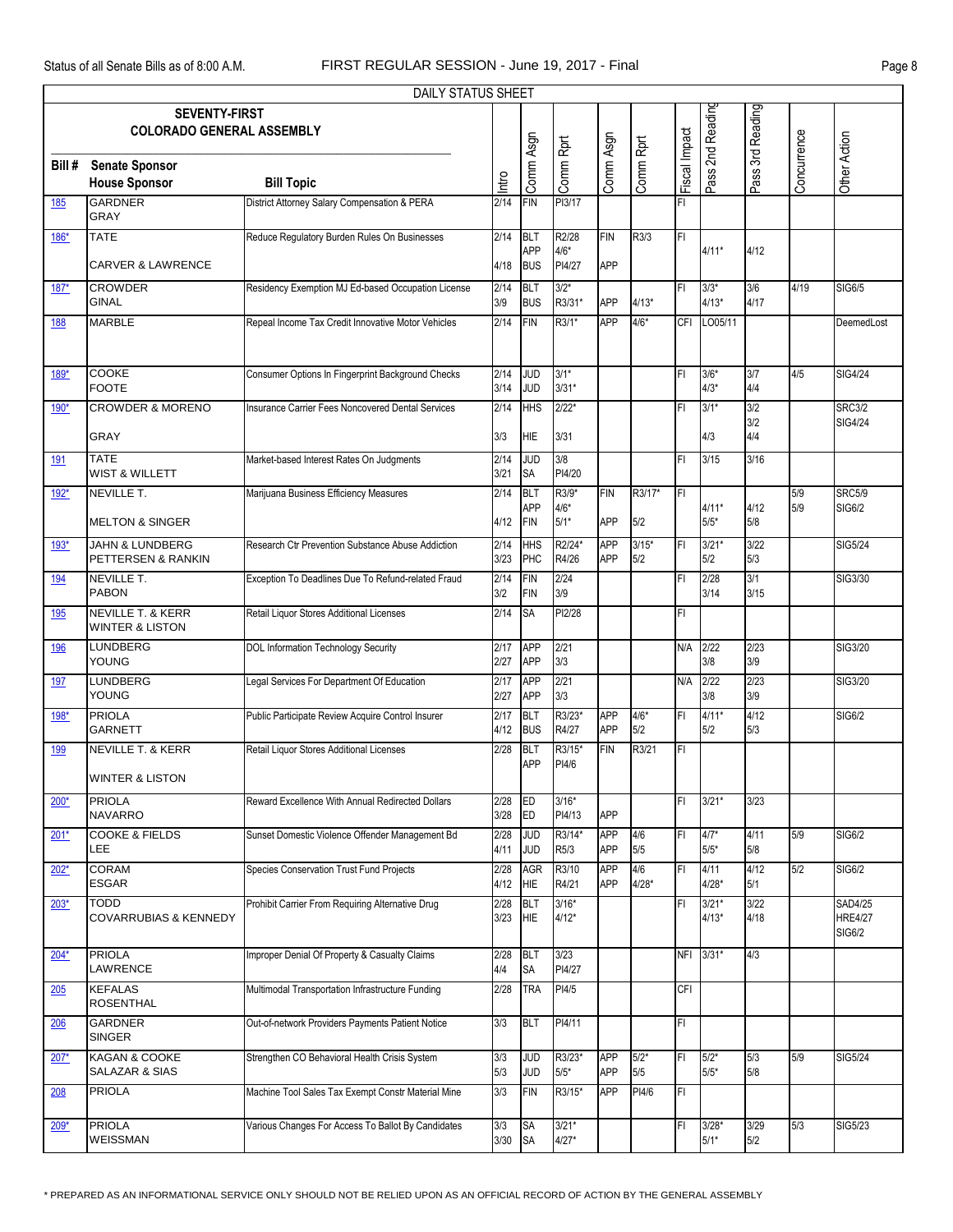|        |                                                              | <b>DAILY STATUS SHEET</b>                          |              |                          |                       |                   |                   |               |                    |                  |             |                                       |
|--------|--------------------------------------------------------------|----------------------------------------------------|--------------|--------------------------|-----------------------|-------------------|-------------------|---------------|--------------------|------------------|-------------|---------------------------------------|
|        | <b>SEVENTY-FIRST</b><br><b>COLORADO GENERAL ASSEMBLY</b>     |                                                    |              |                          |                       |                   |                   |               | Pass 2nd Reading   | Pass 3rd Reading |             |                                       |
| Bill # | <b>Senate Sponsor</b><br><b>House Sponsor</b>                | <b>Bill Topic</b>                                  | Intro        | Comm Asgn                | Comm Rprt             | Comm Asgn         | Comm Rprt         | Fiscal Impact |                    |                  | Concurrence | Other Action                          |
| 210    | <b>SCOTT</b>                                                 | Motor Vehicle Manufacturer & Distributor Stop-sale | 3/3          | <b>TRA</b>               | PI3/21                |                   |                   | <b>NFI</b>    |                    |                  |             |                                       |
| $211*$ | <b>SCOTT</b><br><b>LAWRENCE &amp; KRAFT-</b><br><b>THARP</b> | Contractor Surety Bonds For Public Projects        | 3/3<br>4/18  | <b>TRA</b><br><b>TRA</b> | $4/5*$<br>$5/4*$      |                   |                   | FI            | $4/10*$<br>$5/5*$  | 4/13<br>5/8      | 5/9         | SIG6/6                                |
| 212    | <b>CROWDER</b><br><b>WEISSMAN</b>                            | Sunset Board Of Veterans Affairs                   | 3/7<br>4/10  | <b>SA</b><br><b>SA</b>   | R3/16<br>4/27         | <b>APP</b>        | 4/6               | FI            | 4/7<br>5/1         | 4/10<br>5/2      |             | SIG6/1                                |
| $213*$ | HILL & MORENO<br>WINTER & BRIDGES                            | <b>Automated Driving Motor Vehicles</b>            | 3/7<br>3/24  | <b>TRA</b><br><b>TRA</b> | $3/17*$<br>$3/30*$    |                   |                   | FI            | $3/21*$<br>$4/3*$  | 3/22<br>4/4      | CC4/7       | CRAH4/11<br><b>CRAS4/11</b><br>SIG6/1 |
| $214*$ | <b>SMALLWOOD &amp; GARCIA</b><br><b>EXUM &amp; PETTERSEN</b> | Voluntary Firefighter Cancer Benefits Program      | 3/10<br>3/30 | <b>BLT</b><br>PHC        | $3/28*$<br>4/5        |                   |                   | FI            | $3/29*$<br>4/7     | 3/30<br>4/10     |             | <b>SIG5/3</b>                         |
| $215*$ | <b>PRIOLA</b><br>GRAY                                        | Sunset Lic Real Estate Brokers & Subdiv Developers | 3/10<br>3/29 | <b>BLT</b><br><b>BUS</b> | $3/23*$<br>$4/19*$    |                   |                   | FI            | $3/27*$<br>$4/21*$ | $3/28*$<br>4/24  | 4/25        | <b>SIG6/1</b>                         |
| $216*$ | <b>GARDNER</b><br><b>BECKER K. &amp; LONTINE</b>             | Sunset Continue Fair Debt Collections Act          | 3/10<br>4/20 | JUD<br><b>FIN</b>        | R4/11*<br>R4/26*      | APP<br>APP        | $4/13*$<br>$5/2*$ | FI            | $4/19*$<br>$5/2*$  | 4/20<br>5/3      | 5/4         | SIG6/1                                |
| 217    | <b>GARCIA</b><br>MICHAELSON JENET                            | Sunset Board Of Veterans Community Living Centers  | 3/10<br>3/29 | <b>SA</b><br>SA          | 3/23<br>4/21          |                   |                   | FI            | 3/27<br>4/26       | 3/28<br>4/27     |             | SIG6/1                                |
| $218*$ | <b>KERR &amp; TATE</b><br><b>KENNEDY</b>                     | Sunset Continue Licensing Of Landscape Architects  | 3/10<br>3/30 | <b>BLT</b><br><b>BUS</b> | $3/23*$<br>4/19       |                   |                   | FI            | $3/28*$<br>4/26    | 3/29<br>4/27     |             | SIG6/2                                |
| 219    | <b>GARCIA &amp; HILL</b><br>LONTINE                          | Sunset Local Bds Vets Community Living Centers     | 3/10<br>3/29 | SA<br>SA                 | 3/23<br>4/21          |                   |                   | FI            | 3/27<br>4/26       | 3/28<br>4/27     |             | SIG6/5                                |
| $220*$ | <b>COURT</b><br><b>ARNDT</b>                                 | Sunset Restorative Justice Coordinating Council    | 3/10<br>3/29 | <b>SA</b><br><b>JUD</b>  | $3/23*$<br>R4/5       | APP               | 4/13              | FI            | $3/27*$<br>4/13    | 3/28<br>4/17     |             | SIG4/28                               |
| 221    | <b>COURT</b><br><b>MELTON</b>                                | Sunset Review Court Security Cash Fund Comm        | 3/10<br>3/29 | SA<br><b>FIN</b>         | 3/23<br>$R4/4*$       | APP               | 4/25              | FI            | 3/27<br>4/26       | 3/28<br>4/27     |             | <b>SIG6/5</b>                         |
| 222    | COOKE<br><b>WILLETT</b>                                      | Relocate Title 12 Fireworks                        | 3/10<br>4/7  | <b>JUD</b><br><b>BUS</b> | 4/4<br>4/26           |                   |                   | <b>NFI</b>    | 4/5<br>4/27        | 4/6<br>4/28      |             | SIG5/25                               |
| 223    | <b>GARDNER</b><br><b>HEROD</b>                               | Relocate Dead Human Bodies Title 12 Recodification | 3/10<br>4/7  | <b>JUD</b><br>PHC        | 4/4<br>4/12           |                   |                   | <b>NFI</b>    | 4/5<br>4/17        | 4/6<br>4/18      |             | <b>SIG4/28</b>                        |
| 224    | <b>KAGAN</b><br>LEE                                          | Relocate Title 12 Driving Schools                  | 3/10<br>4/7  | <b>JUD</b><br><b>FIN</b> | 4/4<br>4/13           |                   |                   | <b>NFI</b>    | 4/5<br>4/17        | 4/6<br>4/18      |             | <b>SIG4/28</b>                        |
| 225    | COOKE<br>WILLETT                                             | Relocate Title 12 Farm Products & Warehouses       | 3/10<br>4/7  | JUD<br><b>AGR</b>        | 4/4<br>4/18           |                   |                   | <b>NFI</b>    | 4/5<br>4/19        | 4/6<br>4/20      |             | <b>SIG5/25</b>                        |
| 226    | <b>KAGAN</b><br><b>FOOTE</b>                                 | Relocate Title 12 Regulation Of Financial Inst     | 3/10<br>4/7  | <b>JUD</b><br>FIN        | 4/4<br>4/13           |                   |                   | <b>NFI</b>    | 4/5<br>4/17        | 4/6<br>4/18      |             | <b>SIG4/28</b>                        |
| 227    | <b>GARDNER</b><br><b>FOOTE</b>                               | Relocate Title 12 Attorneys-at-law                 | 3/10<br>4/7  | <b>JUD</b><br><b>FIN</b> | 4/4<br>4/13           |                   |                   | NFI           | 4/5<br>4/17        | 4/6<br>4/18      |             | <b>SIG5/3</b>                         |
| 228    | GARDNER<br>WIST                                              | Relocate Title 12 Dance Hall & Escort & Pawnbroker | 3/10<br>4/7  | <b>JUD</b><br>LG         | 4/4<br>4/27           |                   |                   | <b>NFI</b>    | 4/5<br>4/27        | 4/6<br>4/28      |             | SIG5/25                               |
| $229*$ | <b>HOLBERT</b><br>MITSCH BUSH & LAWRENCE                     | Penalties When Passing Stationary Vehicles         | 3/10<br>4/17 | <b>JUD</b><br><b>TRA</b> | 4/11<br>4/27          |                   |                   | FI            | $4/13*$<br>5/1     | 4/17<br>5/2      |             | <b>SIG6/1</b>                         |
| $230*$ | <b>HOLBERT &amp; GUZMAN</b><br>BECKER K. & NEVILLE P.        | FY 2017-18 Legislative Appropriation Bill          | 3/13<br>3/23 | <b>APP</b><br><b>APP</b> | $3/15*$<br>3/29       |                   |                   | N/A           | $3/21*$<br>3/30    | 3/22<br>3/31     |             | <b>SIG4/6</b>                         |
| $231*$ | <b>MORENO</b><br><b>THURLOW</b>                              | Reporting Regmnts By DOT To GA                     | 3/16<br>3/30 | <b>TRA</b><br><b>TRA</b> | $3/24*$<br>$4/7*$     |                   |                   | <b>NFI</b>    | $3/28*$<br>$4/11*$ | 3/29<br>$4/12*$  | 4/17        | <b>SIG4/28</b>                        |
| $232*$ | <b>FENBERG</b><br><b>ROSENTHAL</b>                           | Sunset Bingo-raffle Advisory Board                 | 3/16<br>3/31 | <b>SA</b><br><b>BUS</b>  | $3/28*$<br>$4/26*$    |                   |                   | FI            | $3/30*$<br>$4/27*$ | 3/31<br>4/28     | 5/1         | SIG5/23                               |
| $233*$ | <b>TATE</b><br>ARNDT                                         | Reporting Regmnts By Dept Of Law To GA             | 3/16<br>3/30 | g<br><b>JUD</b>          | 3/28<br>$4/5^{\star}$ |                   |                   | FI            | 3/29<br>$4/7*$     | 3/30<br>4/10     | 4/11        | <b>SIG4/28</b>                        |
| $234*$ | <b>KERR</b><br><b>THURLOW</b>                                | Reporting Regmnts By Dept Human Services To GA     | 3/16<br>3/30 | HHS<br>PHC               | 3/23<br>$4/5^{\star}$ |                   |                   | FI            | $3/28*$<br>$4/7*$  | 3/29<br>4/10     | 4/11        | <b>SIG4/28</b>                        |
| 235    | <b>CROWDER &amp; TODD</b><br><b>MELTON</b>                   | Pilot Project Seaplanes Land In State Parks        | 3/16         | AGR                      | PI4/7                 |                   |                   | FI            |                    |                  |             |                                       |
| $236*$ | <b>CORAM</b><br>WEISSMAN                                     | Sunset Process Bail Bonding Agents Div Insurance   | 3/16<br>4/17 | <b>JUD</b><br><b>JUD</b> | R3/28<br>$R5/3*$      | <b>APP</b><br>APP | 4/11<br>5/5       | FI            | 4/13<br>$5/5*$     | 4/17<br>5/8      | 5/9         | <b>SIG6/2</b>                         |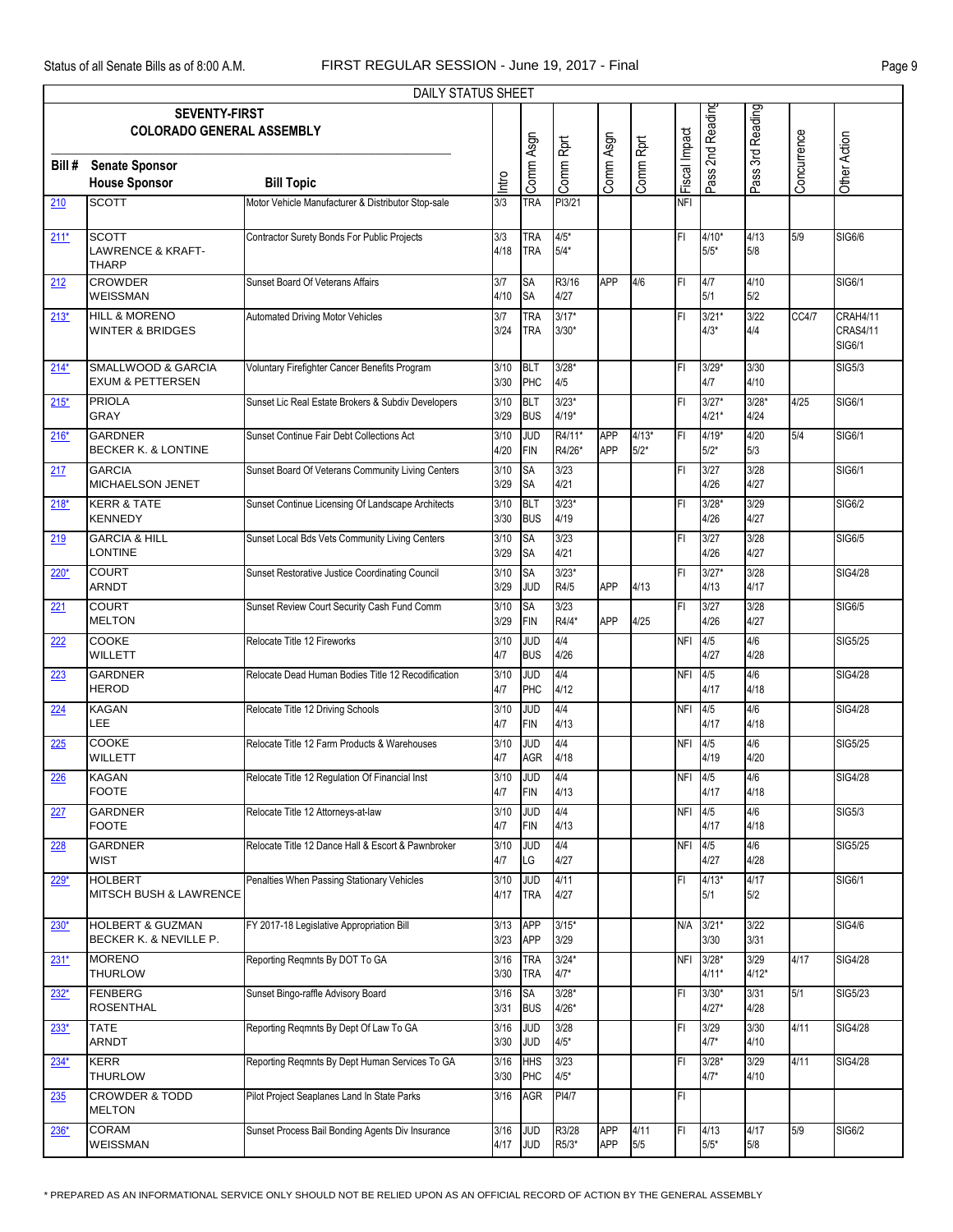|              |                                                                           | DAILY STATUS SHEET                                 |              |                                                      |                                      |                          |                |               |                   |                  |               |                                                 |
|--------------|---------------------------------------------------------------------------|----------------------------------------------------|--------------|------------------------------------------------------|--------------------------------------|--------------------------|----------------|---------------|-------------------|------------------|---------------|-------------------------------------------------|
|              | <b>SEVENTY-FIRST</b><br><b>COLORADO GENERAL ASSEMBLY</b>                  |                                                    |              |                                                      |                                      |                          |                |               | Pass 2nd Reading  | Pass 3rd Reading |               |                                                 |
| Bill#        | <b>Senate Sponsor</b><br><b>House Sponsor</b>                             | <b>Bill Topic</b>                                  | Intro        | Comm Asgn                                            | Comm Rprt                            | Comm Asgn                | Comm Rprt      | Fiscal Impact |                   |                  | Concurrence   | Other Action                                    |
| 237          | <b>GARDNER &amp; MARBLE</b><br><b>NORDBERG &amp; GARNETT</b>              | Age Of Employees Serving Alcohol On Premises       | 3/16<br>3/31 | <b>BLT</b><br><b>BUS</b>                             | 3/28<br>4/26                         |                          |                | <b>NFI</b>    | 3/29<br>4/27      | 3/31<br>4/28     |               | SIG6/5                                          |
| $238*$       | <b>HOLBERT</b><br><b>NEVILLE P. &amp; WIST</b>                            | Notifications Regarding Online Purchases           | 3/16<br>4/24 | <b>FIN</b><br><b>FIN</b>                             | R4/5*<br>PI5/1                       | <b>APP</b><br><b>APP</b> | $4/11*$        | FI            | $4/13*$           | 4/17             |               |                                                 |
| 239          | <b>WILLIAMS A. &amp; MARTINEZ</b><br><b>HUMENIK</b><br>SINGER & THURLOW   | Nonmonetary Adjustments For IT Capital Projects    | 3/16<br>3/30 | <b>BLT</b><br><b>BUS</b>                             | 3/28<br>4/21                         |                          |                | FI            | 3/29<br>4/26      | 3/30<br>4/27     |               | SIG6/5                                          |
| 240*         | <b>JAHN &amp; TATE</b><br><b>WINTER</b>                                   | Sunset Motor Vehicle Dealers Sales                 | 3/16<br>4/17 | <b>BLT</b><br><b>APP</b><br><b>BUS</b><br><b>APP</b> | R3/28*<br>$4/11*$<br>R5/3*<br>$5/8*$ | <b>FIN</b><br><b>FIN</b> | R4/5*<br>R5/8* | FI            | $4/13*$<br>$5/8*$ | 4/17<br>5/9      | 5/9           | SIG6/6                                          |
| $241*$       | <b>TATE</b><br><b>HOOTON</b>                                              | Reporting Regmnts By Judicial Dept To GA           | 3/16<br>3/30 | <b>JUD</b><br><b>JUD</b>                             | $3/28*$<br>$4/5*$                    |                          |                | FI            | $3/29*$<br>$4/7*$ | 3/30<br>4/10     | 4/11          | <b>SIG4/28</b>                                  |
| $242*$       | <b>MARTINEZ HUMENIK</b><br><b>GINAL &amp; RANSOM</b>                      | Modernize Behavioral Health Terminology in CRS     | 3/16<br>3/30 | HНS<br><b>HIE</b>                                    | 3/23<br>$5/5*$                       |                          |                | FI            | $3/28*$<br>$5/5*$ | 3/29<br>5/8      | 5/9           | SIG5/25                                         |
| <u> 243*</u> | <b>BAUMGARDNER &amp; TODD</b><br><b>JACKSON</b>                           | Cont Motorcycle Operator Safety Training Program   | 3/16<br>4/12 | <b>TRA</b><br><b>TRA</b>                             | R3/24<br>R4/21                       | <b>APP</b><br><b>APP</b> | 4/6<br>4/28    | FI            | $4/11*$<br>4/28   | 4/12<br>5/1      |               | SIG5/25                                         |
| $244*$       | <b>PRIOLA</b><br><b>GRAY</b>                                              | Retail Food Establishment Fees                     | 3/16<br>3/30 | <b>BLT</b><br><b>BUS</b>                             | 3/28<br>$4/19*$                      |                          |                | FI            | 3/29<br>$4/21*$   | 3/30<br>4/24     | 4/25          | <b>SIG6/5</b>                                   |
| $245*$       | <b>PRIOLA</b><br><b>PABON</b>                                             | Tenancies One Month To One Year Notice             | 3/16<br>3/30 | LG<br>LG                                             | $3/23*$<br>4/12                      |                          |                | FI            | $3/28*$<br>4/17   | 3/29<br>4/18     |               | SIG6/5                                          |
| 246          | <b>MARTINEZ HUMENIK</b><br><b>MICHAELSON JENET &amp;</b><br><b>SINGER</b> | Leg Cmt Person With Mental HIth Disorder Jus Sys   | 3/16<br>3/30 | <b>HHS</b><br>PHC                                    | 3/23<br>4/5                          |                          |                | <b>NFI</b>    | 3/28<br>4/7       | 3/29<br>4/10     |               | SIG4/28                                         |
| $247*$       | <b>PRIOLA</b><br><b>PABON</b>                                             | Electricians Inspectors Licensing Qualifications   | 3/16<br>4/5  | <b>BLT</b><br><b>BUS</b>                             | $3/28*$<br>4/17                      |                          |                | FI            | $4/3*$<br>4/18    | 4/5<br>4/19      |               | <b>SIG5/3</b>                                   |
| <u>248</u>   | <b>HILL &amp; MERRIFIELD</b><br>LEE & LISTON                              | Modify Previously Approved Regl Tourism Project    | 3/16         | <b>FIN</b>                                           | R3/23*                               | APP                      | PI4/6          | FI            |                   |                  |               |                                                 |
| $249*$       | SMALLWOOD & WILLIAMS A. Sunset Division Of Insurance<br><b>GINAL</b>      |                                                    | 3/16<br>4/12 | <b>BLT</b><br><b>HIE</b><br><b>APP</b>               | $4/6*$<br>R4/27*<br>5/5              | <b>FIN</b>               | R5/4           | FI            | $4/7*$<br>$5/5*$  | 4/10<br>5/8      | CC5/9<br>5/10 | <b>SRE5/10</b><br>SIG6/1                        |
| $250*$       | MARBLE & NEVILLE T.<br>LEBSOCK & NEVILLE P.                               | Student Exemption From Immunization Requirements   | 3/16         | <b>HHS</b>                                           | 4/17                                 |                          |                | FI            | $L4/19*$          |                  |               |                                                 |
| $251*$       | <b>TATE</b><br>ARNDT & LISTON                                             | Dept Revenue Records Insurer & Salvage Pool        | 3/16<br>4/3  | <b>BLT</b><br><b>BUS</b>                             | $3/28*$<br>4/27                      |                          |                | FI            | $3/30*$<br>5/1    | 3/31<br>5/2      |               | SIG6/2                                          |
| <u>252*</u>  | TATE<br><b>COLEMAN &amp; LISTON</b>                                       | Utility Cost-saving Contract For Local Governments | 3/16<br>3/31 | <b>I</b> LG<br>LG                                    | 3/23<br>4/27                         |                          |                | FL            | $3/28*$<br>4/27   | 3/31<br>4/28     |               | SIG6/5                                          |
| $253*$       | <b>MARBLE &amp; GUZMAN</b><br><b>GARNETT &amp; MCKEAN</b>                 | Alcohol Manufacturer Customer Sales                | 3/23<br>4/28 | <b>BLT</b><br><b>BUS</b>                             | R4/13<br>PI5/5                       | APP                      | $4/20*$        | FI            | $4/26*$           | 4/27             |               |                                                 |
| $254*$       | LAMBERT<br><b>HAMNER</b>                                                  | 2017-18 Long Bill                                  | 3/27<br>3/31 | <b>APP</b><br><b>APP</b>                             | 3/28<br>$4/4*$                       |                          |                | N/A           | $3/29*$<br>$4/7*$ | 3/30<br>4/10     | CC4/25        | <b>SRC4/25</b><br>CRAH5/1<br>CRAS5/3<br>SIG5/26 |
| 255          | LAMBERT<br><b>RANKIN</b>                                                  | Technology Advancement & Emergency Fund            | 3/27<br>3/31 | <b>APP</b><br>APP                                    | 3/28<br>4/4                          |                          |                | FI            | 3/29<br>4/6       | 3/30<br>4/10     |               | <b>SIG4/28</b>                                  |
| $256*$       | LAMBERT<br><b>HAMNER</b>                                                  | <b>Hospital Reimbursement Rates</b>                | 3/27<br>3/31 | <b>APP</b><br><b>APP</b>                             | 3/28<br>$4/4*$                       |                          |                | FI            | 3/29<br>4/20      | 3/30<br>4/25     |               | <b>SIG5/8</b>                                   |
| 257          | <b>MORENO</b><br><b>RANKIN</b>                                            | Historical Society Community Museums Cash Fund     | 3/27<br>3/31 | APP<br>APP                                           | 3/28<br>4/4                          |                          |                | FI            | 3/29<br>4/6       | 3/30<br>4/10     |               | SIG4/28                                         |
| $258*$       | <b>LUNDBERG</b><br><b>RANKIN</b>                                          | Using Open Educational Resources In Higher Ed      | 3/27<br>3/31 | <b>APP</b><br>APP                                    | 3/28<br>4/4                          |                          |                | FI            | 3/29<br>$4/6*$    | 3/30<br>4/10     | CC4/17        | CRAH4/19<br><b>CRAS4/20</b><br>SIG5/3           |
| $259*$       | LUNDBERG<br><b>RANKIN</b>                                                 | General Fund Transfers Protect Natural Resources   | 3/27<br>3/31 | <b>APP</b><br>APP                                    | 3/28<br>$4/4*$                       |                          |                | FI            | 3/29<br>04/07*    | 3/30<br>4/10     | 4/21          | SIG5/3                                          |
| 260          | <b>LAMBERT</b><br><b>HAMNER</b>                                           | Severance Tax Cash Fund Transfers To General Fund  | 3/27<br>3/31 | <b>APP</b><br>APP                                    | 3/28<br>4/4                          |                          |                | FI            | 3/29<br>4/6       | 3/30<br>4/10     |               | <b>SIG4/28</b>                                  |
| 261          | <b>LUNDBERG</b><br>YOUNG                                                  | 2013 Flood Recovery Account & Transfer             | 3/27<br>3/31 | <b>APP</b><br>APP                                    | 3/28<br>4/4                          |                          |                | FL            | 3/29<br>4/6       | 3/30<br>4/10     |               | <b>SIG4/28</b>                                  |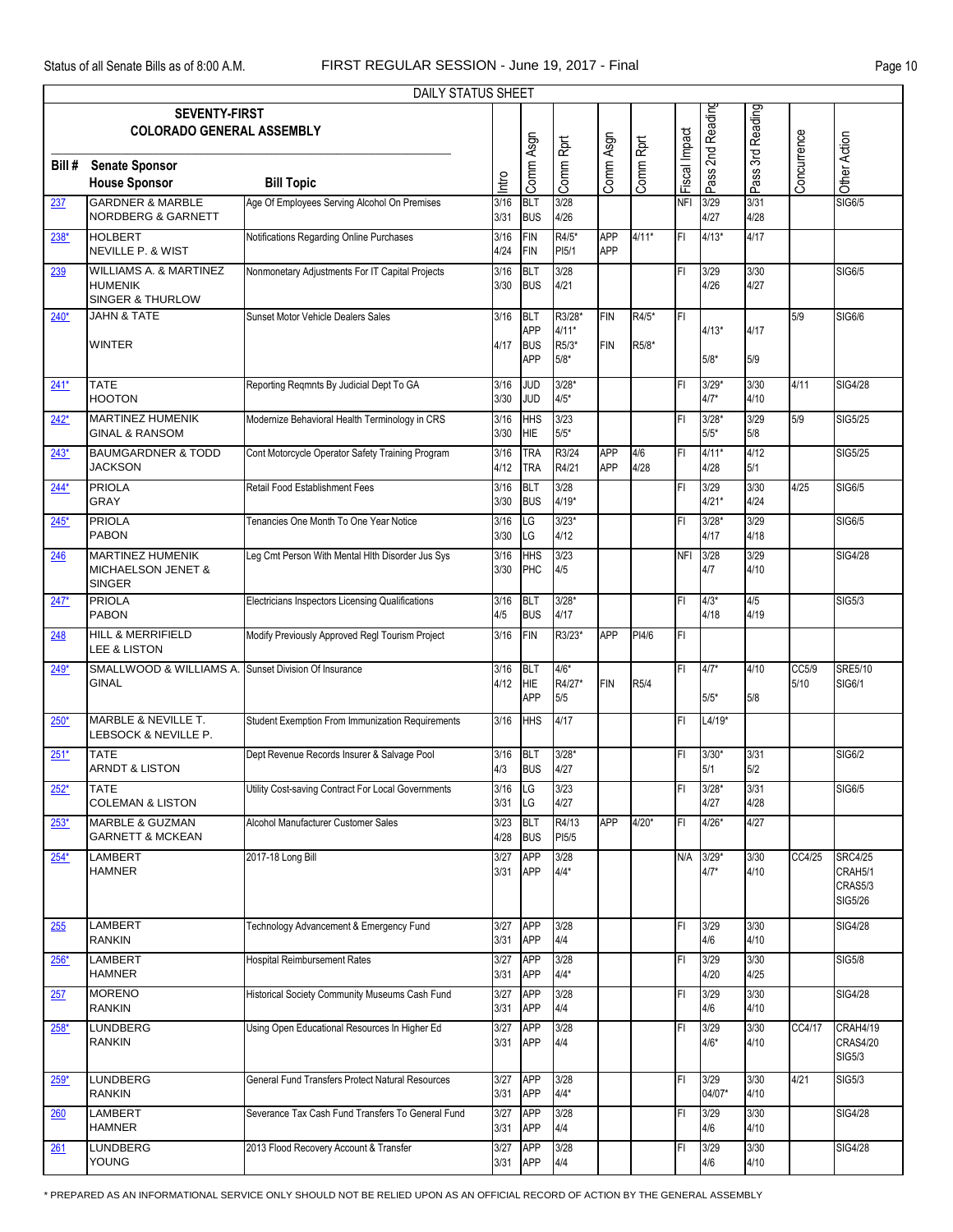| DAILY STATUS SHEET |                                                                                  |                                                    |              |                                 |                            |                          |                |               |                  |                   |             |                                       |
|--------------------|----------------------------------------------------------------------------------|----------------------------------------------------|--------------|---------------------------------|----------------------------|--------------------------|----------------|---------------|------------------|-------------------|-------------|---------------------------------------|
|                    | 3rd Reading<br><b>SEVENTY-FIRST</b><br><b>COLORADO GENERAL ASSEMBLY</b>          |                                                    |              |                                 |                            |                          |                |               |                  |                   |             |                                       |
|                    |                                                                                  |                                                    |              |                                 |                            |                          |                |               |                  |                   |             |                                       |
| Bill #             | <b>Senate Sponsor</b><br><b>House Sponsor</b>                                    | <b>Bill Topic</b>                                  | Intro        | Comm Asgn                       | Comm Rprt                  | Comm Asgn                | Comm Rprt      | Fiscal Impact | Pass 2nd Reading | Pass <sup>?</sup> | Concurrence | Other Action                          |
| 262                | <b>LAMBERT</b><br><b>HAMNER</b>                                                  | HUTF & Capital Construction Fund Transfers         | 3/27<br>3/31 | APP<br><b>APP</b>               | 3/28<br>4/4                |                          |                | FI            | 3/29<br>4/20     | 3/30<br>4/25      |             | SIG4/28                               |
| $263*$             | <b>LAMBERT</b><br><b>HAMNER</b>                                                  | Capital-related Transfers Of Money                 | 3/27<br>3/31 | <b>APP</b><br><b>APP</b>        | 3/28<br>4/4                |                          |                | FI.           | $3/29*$<br>4/6   | 3/30<br>4/10      |             | <b>SIG4/28</b>                        |
| $264*$             | <b>MORENO</b><br>YOUNG                                                           | Funding For Behavioral Mental HIth Disorder Servs  | 3/27<br>3/31 | <b>APP</b><br><b>APP</b>        | 3/28<br>$4/4*$             |                          |                | FI            | 3/29<br>$4/07*$  | 3/30<br>4/10      | CC4/11      | CRAH4/19<br><b>CRAS4/20</b><br>SIG6/5 |
| 265                | LAMBERT<br><b>HAMNER</b>                                                         | State Employee Reserve Fund Transfer               | 3/27<br>3/31 | <b>APP</b><br><b>APP</b>        | 3/28<br>4/4                |                          |                | FI            | 3/29<br>4/6      | 3/30<br>4/10      |             | SIG4/28                               |
| 266                | <b>LAMBERT</b><br><b>HAMNER</b>                                                  | State General Fund Reserve Reduction For FY2016-17 | 3/27<br>3/31 | <b>APP</b><br><b>APP</b>        | 3/28<br>4/4                |                          |                | FI            | 3/29<br>4/6      | 3/30<br>4/10      |             | SIG4/28                               |
| $267*$             | SONNENBERG & GUZMAN<br>BECKER K. & BECKER J.                                     | Sustainability Of Rural Colorado                   | 3/27<br>5/8  | <b>FIN</b><br><b>FIN</b>        | $4/12*$<br>R5/8            | APP<br>APP               | $5/5*$<br>5/8  | FI            | $5/5*$<br>5/9    | 5/8<br>5/10       |             | SIG5/30                               |
| $268*$             | SMALLWOOD & KERR<br><b>RANSOM &amp; GINAL</b>                                    | Pharmacy Technician Supervision Ratio              | 3/29<br>4/12 | <b>HHS</b><br><b>HIE</b>        | $4/7*$<br>4/19             |                          |                | FI            | $4/11*$<br>4/21  | 4/12<br>4/24      |             | <b>SIG5/3</b>                         |
| $269*$             | <b>MARBLE &amp; AGUILAR</b><br><b>WINTER &amp; MCKEAN</b>                        | Retail Liquor Store Sales Revenue Nonalcohol Goods | 3/29<br>4/20 | <b>BLT</b><br><b>BUS</b>        | $4/13*$<br>4/26            |                          |                | <b>NFI</b>    | $4/19*$<br>4/27  | 4/20<br>4/28      |             | <b>SIG6/5</b>                         |
| $270*$             | <b>BAUMGARDNER</b><br><b>MELTON</b>                                              | TLRC Examine License Plate Replacement             | 3/29<br>4/18 | <b>TRA</b><br><b>TRA</b>        | $4/12*$<br>R4/27           | LC                       | PI4/28         | FI            | $4/17*$          | 4/18              |             |                                       |
| $271*$             | <b>COOKE</b><br><b>PABON</b>                                                     | Investor-owned Utility Cost Recovery Transparency  | 3/29<br>4/26 | AGR<br><b>AGR</b>               | $4/21*$<br>5/1             |                          |                | FI.           | $4/25*$<br>5/2   | 4/26<br>5/3       |             | SIG6/2                                |
| $272*$             | <b>PRIOLA</b><br>PETTERSEN & LUNDEEN                                             | Measures Of Postsecondary And Workforce Readiness  | 3/29<br>4/12 | ED<br>ED                        | $4/7*$<br>4/27             |                          |                | FI            | $4/11*$<br>4/27  | 4/12<br>4/28      |             | <b>SIG6/2</b>                         |
| $273*$             | HILL & WILLIAMS A.                                                               | Manufacturer's List Price For Tobacco Products Tax | 3/29         | <b>FIN</b>                      | R4/17                      | <b>APP</b>               | $4/20*$        | FI            | LO05/11*         |                   |             | DeemedLost                            |
| 274                | <b>HOLBERT</b><br><b>GARNETT</b>                                                 | Nonadmitted Insurers Disability Surplus Lines Ins  | 3/29<br>4/21 | BLT<br><b>BUS</b>               | 4/18<br>4/27               |                          |                | FI            | 4/20<br>5/1      | 4/21<br>5/2       |             | SIG6/5                                |
| $275*$             | <b>BAUMGARDNER &amp; JAHN</b><br><b>MELTON &amp; SINGER</b>                      | Marijuana Pesticides Test Medical Effectiveness    | 3/31<br>5/9  | <b>AGR</b><br>APP<br><b>BUS</b> | R4/26*<br>$5/5*$<br>PI5/9  | <b>FIN</b>               | R5/2*          | FI            | $5/8*$           | 5/9               |             |                                       |
| 276                | <b>NEVILLE T.</b><br>NEVILLE P.                                                  | Alleviate Fiscal Impact State Rules Small Business | 3/31<br>4/26 | <b>BLT</b><br><b>SA</b>         | 4/13<br>PI <sub>5</sub> /4 |                          |                | FI            | 4/19             | 4/20              |             |                                       |
| 277                | <b>MARBLE</b><br><b>LEONARD</b>                                                  | Application Of Foreign Law CO Courts               | 3/31         | <b>JUD</b>                      | PI4/13                     |                          |                | FI            |                  |                   |             |                                       |
| 278                | <b>CORAM</b><br><b>GINAL</b>                                                     | Prohibit Nuisance Exhibition Motor Vehicle Exhaust | 3/31<br>4/19 | <b>TRA</b><br>HIE               | 4/12<br>4/27               |                          |                | FI            | 4/18<br>5/1      | 4/19<br>5/2       |             | SIG6/5                                |
| $279*$             | <b>ZENZINGER &amp; MARTINEZ</b><br><b>HUMENIK</b><br><b>BECKMAN &amp; GRAY</b>   | Applicability Recent Urban Renewal Legislation     | 3/31<br>4/12 | LG<br><b>BUS</b>                | $4/7*$<br>4/26             |                          |                | FI            | $4/11*$<br>4/27  | 4/12<br>4/28      |             | SIG5/25                               |
| $280*$             | <b>TATE</b><br><b>KRAFT-THARP &amp; THURLOW</b>                                  | Extending The Economic Development Commission      | 3/31<br>4/28 | BLT<br><b>BUS</b>               | R4/6<br>R5/2               | APP<br><b>APP</b>        | $4/25*$<br>5/5 | FI            | $4/27*$<br>5/5   | 4/28<br>5/8       |             | SIG5/20                               |
| $281*$             | <b>NEVILLE T. &amp; MARBLE</b><br><b>WILLIAMS D. &amp;</b><br><b>COVARRUBIAS</b> | Hold CO Gov Accountable Sanctuary Jurisdictions    | 4/3<br>4/25  | <b>JUD</b><br><b>SA</b>         | 4/11<br>PI <sub>5</sub> /4 |                          |                | FI            | $4/24*$          | 4/25              |             |                                       |
| 282                | <b>SONNENBERG</b><br><b>MCKEAN &amp; ESGAR</b>                                   | Dedicate Reservoir Release Environmental Purposes  | 4/3          | <b>AGR</b>                      | PI4/24                     |                          |                | FI            |                  |                   |             |                                       |
| 283                | LUNDBERG                                                                         | Clarify Discrimination & Right To Disagree         | 4/3          | <b>SA</b>                       | 4/13                       |                          |                | FI            | L4/18            |                   |             |                                       |
| 284*               | <b>MARBLE &amp; LUNDBERG</b><br><b>SAINE &amp; RANSOM</b>                        | A Woman's Right To Accurate Health Care Info       | 4/3          | <b>SA</b>                       | R4/6                       | APP                      | $4/11*$        | FI            | $L4/13*$         |                   |             |                                       |
| 285                | <b>GRANTHAM</b><br><b>BECKER K. &amp; LAWRENCE</b>                               | Downtown Development Authorities Fairness Act      | 4/5          | <b>FIN</b>                      | PI4/19                     |                          |                | FI            |                  |                   |             |                                       |
| 286                | <b>HOLBERT</b><br><b>RANSOM</b>                                                  | Driver's Permit License Diability Administration   | 4/5<br>4/18  | <b>TRA</b><br><b>TRA</b>        | 4/12<br>4/27               |                          |                |               | NFI 4/17<br>4/27 | 4/18<br>4/28      |             | SIG6/6                                |
| $287*$             | <b>PRIOLA</b><br><b>GARNETT</b>                                                  | Income Tax Credit For Donation To Endowment Fund   | 4/5<br>4/25  | <b>FIN</b><br>FIN               | R4/17*<br>5/8              | <b>APP</b><br><b>APP</b> | 4/20           | FI            | $4/24*$          | 4/25              |             | DeemedLost                            |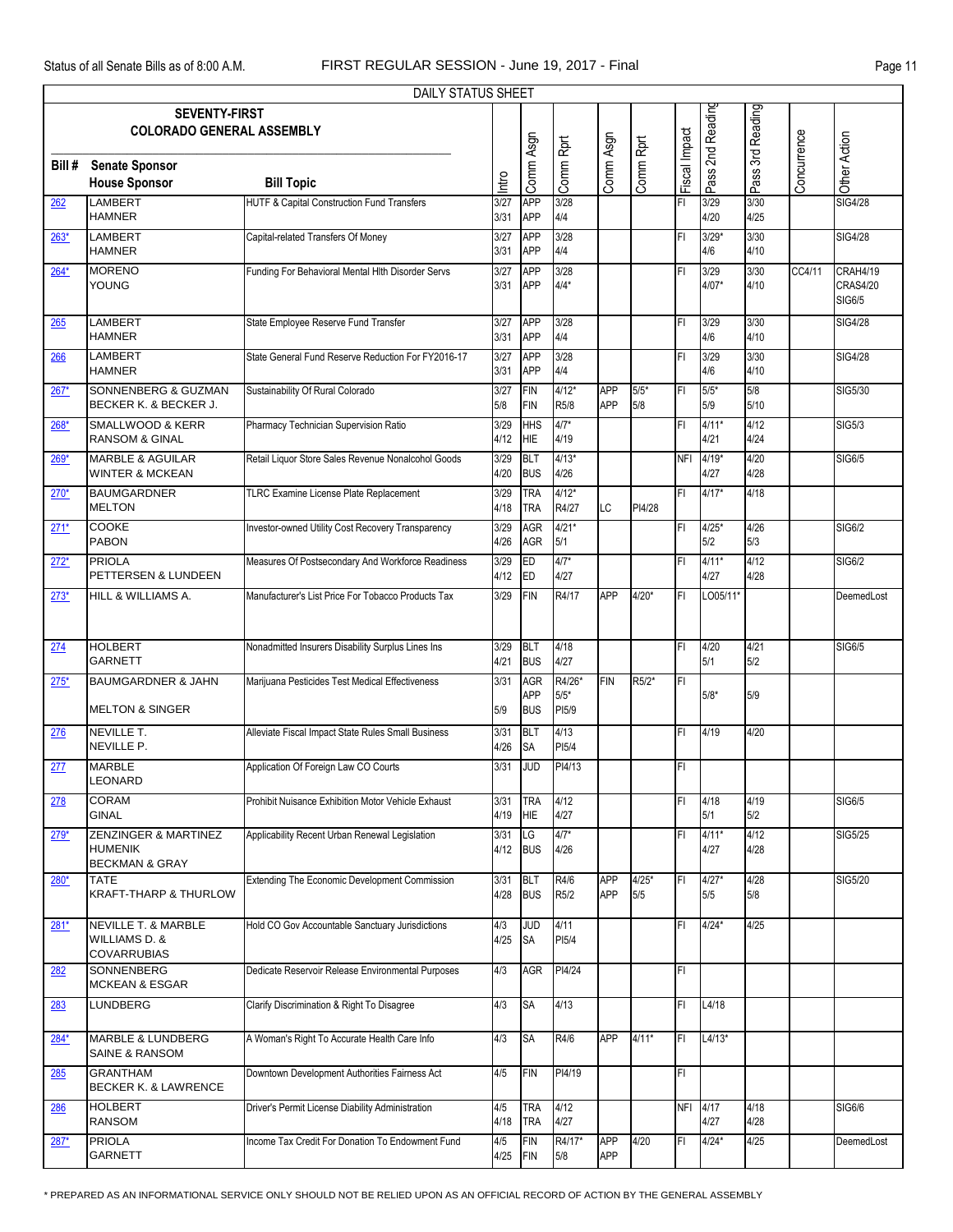| DAILY STATUS SHEET |                                                                                                     |                                                    |              |                          |                          |                          |                            |               |                  |                  |             |                                                   |
|--------------------|-----------------------------------------------------------------------------------------------------|----------------------------------------------------|--------------|--------------------------|--------------------------|--------------------------|----------------------------|---------------|------------------|------------------|-------------|---------------------------------------------------|
|                    | <b>SEVENTY-FIRST</b><br><b>COLORADO GENERAL ASSEMBLY</b>                                            |                                                    |              |                          |                          |                          |                            |               | Pass 2nd Reading | Pass 3rd Reading |             |                                                   |
| Bill #             | <b>Senate Sponsor</b><br><b>House Sponsor</b>                                                       | <b>Bill Topic</b>                                  | Intro        | Comm Asgn                | Comm Rprt                | Comm Asgn                | Comm Rprt                  | Fiscal Impact |                  |                  | Concurrence | Other Action                                      |
| 288*               | <b>GARDNER</b><br><b>BECKER K. &amp; YOUNG</b>                                                      | Decouple GA Compensation From Judges' Compensation | 4/7<br>4/17  | <b>APP</b><br>APP        | 4/11<br>PI5/8            |                          |                            |               | $4/13*$          | $4/17*$          |             |                                                   |
| $289*$             | <b>GARDNER</b><br>LAWRENCE                                                                          | Transfer DYC Adult Offenders To DOC                | 4/12<br>4/26 | JUD<br><b>JUD</b>        | $4/20*$<br>PI5/3         |                          |                            | FI            | $4/24*$          | 4/26             |             |                                                   |
| 290                | <b>SCOTT &amp; DONOVAN</b>                                                                          | Engr Excavator Stamp Plan Underground Facility     | 4/19         | <b>TRA</b>               | PI <sub>5</sub> /3       |                          |                            | FI            |                  |                  |             |                                                   |
| $291*$             | <b>MARTINEZ HUMENIK</b><br><b>BRIDGES</b>                                                           | Sunset School Safety Resource Center Advisory Bd   | 4/17<br>4/26 | ED<br>ED                 | $4/21*$<br>5/1           |                          |                            | FI            | $4/25*$<br>5/2   | 4/26<br>5/3      |             | SIG5/25                                           |
| 292*               | LUNDBERG<br><b>RANKIN</b>                                                                           | CO Works Employment Opportunities With Wages       | 4/17<br>4/28 | <b>APP</b><br><b>APP</b> | $4/25*$<br>5/5           |                          |                            | FI            | $4/27*$<br>5/5   | 4/28<br>5/8      |             | SIG5/30                                           |
| <u>293</u>         | <b>KAGAN</b><br>LEE                                                                                 | Update Paper Specification Std For CRS Publication | 4/19<br>4/27 | SΑ<br><b>FIN</b>         | 4/24<br>5/1              |                          |                            | <b>NFI</b>    | 4/26<br>5/2      | 4/27<br>5/3      |             | SIG5/25                                           |
| $294*$             | <b>GARDNER</b><br>LEE                                                                               | Revisor's Bill                                     | 4/19<br>5/2  | <b>JUD</b><br><b>JUD</b> | $4/27*$<br>$5/5*$        |                          |                            | <b>NFI</b>    | $5/1*$<br>$5/5*$ | 5/2<br>5/8       | 5/9         | SIG5/25                                           |
| 295                | <b>LUNDBERG</b><br>YOUNG                                                                            | Revise Medicaid Fraud Reporting                    | 4/19<br>5/1  | <b>APP</b><br><b>APP</b> | 4/25<br>5/5              |                          |                            | <b>NFI</b>    | 4/28<br>5/5      | 5/1<br>5/8       |             | SIG6/2                                            |
| $296*$             | <b>HILL</b><br><b>PETTERSEN</b>                                                                     | <b>Financing Public Schools</b>                    | 4/19<br>5/8  | ED<br>ED                 | R4/28*<br>$5/8*$         | <b>APP</b><br><b>APP</b> | $5/3*$<br>$5/8*$           | FI            | $5/5*$<br>$5/8*$ | 5/8<br>$5/10*$   | 5/10        | <b>SIG6/2</b>                                     |
| $297*$             | <b>LAMBERT</b><br><b>HAMNER</b>                                                                     | Revising Higher Education Performance Requirements | 4/21<br>5/2  | <b>APP</b><br><b>APP</b> | $4/27*$<br>5/5           |                          |                            | <b>NFI</b>    | $5/1*$<br>5/5    | 5/2<br>5/8       |             | SIG5/18                                           |
| $298*$             | <b>TATE</b><br><b>KRAFT-THARP</b>                                                                   | Motor Vehicle Dealers & Manufacturers              | 4/21<br>5/2  | <b>BLT</b><br><b>BUS</b> | $4/27*$<br>$5/5*$        |                          |                            | FI            | $5/1*$<br>$5/5*$ | $5/2*$<br>5/8    | 5/9         | <b>SIG6/5</b>                                     |
| 299*               | <b>HOLBERT &amp; MORENO</b><br>VAN WINKLE & KRAFT-<br><b>THARP</b>                                  | Apportionment Of Income Of Enterprise Data Centers | 4/24<br>5/3  | <b>FIN</b><br><b>FIN</b> | R4/27*<br>5/5            | APP<br><b>APP</b>        | 5/2<br>5/5                 | FI            | $5/2*$<br>5/9    | 5/3<br>5/10      |             | <b>SIG6/5</b>                                     |
| $300*$             | <b>LAMBERT</b><br><b>KENNEDY</b>                                                                    | High-risk Health Care Coverage Program             | 4/26<br>5/8  | <b>HHS</b><br><b>HIE</b> | $5/3*$<br>$5/9*$         |                          |                            | FI.           | $5/5*$<br>$5/9*$ | 5/8<br>$5/10*$   | 5/10        | <b>SIG6/2</b>                                     |
| $301*$             | <b>SCOTT &amp; MARBLE</b><br><b>BECKER K. &amp; SAINE</b>                                           | Energy-related Statutes                            | 4/26<br>5/9  | AGR<br>APP<br>JUD        | R5/3*<br>$5/5*$<br>R5/9* | <b>FIN</b><br><b>FIN</b> | R5/4*<br>R <sub>5</sub> /9 | FI            | $5/8*$<br>$5/9*$ | $5/9*$<br>$5/10$ |             | <b>SRC5/9</b><br>SAD5/10<br>SAD5/10<br>DeemedLost |
| 302                | CORAM<br><b>CATLIN &amp; MCLACHLAN</b>                                                              | Clarify Property Tax Exemption Silvicultural Equip | 4/26<br>5/5  | <b>FIN</b><br><b>FIN</b> | 5/2<br>5/8               |                          |                            | FI            | 5/4<br>5/8       | 5/5<br>5/9       |             | <b>SIG6/2</b>                                     |
| $303*$             | <b>NEVILLE T. &amp; COOKE</b><br><b>NEVILLE P. &amp; WIST</b>                                       | State Highway System Funding & Financing           | 4/27         | <b>FIN</b>               | R5/3*                    | APP                      | $5/5*$                     | FI            | LO05/11*         |                  |             | DeemedLost                                        |
| $304*$             | <b>MARTINEZ HUMENIK &amp;</b><br>WILLIAMS A.<br><b>SINGER &amp; THURLOW</b>                         | Authority Of The Joint Technology Committee        | 4/28<br>5/8  | <b>SA</b><br><b>FIN</b>  | $5/3*$<br>5/8            |                          |                            | NFI 5/5*      | 5/8              | 5/8<br>5/9       |             | <b>SIG5/25</b>                                    |
| $305*$             | <b>LUNDBERG &amp; FENBERG</b><br>FOOTE & NEVILLE P.                                                 | Primary Election Clean-up                          | 5/3<br>5/8   | SA<br><b>FIN</b>         | R5/4*<br>R5/8            | <b>APP</b><br><b>APP</b> | $5/5*$<br>$5/8*$           |               | $5/5*$<br>$5/8*$ | $5/8*$<br>5/9    | 5/10        | <b>SRC5/8</b><br>SIG5/19                          |
| $306*$             | <b>LAMBERT</b><br><b>HAMNER</b>                                                                     | Direct Transfer HCSM To Broadband Grant Recipients | 5/4<br>5/8   | <b>APP</b><br>APP        | 5/5<br>5/8               |                          |                            | FI            | 5/5<br>$5/8*$    | 5/8<br>$5/9*$    | CC5/9       | <b>HRE5/10</b><br>SIG6/6                          |
|                    | SENATE CONCURRENT RESOLUTIONS 17-                                                                   |                                                    |              |                          |                          |                          |                            |               |                  |                  |             |                                                   |
| 001                | <b>MERRIFIELD &amp; MARBLE</b><br><b>MELTON &amp; VAN WINKLE</b>                                    | Reduce Age Qualification For General Assembly      | 4/12<br>4/25 | <b>SA</b><br><b>SA</b>   | 4/20<br>5/4              |                          |                            | FI            | 4/24<br>5/5      | 4/25<br>5/8      |             | A5/8                                              |
| 002                | <b>KEFALAS</b>                                                                                      | Real Estate Transfer Tax For Affordable Housing    | 4/12         | <b>AGR</b>               | PI5/3                    |                          |                            | CFI           |                  |                  |             |                                                   |
|                    | <b>SENATE JOINT MEMORIALS 17-</b>                                                                   |                                                    |              |                          |                          |                          |                            |               |                  |                  |             |                                                   |
| $001*$             | <b>JONES &amp; MERRIFIELD</b><br><b>HAMNER &amp; THURLOW</b>                                        | Memorialize Congress To Fund Wildfire Response     | 1/11<br>1/27 | AGR<br>AGR               | 1/20<br>2/9              |                          |                            | N/A           |                  | 1/24<br>$2/10*$  | 2/13        | A2/13                                             |
| 002                | <b>MORENO &amp; MARTINEZ</b><br><b>HUMENIK</b><br><b>BENAVIDEZ &amp; MICHAELSON</b><br><b>JENET</b> | Memorializing Senator Robert Martinez              | 3/28<br>3/29 |                          |                          |                          |                            | N/A           |                  | 3/29<br>3/29     |             | A3/29                                             |
| 003                | <b>GARCIA &amp; COOKE</b><br>PETTERSEN & LAWRENCE                                                   | First Responder Appreciation Day                   | 4/4<br>4/5   |                          |                          |                          |                            | N/A           |                  | 4/5<br>4/5       |             | A4/5                                              |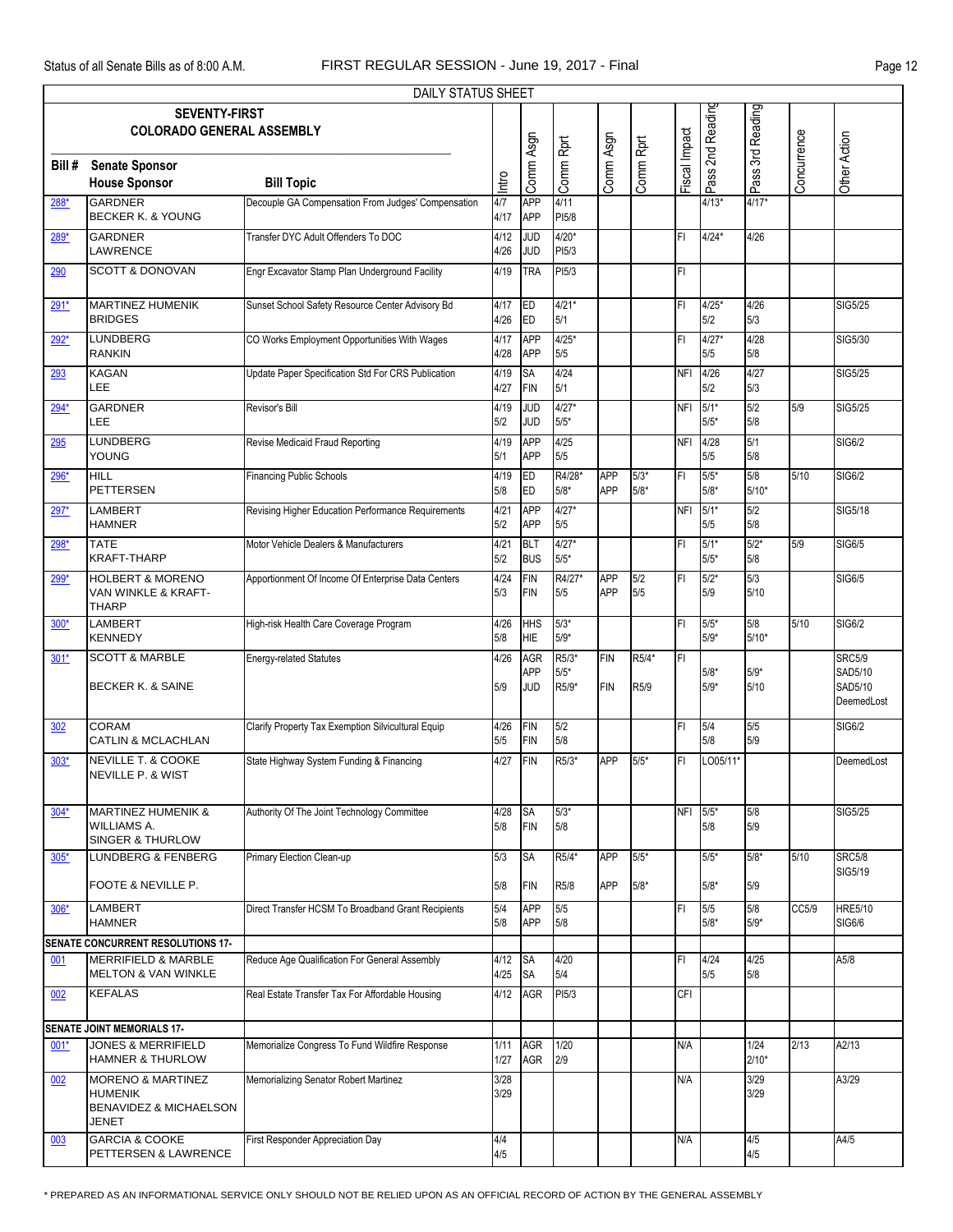| <b>DAILY STATUS SHEET</b>                                    |                                                                                |                                                   |              |            |                 |           |           |               |  |                   |             |                  |
|--------------------------------------------------------------|--------------------------------------------------------------------------------|---------------------------------------------------|--------------|------------|-----------------|-----------|-----------|---------------|--|-------------------|-------------|------------------|
| Pass 2nd Reading<br>Pass 3rd Reading<br><b>SEVENTY-FIRST</b> |                                                                                |                                                   |              |            |                 |           |           |               |  |                   |             |                  |
|                                                              | <b>COLORADO GENERAL ASSEMBLY</b>                                               |                                                   |              |            |                 |           |           |               |  |                   |             |                  |
|                                                              |                                                                                |                                                   |              |            |                 |           |           |               |  |                   |             |                  |
| Bill #                                                       | <b>Senate Sponsor</b>                                                          |                                                   | Intro        | Comm Asgn  | Comm Rprt       | Comm Asgn | Comm Rprt | Fiscal Impact |  |                   | Concurrence | Other Action     |
|                                                              | <b>House Sponsor</b>                                                           | <b>Bill Topic</b>                                 |              |            |                 |           |           |               |  |                   |             | A4/12            |
| 004                                                          | <b>LUNDBERG</b><br><b>SIAS</b>                                                 | Memorializing Former Senator Joseph Schieffelin   | 4/6<br>4/12  |            |                 |           |           | N/A           |  | 4/12<br>4/12      |             |                  |
| 005                                                          | <b>JONES</b><br><b>FOOTE</b>                                                   | Reduce Energy Subsidies                           | 4/7          | AGR        | PI4/26          |           |           | N/A           |  |                   |             |                  |
| 006                                                          | <b>NEVILLE T.</b><br>LEONARD                                                   | Fed Fuel Tax Revenue To State For Transp Projects | 4/12<br>4/21 | <b>SA</b>  | PI5/4           |           |           | N/A           |  | 4/17              |             |                  |
| 007                                                          | <b>MERRIFIELD</b>                                                              | Natl Arts Humanities Museum Agencies Support      | 4/12         | SA         | PI4/20          |           |           | N/A           |  |                   |             |                  |
| 008                                                          | <b>LUNDBERG</b><br><b>SAINE</b>                                                | <b>Constitutional Convention Term Limits</b>      | 4/24         |            |                 |           |           | N/A           |  | L4/25             |             |                  |
|                                                              | SENATE JOINT RESOLUTIONS 17-                                                   |                                                   |              |            |                 |           |           |               |  |                   |             |                  |
| 001                                                          | <b>HOLBERT</b>                                                                 | <b>Femporary Joint Rules</b>                      | 1/11         |            |                 |           |           | N/A           |  | 1/11              |             | A1/11            |
|                                                              | <b>BECKER K.</b>                                                               |                                                   | 1/11         |            |                 |           |           |               |  | 1/11              |             |                  |
| 002                                                          | <b>BAUMGARDNER &amp;</b><br><b>MERRIFIELD</b><br><b>SINGER &amp; THURLOW</b>   | Support For Use Of Biochar                        | 1/11<br>1/24 |            |                 |           |           | N/A           |  | 1/24<br>1/25      |             | A1/25            |
| 003                                                          | <b>HOLBERT</b><br><b>BUCKNER</b>                                               | G. A. Salary Ranges                               | 1/11<br>1/12 |            |                 |           |           | N/A           |  | 1/12<br>1/17      |             | A1/17            |
| 004                                                          | <b>HOLBERT</b><br><b>BECKER K.</b>                                             | Repeal Joint Rule 27 On GA Telephone Credit Cards | 1/13<br>1/18 |            |                 |           |           | N/A           |  | 1/17<br>1/18      |             | A1/18            |
| 005                                                          | <b>MARBLE</b><br><b>LEWIS &amp; BUCK</b>                                       | Honor Colorado Professional Rodeo Association     | 1/18<br>1/18 |            |                 |           |           | N/A           |  | 1/18<br>1/18      |             | A1/18            |
| 006                                                          | <b>GRANTHAM</b><br><b>DURAN</b>                                                | Commission On Uniform State Laws Appointments     | 1/18<br>1/18 |            |                 |           |           | N/A           |  | 1/18<br>1/19      |             | A1/19            |
| 007                                                          | SONNENBERG<br><b>BECKER J.</b>                                                 | Colorado 4-H Day January 30                       | 1/27<br>1/30 |            |                 |           |           | N/A           |  | 1/30<br>1/30      |             | A1/30            |
| 008                                                          | <b>AGUILAR</b><br><b>LONTINE</b>                                               | Jordan Bear Bridge                                | 2/1<br>3/1   |            |                 |           |           | N/A           |  | 3/1<br>3/1        |             | A <sub>3/1</sub> |
| $009*$                                                       | <b>GARDNER &amp; KEFALAS</b><br><b>ARNDT &amp; RANKIN</b>                      | Intellectual and Developmental Disabilities       | 2/1<br>2/15  |            |                 |           |           | N/A           |  | 2/15<br>$2/15*$   | 2/16        | A2/16            |
| 010                                                          | <b>SONNENBERG &amp; FIELDS</b><br><b>LAWRENCE</b>                              | Missing Persons Day                               | 2/1<br>2/3   |            |                 |           |           | N/A           |  | 2/3<br>2/3        |             | A2/3             |
| 011                                                          | <b>DONOVAN &amp; MARTINEZ</b><br><b>HUMENIK</b><br><b>HOOTON &amp; BECKMAN</b> | National Wear Red Day                             | 2/1<br>2/3   |            |                 |           |           | N/A           |  | 2/3<br>2/3        |             | A2/3             |
| 012                                                          | <b>HOLBERT &amp; SMALLWOOD</b><br><b>RANSOM &amp; BUCKNER</b>                  | Recognizing Rocky Vista University                | 2/14<br>4/12 |            |                 |           |           | N/A           |  | 4/12<br>4/12      |             | A4/12            |
| $013*$                                                       | <b>CORAM</b><br><b>CATLIN</b>                                                  | Pub Input & GA Review Before New Nutrient Regmnts | 2/14<br>3/23 | AGR<br>AGR | $3/17*$<br>4/11 |           |           | N/A           |  | $3/22*$<br>LO5/11 |             | DeemedPI         |
| 014                                                          | <b>AGUILAR &amp; GARDNER</b><br><b>LONTINE &amp; SIAS</b>                      | Colorado Arc Day                                  | 2/28<br>3/2  |            |                 |           |           | N/A           |  | 3/2<br>3/3        |             | A3/3             |
| 015                                                          | <b>KEFALAS &amp; GARDNER</b><br>LEE & WILLETT                                  | <b>Conflict Resolution Month</b>                  | 3/9<br>3/10  |            |                 |           |           | N/A           |  | 3/10<br>3/10      |             | A3/10            |
| 016                                                          | <b>CROWDER</b><br><b>THURLOW</b>                                               | Approval Of Sand Creek Massacre Memorial Donation | 3/10<br>3/13 |            |                 |           |           | N/A           |  | 3/13<br>3/13      |             | A3/13            |
| 017                                                          | <b>HOLBERT &amp; SMALLWOOD</b><br>NEVILLE P. & RANSOM                          | Trooper Donahue & Jursevics Safety Awareness      | 3/14<br>3/17 |            |                 |           |           | N/A           |  | 3/17<br>3/17      |             | A3/17            |
| 018                                                          | <b>GRANTHAM &amp; KAGAN</b><br>ROSENTHAL & WIST                                | United Kingdom & Colorado Special Relationship    | 3/15<br>3/16 |            |                 |           |           | N/A           |  | 3/16<br>3/16      |             | A3/16            |
| 019                                                          | <b>BAUMGARDNER &amp; TODD</b><br>RANKIN & ROSENTHAL                            | Colorado Aerospace Day                            | 3/16<br>3/20 |            |                 |           |           | N/A           |  | 3/20<br>3/20      |             | A3/20            |
| 020                                                          | WILLIAMS A.<br><b>JACKSON</b>                                                  | Tuskegee Airmen Commemoration Day                 | 3/16<br>3/23 |            |                 |           |           | N/A           |  | 3/23<br>3/23      |             | A3/23            |
| 021                                                          | <b>MARTINEZ HUMENIK</b><br><b>HEROD</b>                                        | Single Parents' Day                               | 3/17<br>3/21 |            |                 |           |           | N/A           |  | 3/21<br>3/21      |             | A3/21            |
| 022                                                          | <b>DONOVAN</b><br><b>HAMNER &amp; RANKIN</b>                                   | Colorado Mountain College                         | 3/20<br>3/23 |            |                 |           |           | N/A           |  | 3/23<br>3/23      |             | A3/23            |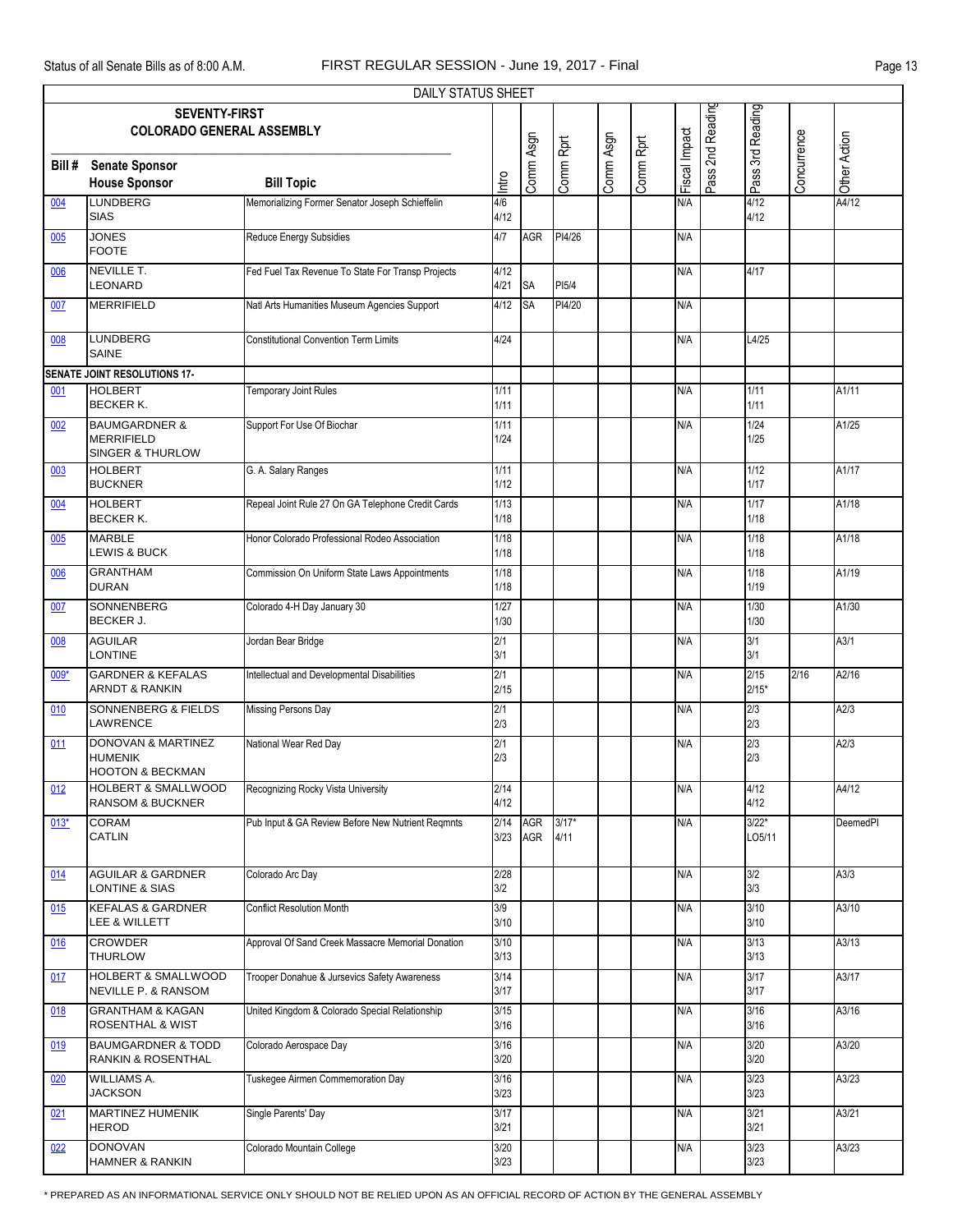| <b>DAILY STATUS SHEET</b> |                                                                                |                                                   |               |            |           |           |                    |               |                  |                   |             |              |
|---------------------------|--------------------------------------------------------------------------------|---------------------------------------------------|---------------|------------|-----------|-----------|--------------------|---------------|------------------|-------------------|-------------|--------------|
|                           | <b>SEVENTY-FIRST</b><br><b>COLORADO GENERAL ASSEMBLY</b>                       |                                                   |               |            |           |           |                    |               | Pass 2nd Reading | Pass 3rd Reading  |             |              |
| Bill#                     | <b>Senate Sponsor</b><br><b>House Sponsor</b>                                  | <b>Bill Topic</b>                                 | Intro         | Comm Asgn  | Comm Rprt | Comm Asgn | Comm Rprt          | Fiscal Impact |                  |                   | Concurrence | Other Action |
| 023                       | SONNENBERG<br><b>CATLIN &amp; ARNDT</b>                                        | Colorado Agriculture Day                          | 3/21<br>3/22  |            |           |           |                    | N/A           |                  | 3/22<br>3/22      |             | A3/22        |
| 024                       | <b>JAHN</b><br><b>SINGER</b>                                                   | Child Abuse Prevention Month                      | 3/21<br>4/3   |            |           |           |                    | N/A           |                  | 4/3<br>4/3        |             | A4/3         |
| 025                       | <b>LUNDBERG</b><br><b>BUCK</b>                                                 | 100th Anniversary Of Estes Park                   | 3/23<br>3/24  |            |           |           |                    | N/A           |                  | 3/24<br>3/24      |             | A3/24        |
| 026                       | <b>COOKE &amp; BAUMGARDNER</b><br><b>SIAS &amp; COLEMAN</b>                    | Peace Officers' Memorial Day 2017                 | 3/23<br>3/28  |            |           |           |                    | N/A           |                  | 3/28<br>4/5       |             | A4/5         |
| 027                       | <b>GUZMAN &amp; TATE</b><br><b>DURAN &amp; BECKMAN</b>                         | <b>Expand Stroke Treatment Access</b>             | 3/29<br>4/19  |            |           |           |                    | N/A           |                  | 4/19<br>5/4       |             | A5/4         |
| 028*                      | <b>GARDNER</b><br><b>CARVER &amp; WEISSMAN</b>                                 | Space Symposium                                   | 3/30<br>4/3   |            |           |           |                    | N/A           |                  | $4/3*$<br>4/3     |             | A4/3         |
| 029                       | <b>TATE &amp; FIELDS</b><br><b>WIST &amp; BUCKNER</b>                          | Children's Health Day                             | 4/4<br>4/6    |            |           |           |                    | N/A           |                  | 4/6<br>4/6        |             | A4/6         |
| 030                       | <b>MARTINEZ HUMENIK &amp;</b><br><b>KEFALAS</b><br><b>LANDGRAF &amp; GINAL</b> | Spinal Muscular Atrophy Awareness Month           | 4/4<br>5/1    |            |           |           |                    | N/A           |                  | 5/1<br>5/4        |             | A5/4         |
| 031                       | <b>KAGAN &amp; TATE</b><br><b>HOOTON</b>                                       | Ovarian Cancer Month                              | 4/7<br>4/11   |            |           |           |                    | N/A           |                  | 4/11<br>4/11      |             | A4/11        |
| 032                       | <b>KERR</b><br><b>DANIELSON</b>                                                | Workers' Memorial Day                             | 4/12<br>4/27  |            |           |           |                    | N/A           |                  | 4/27<br>4/27      |             | A4/27        |
| 033                       | <b>KERR</b><br><b>BENAVIDEZ</b>                                                | Earth Day                                         | 4/12          | <b>AGR</b> | 4/28      | <b>SA</b> | PI <sub>5</sub> /1 | N/A           |                  |                   |             |              |
| 034                       | <b>AGUILAR</b><br><b>LONTINE</b>                                               | Support Affordable Care Act                       | 4/12          | <b>AGR</b> | PI4/26    |           |                    | N/A           |                  |                   |             |              |
| 035*                      | <b>DONOVAN</b><br>WEISSMAN                                                     | National Moonshot Day                             | 4/12<br>4/18  |            |           |           |                    | N/A           |                  | $4/18*$<br>5/4    |             | A5/4         |
| 036                       | <b>ZENZINGER</b><br><b>BUCKNER</b>                                             | Autism Awareness Month                            | 4/12<br>4/21  |            |           |           |                    | N/A           |                  | 4/21<br>4/27      |             | A4/27        |
| $037*$                    | <b>MORENO</b><br>MICHAELSON JENET                                              | Maternal Health Awareness Week                    | 4/12<br>5/2   |            |           |           |                    | N/A           |                  | $5/2*$<br>5/4     |             | A5/4         |
| 038                       | <b>TATE</b><br><b>CARVER &amp; GINAL</b>                                       | Motorcycle Safety Awareness Month                 | 4/19<br>4/26  |            |           |           |                    | N/A           |                  | 4/26<br>4/26      |             | A4/26        |
| 039                       | <b>KERR &amp; CROWDER</b><br><b>LEBSOCK &amp; CARVER</b>                       | Commemorate 50th Anniversary Vietnam War          | 4/19<br>5/1   |            |           |           |                    | N/A           |                  | 5/1<br>5/1        |             | A5/1         |
| 040                       | <b>MARTINEZ HUMENIK &amp;</b><br><b>WILLIAMS A.</b><br>MICHAELSON JENET & SIAS | Metastatic Breast Cancer Awareness Day            | 4/19<br>5/1   |            |           |           |                    | N/A           |                  | 5/1<br>5/4        |             | A5/4         |
| 041                       | <b>HOLBERT</b><br><b>BECKER K.</b>                                             | 2018 Convening Date                               | 4/21<br>5/3   |            |           |           |                    | N/A           |                  | 5/3<br>5/4        |             | A5/4         |
| 042                       | <b>MARTINEZ HUMENIK &amp;</b><br><b>FIELDS</b><br><b>ROSENTHAL &amp; WIST</b>  | Armenian Genocide Day Of Remembrance              | 4/24<br>4/26  |            |           |           |                    | N/A           |                  | 4/26<br>4/26      |             | A4/26        |
| $043*$                    | <b>CORAM</b><br><b>MCLACHLAN</b>                                               | Attorney General Sue EPA For Gold King Mine Spill | 5/4<br>5/9    | <b>HIE</b> | $5/9*$    |           |                    | N/A           |                  | $5/8*$<br>$5/10*$ | 5/10        | A5/10        |
| 044                       | <b>LUNDBERG</b><br>SAINE                                                       | Planning Convention For An Article V Convention   | 5/8           |            |           |           |                    | N/A           |                  | L5/9              |             |              |
| 045                       | <b>HOLBERT</b><br><b>BECKER K.</b>                                             | Notify Governor Of Adjournment                    | 5/8<br>$5/10$ |            |           |           |                    | N/A           |                  | $5/10$<br>5/10    |             | A5/10        |
|                           | <b>SENATE MEMORIALS 17-</b>                                                    |                                                   |               |            |           |           |                    |               |                  |                   |             |              |
| 001                       | <b>CROWDER</b>                                                                 | Legal Resident Military Veteran Deportation       | 3/23          |            |           |           |                    | N/A           |                  | 3/27              |             | A3/27        |
| 002                       | <b>HILL &amp; GARCIA</b>                                                       | Dept Of Veterans Affairs Accountability           | 4/12          |            |           |           |                    | N/A           |                  | 4/26              |             | A4/26        |
| 003                       | <b>DONOVAN</b>                                                                 | Camp Hale Natl Historic Landscape                 | 4/24          |            |           |           |                    | N/A           |                  | 4/25              |             | A4/25        |
|                           | <b>SENATE RESOLUTIONS 17-</b>                                                  |                                                   |               |            |           |           |                    |               |                  |                   |             |              |